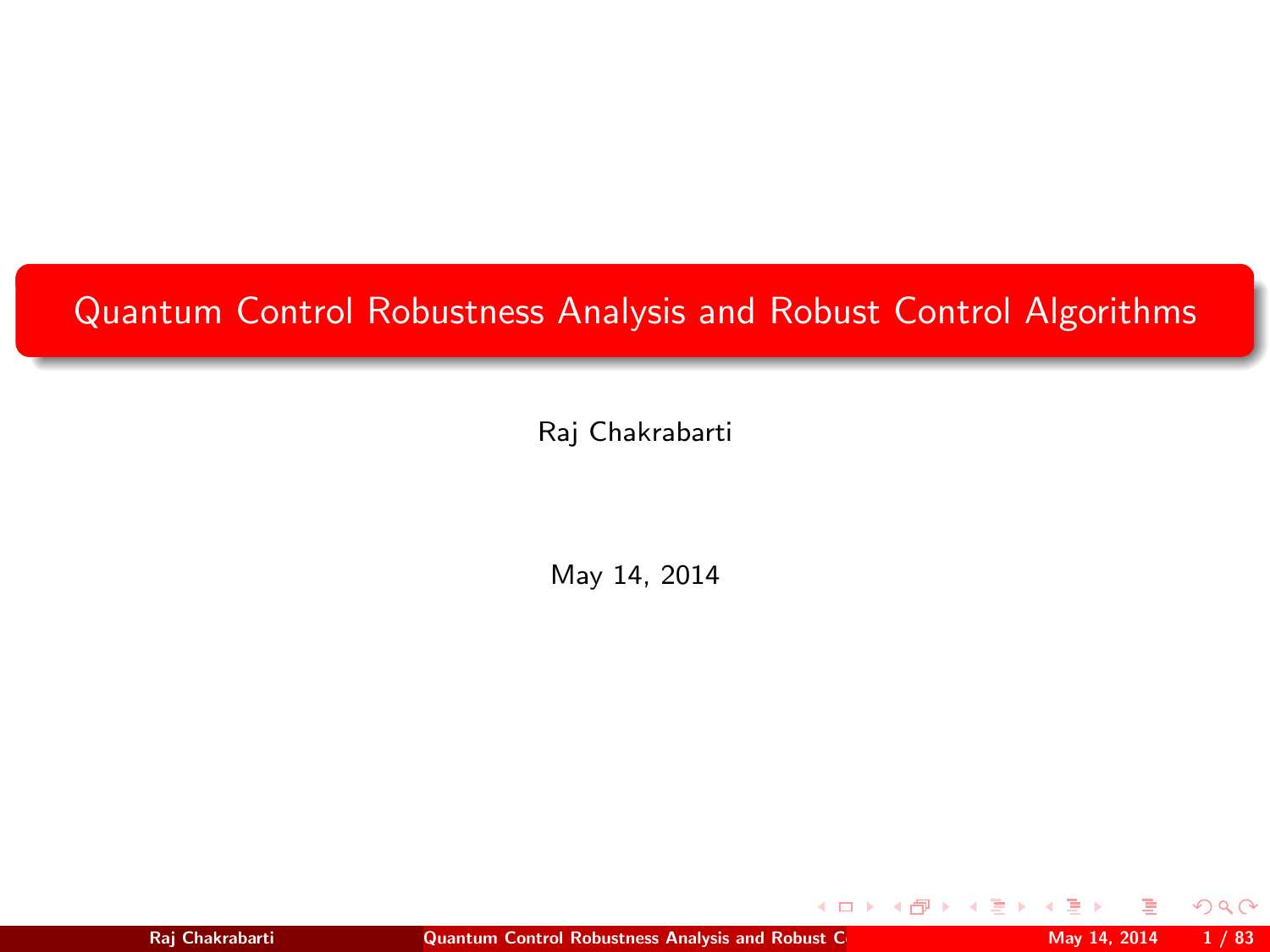# Citation and Copyright

- These notes include unpublished work of RC dating from 2012 (copyright RC 2012-2014)
- Reference to this work must be done with permission of author with appropriate citation
- Multiple manuscripts are in preparation based on aspects of this unpublished work; these working manuscripts must be cited in any work that uses the results herein, either identically or in similar form
- Some of the results herein build upon prior published work of the author (e.g., reviewed in Advances in Chemical Physics) as well as other unpublished notes of the author that have been distributed to students at Purdue University, Carnegie Mellon University and the Division of Fundamental Research, PMC Advanced Technology for instructional purposes. These notes can be made available at the request of the reader.
- Other companion notes of the author, written concurrently, some of which have been distributed to students at Purdue and Carnegie Mellon Universities and the Division of Fundamental Research, PMC Advanced Technology, build upon and complete the notes herein, and may also be made available at request of the reader. The collective body of notes is copyright RC 2012-2014.
- These notes will be periodically updated by the author with the associated copyrights accordingly applying to all such revisions
- Any notes prepared based on this collective body of copyrighted notes are re-expressions of the results developed herein and are subject to the above copyrights.

 $QQ$ 

イロト イ母 トイヨ トイヨー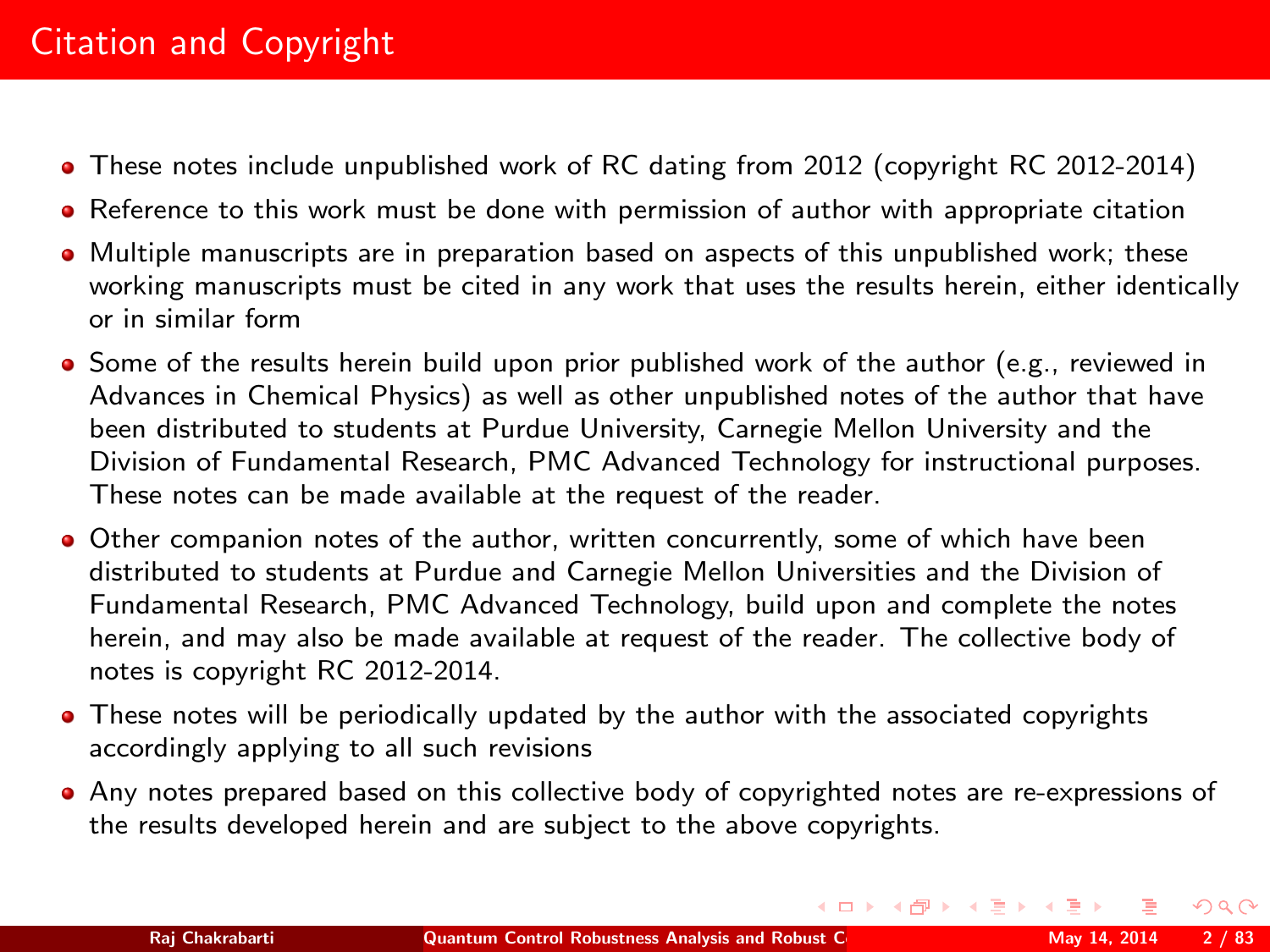# **Outline**

## **1 [Quantum robust control](#page-2-0)**

#### [Quantum control robustness analysis: moments of the transition amplitude](#page-25-0)

- **•** [Field amplitude noise](#page-27-0)
- **[Hamiltonian uncertainty](#page-39-0)**
- [Phase noise](#page-43-0)
- [Obtaining amplitude, phase and Hamiltonian parameter moments for robustness analysis](#page-46-0)
- [Moments of the transition probability: leading order Taylor approximations](#page-48-0)
- [Worst-case analysis](#page-56-0)

#### <sup>4</sup> [Implementation of robustness analysis methods and use of alternate MI formulations](#page-58-0)

<sup>5</sup> [Bounds on series expansion terms and accuracy of robustness analysis](#page-61-0)

#### <sup>6</sup> [Quantum robust control algorithms](#page-68-0)

- **•** [Deterministic algorithms](#page-71-0)
- **•** [Robust optimization](#page-78-0)
- [Stochastic algorithms](#page-79-0)
- 

<span id="page-2-0"></span> $QQ$ 

イロト イ押ト イヨト イ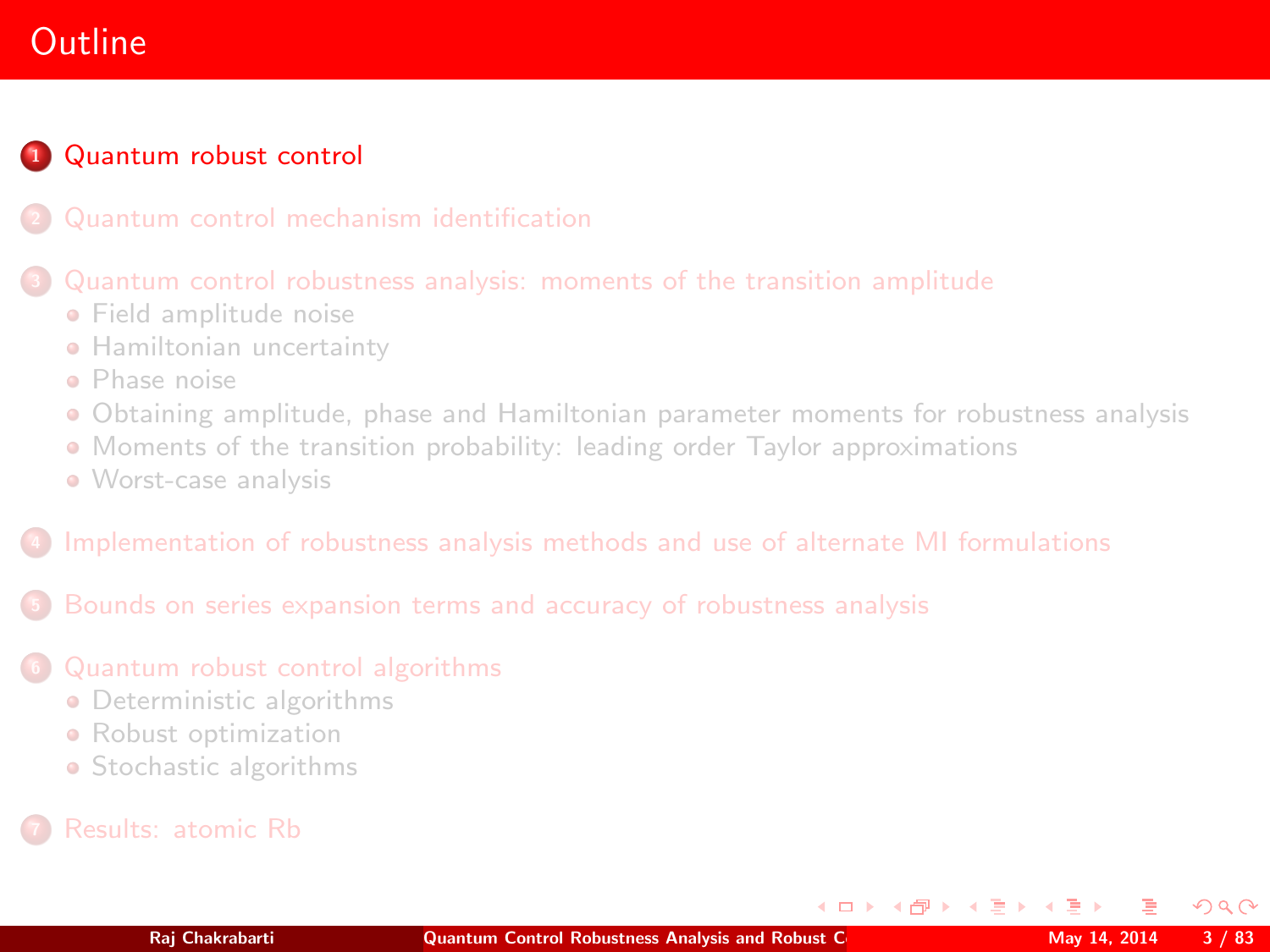- A challenge in model-based quantum control is to devise laser control strategies that are robust to parameter uncertainty and input noise
	- **1** Input field noise: noise in spectral amplitudes and phases associated with a frequency domain shaped laser pulse.
	- 2 Parameter uncertainty: uncertainty in the dipole matrix (control vector field) elements
- Approaches to combat noise and uncertainty in model-based quantum control:
	- **4** Feedforward control
	- <sup>2</sup> Feedback control? Feedback currently impossible for ultrafast dynamics.
	- **3** Robust control:  $\varepsilon(t) = \varepsilon(\hat{\rho}(t))$  where  $\hat{\rho}(t)$  is filtered from real-time measurement data, since  $\rho(\hat{\theta},t) \neq \rho(\theta_0,t)$ ; robust control: so  $\rho(\hat{\theta},t) \approx \rho(\theta_0,t)$ . can exploit rich pulse shaping resources to minimize sensitivity to field and parameter uncertainty.
	- **4** First-principles electronic structure theory combined with efficient parameter estimators based on time-resolved quantum measurement data can reduce parameter uncertainty.
- Classical vs quantum uncertainty: input field noise and system parameter uncertainty are classical; the pdfs for observation outcomes given an exactly known wavefunction is quantum. We seek to combat the classical uncertainty.

 $\Omega$ 

イロト イ母 トイヨ トイヨト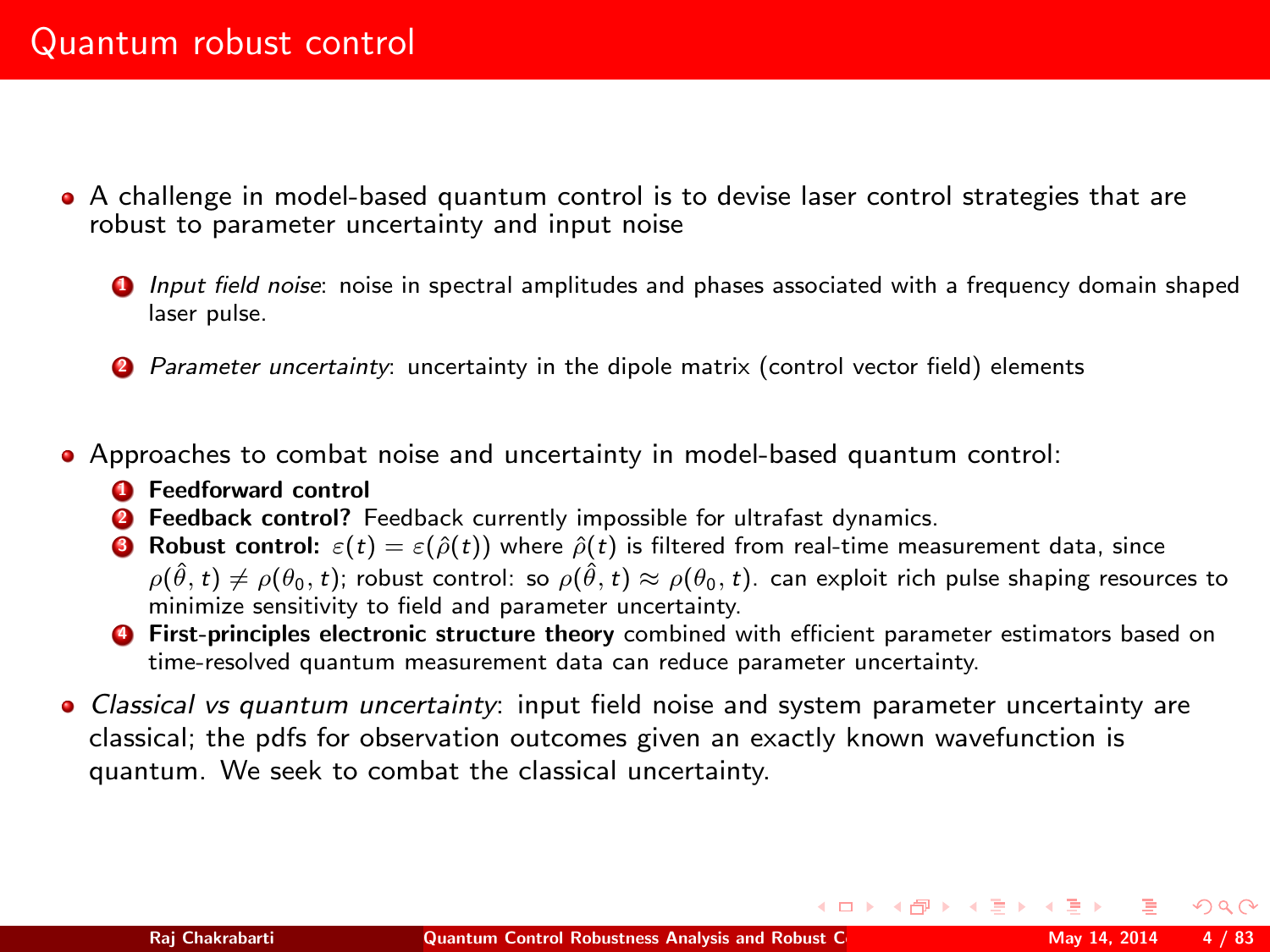State estimation. Application: adaptive feedback (open loop) control of multiple output processes. Probabilities of observations  $p_k = \text{Tr}(\rho(\theta)|k\rangle\langle k|)$  are *linear* in parameters

$$
\rho \equiv \rho(\theta) = \frac{1}{N} I_N + \frac{1}{2} \sum_{j=1}^{N^2 - 1} \theta_j \lambda_j,
$$
  

$$
(\theta_1, ..., \theta_{N^2 - 1}) \equiv \theta \in B_{N^2 - 1} \subset R^{N^2 - 1},
$$

K ロ ▶ K @ ▶ K 할 ▶ K 할 ▶ ... 할 ... 900

where  $\lambda_i$  are generators of  $SU(N)$ .

Dynamical parameter estimation. Application: robust control; assessment of worst case control performance for optimal control.

Challenge: Probabilities of observations are nonlinear in Hamiltonian parameters.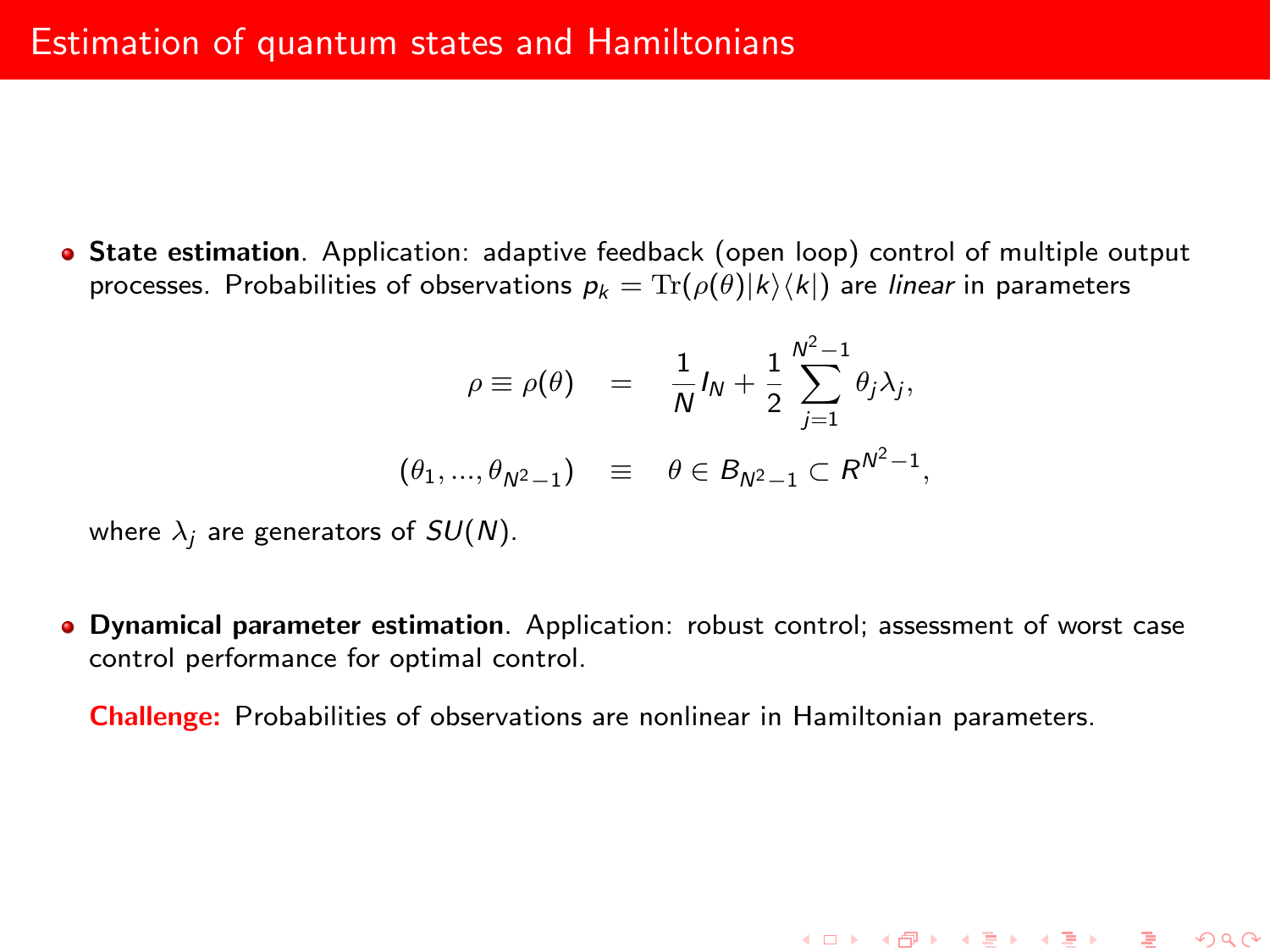Assume  $H_0$  known (from resonant frequencies). Parameterization of  $\mu$  for Rb:

$$
\mu(\theta) = \left[ \begin{array}{cccc} 0 & \theta_1 & \theta_2 & 0 & 0 \\ \theta_1 & 0 & 0 & \theta_3 & 0 \\ \theta_2 & 0 & 0 & \theta_4 & 0 \\ 0 & \theta_3 & \theta_4 & 0 & \theta_5 \\ 0 & 0 & 0 & \theta_5 & 0 \end{array} \right]
$$

**•** For a constant field.

$$
\rho(\theta, t_k) = \exp[-i(H_0 - \mu(\theta)\varepsilon)t_k]\rho(0) \exp[i(H_0 - \mu(\theta)\varepsilon)t_k]
$$

Unlike spectroscopic experiments used to obtain transition dipole elements for Rb, can be generalized to molecules

 $QQ$ 

**K ロ ▶ | K 伊 ▶ | K ヨ ▶** |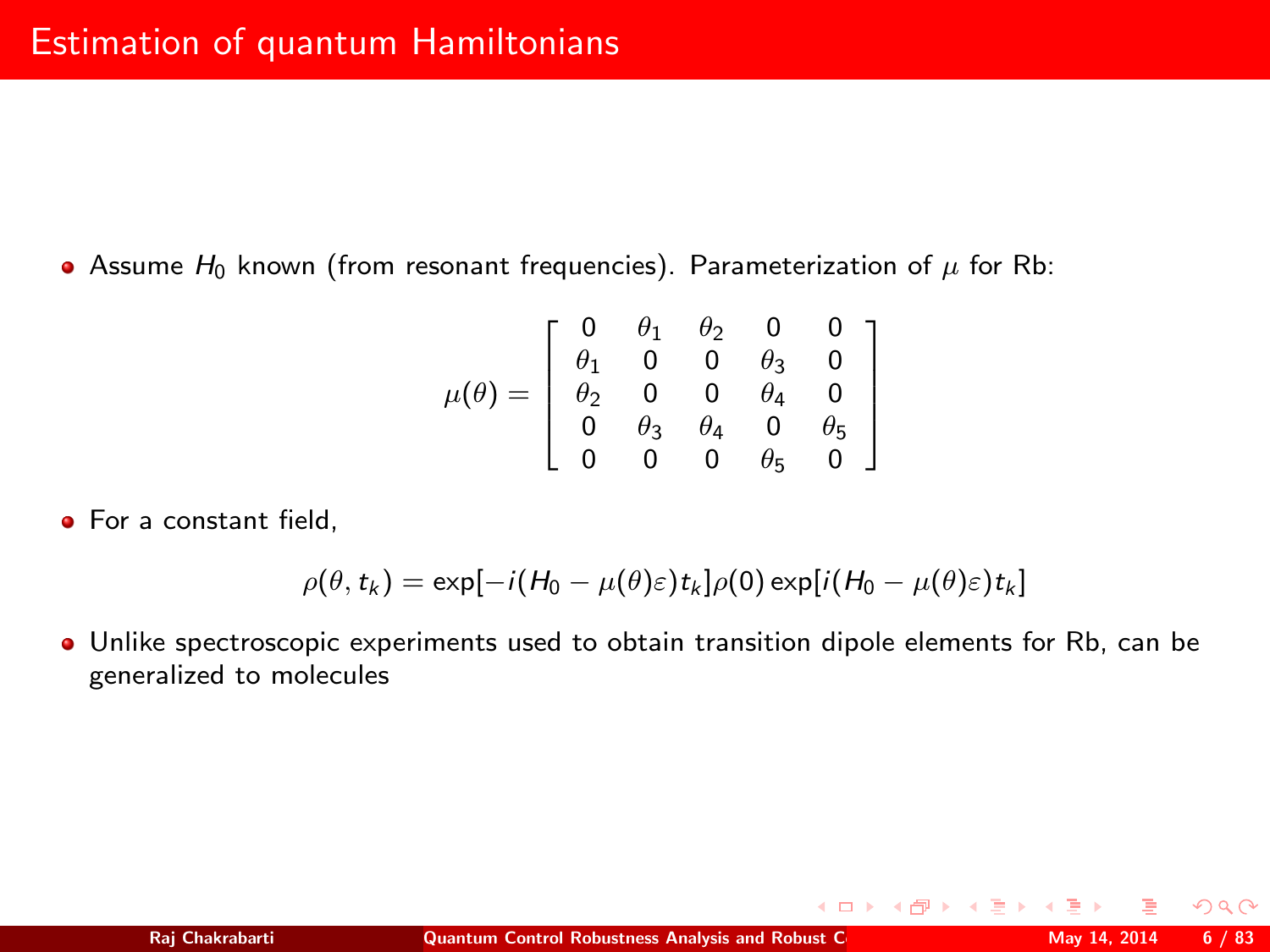- Likelihood function of parameters:  $L(\hat{\theta}|x)$  is joint density of observations x expressed as function of unknown parameter vector  $\hat{\theta}$ .
- Fisher information:  $I(\theta)=-{\rm E}\left[\frac{\partial^2\ln L(\theta|x)}{\partial\theta\partial\theta'}\right]$ ;  $[I(\theta_0)]^{-1}$  is called the *Cramer-Rao lower bound* (CRB) for consistent estimators.
- **•** Maximum likelihood estimator

$$
\hat{\theta}_{ML} = \arg\,\max\,L\big(\hat{\theta}|x\big)
$$

is asymptotically efficient estimator, achieves CRB

(ロ) (伊) (重))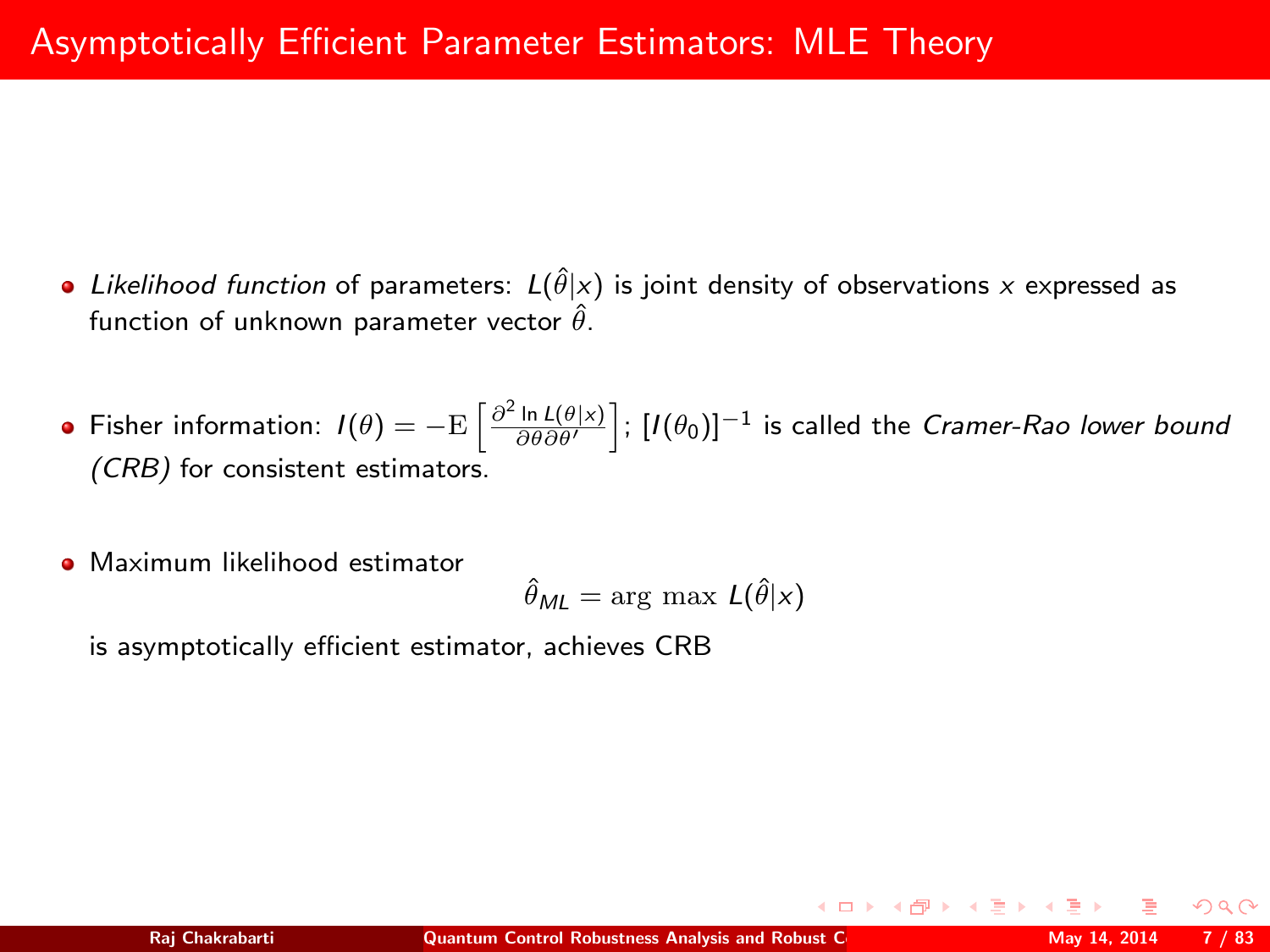• Given measurement times  $(t_1, \dots, t_q)$ ; measure the energy through diagonal observable  $H_0 = \sum_{i=1}^N E_i |i\rangle\langle i|$  at each time

- The FI can be maximized *prior* to collecting experimental data, so that we collect the most information possible about the state parameters from a given number of measurements
- Achieve by shaping control fields  $\varepsilon(t)$ : max  $||I(\hat{\theta})||$
- Applying fields  $\varepsilon(t)$  that maximize Fisher information are found to improve the quality of parameter estimates

K ロ ▶ K @ ▶ K 할 ▶ K 할 ▶ ... 할

 $\Omega$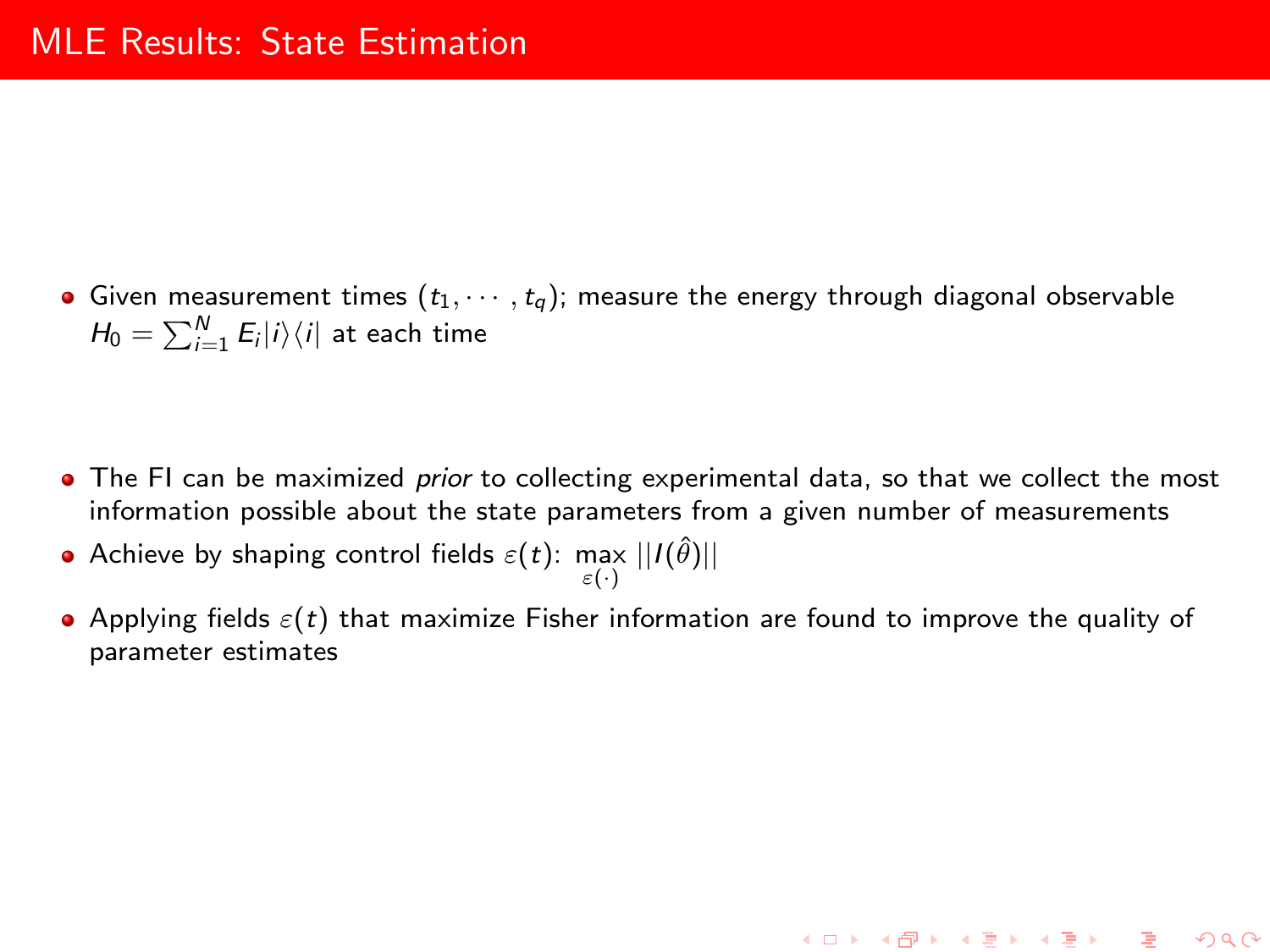제 미 시 제 예 되는 제 로 비 제 로 비 시 로 비  $2990$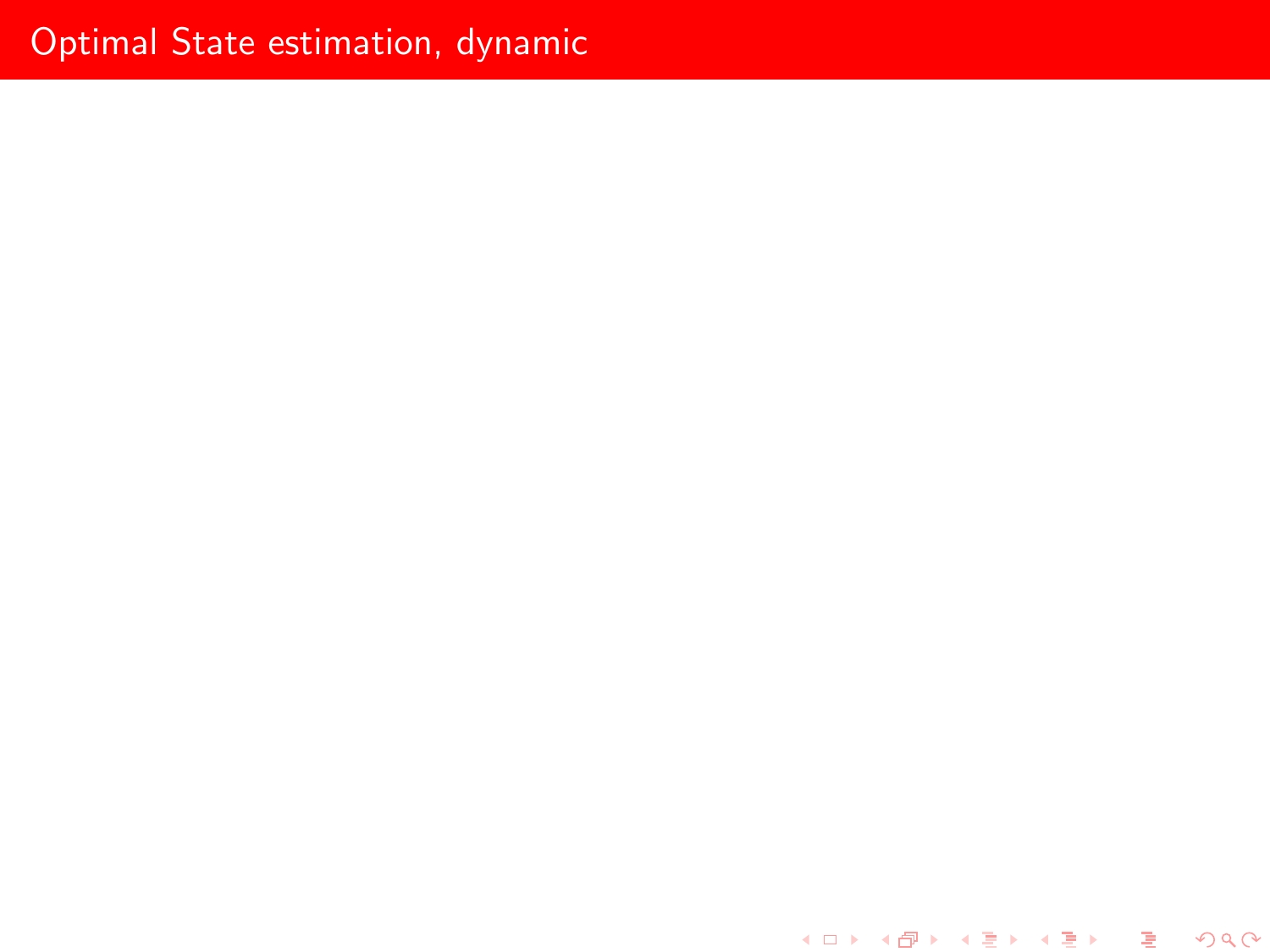**•** For Hamiltonian estimation, likelihood function for constant field  $\varepsilon$  is

$$
\ln L(\theta|x) = \sum_{k=1}^{N+1} \sum_{j=1}^{m_k} \ln p_{jk}(\theta)
$$
  
= 
$$
\sum_{k=1}^{N+1} \sum_{j=1}^{m_k} \ln \text{Tr}[\rho(\theta, t_k) F_{ij}]
$$
  

$$
\rho(\theta, t_k) = \exp[-i(H_0 - \mu(\theta)\varepsilon)t_k]\rho(0) \exp[i(H_0 - \mu(\theta)\varepsilon)t_k]
$$

where x denotes the data,  $m_k$  is the number of observations made at time  $t_k$  for a time-independent Hamiltonian (constant control field  $\varepsilon(t)$ ), and  $F_i = |i\rangle\langle i|$  is the outcome of the  $j - th$  observation.

 $2990$ 

**≮ロト ⊀母 ト ⊀ ヨ ト ⊀**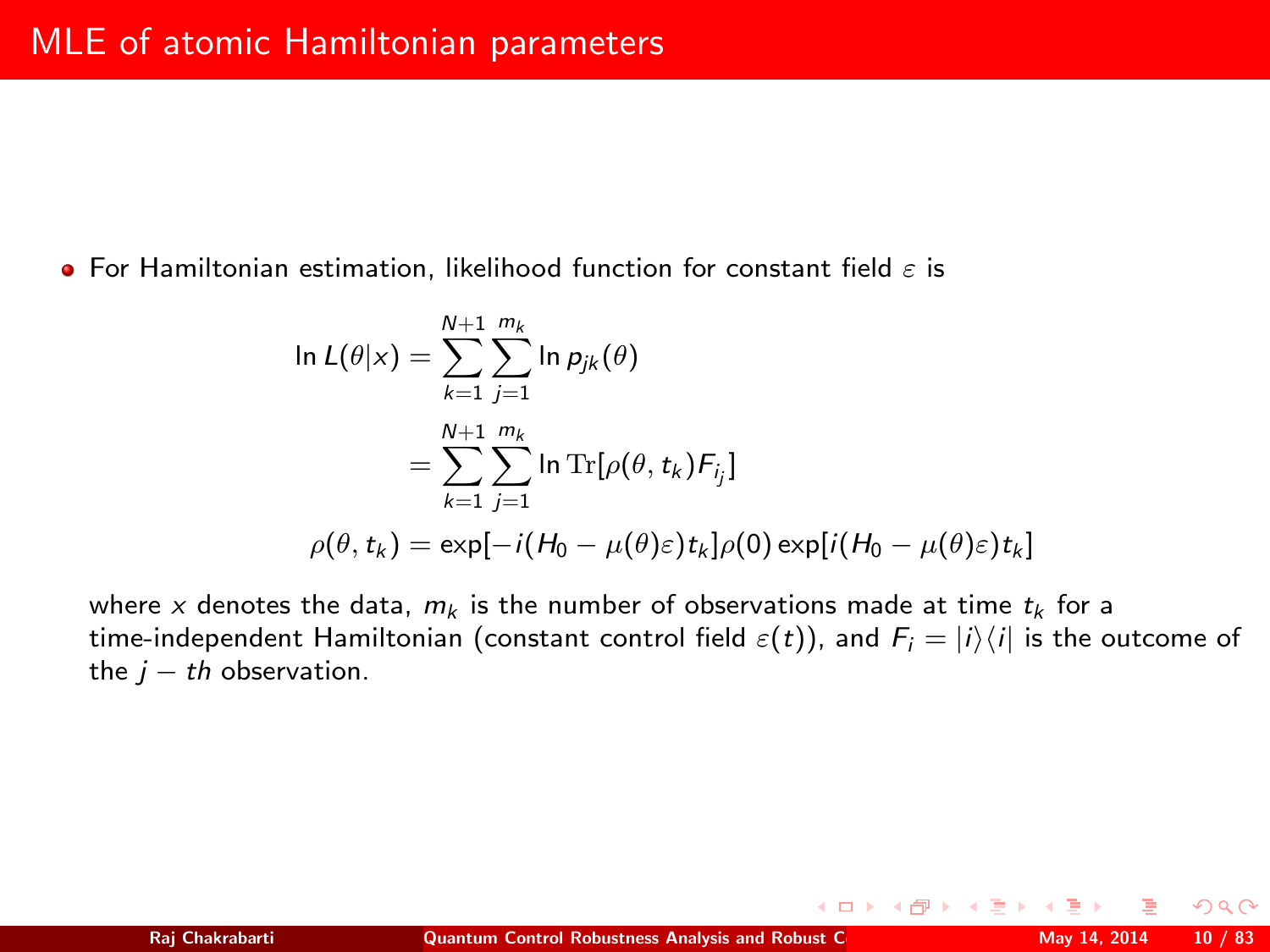Covariance matrix of unknown dipole element parameters:

$$
\Sigma = I^{-1}(\hat{\theta})
$$

Due to nonlinearity of likelihood for Hamiltonian estimation, choice of optimal measurement times important: choose the  $q$  measurement times or control the unitary propagators by (robust) laser fields to maximize Fisher information:

$$
\max_{(t_1,\cdots,t_q)}||I(\hat{\theta})|| \text{ or } \max_{\varepsilon(\cdot)}||I(\hat{\theta})||
$$

after an initial guess for  $\theta$  is obtained from the first experiment or electronic structure theory and where

$$
p_k(\theta, \varepsilon(\cdot)|F_r) = \text{Tr}\left\{U(\varepsilon(\cdot), t_k, \theta)\rho(0)U^{\dagger}(\varepsilon(\cdot), t_k, \theta)F_r\right\}
$$

• Adaptively update measurements given  $\hat{\theta} = \arg \max L(\hat{\theta}|x_i)$ , given measurement outcomes  $x_i$  from experiment  $i$ 

 $\Omega$ 

(ロ) (母) (ヨ)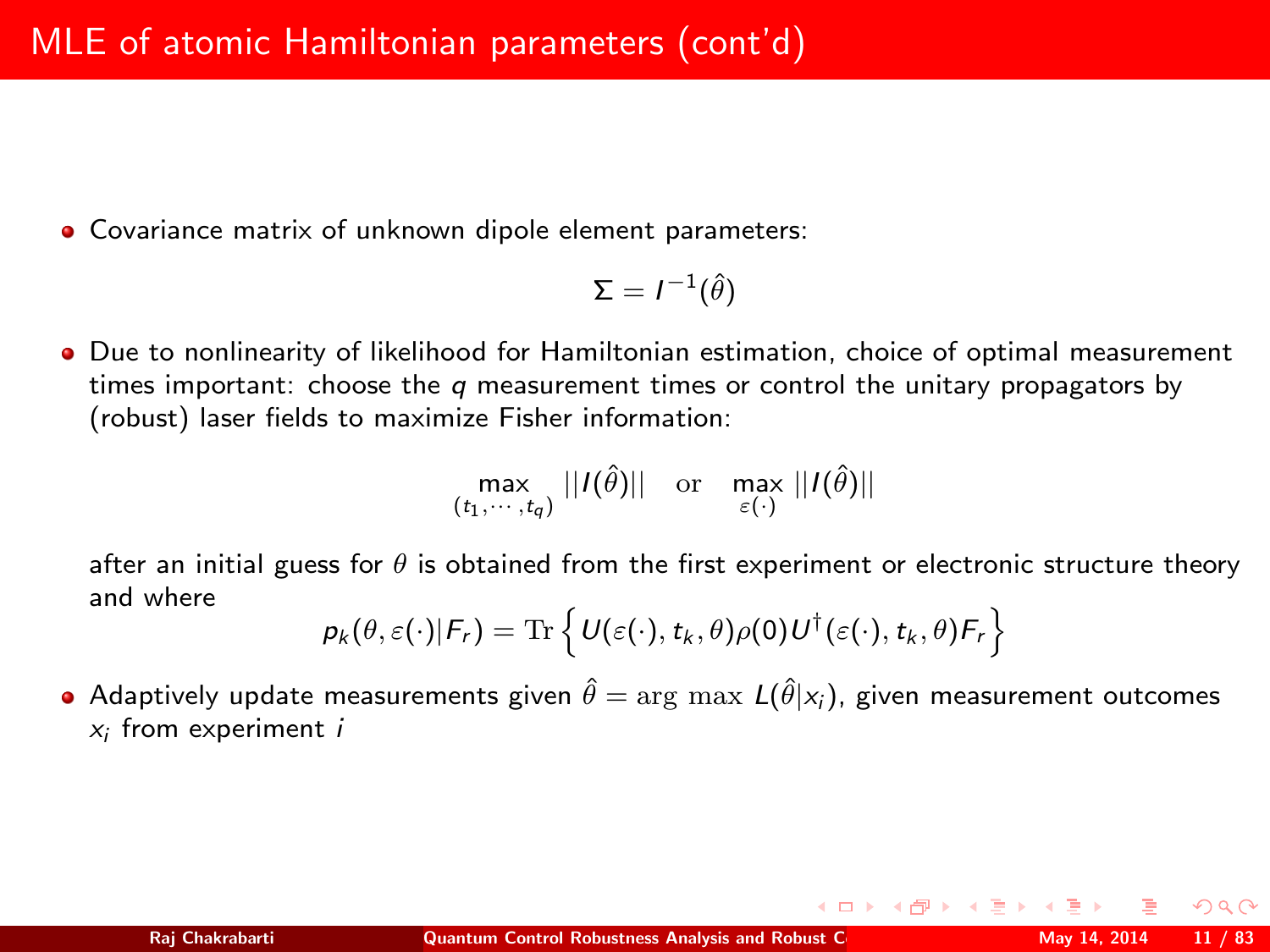- The Hamiltonian identification problem is generally ill-posed due to nonlinearity of likelihood, there are multiple solutions. Thus  $\mu(\theta)$  is not *identifiable* by frequentist inference
- For nonlinear estimation, the parameter uncertainties returned by frequentist methods require the choice of one out of the many  $\hat{\theta}$ 's that may maximize the likelihood
- An alternative is Bayesian Hamiltonian estimation, which is based on the notion of a prior plausibility distribution on the space of parameters  $\theta$ :

$$
p(\theta | x \wedge l) d\theta = \frac{L(\theta | x) p(\theta | l) d\theta}{\int_{\Theta} L(\theta | x) p(\theta | l) d\theta},
$$

- **Prospect:** In addition to parametric model, have ab initio estimates for parameters!
- Bayesian Hamiltonian estimation can a) use electronic structure calculations along with experimental data in constructing parameter estimates  $\hat{\theta}$ ; b) render problem identifiable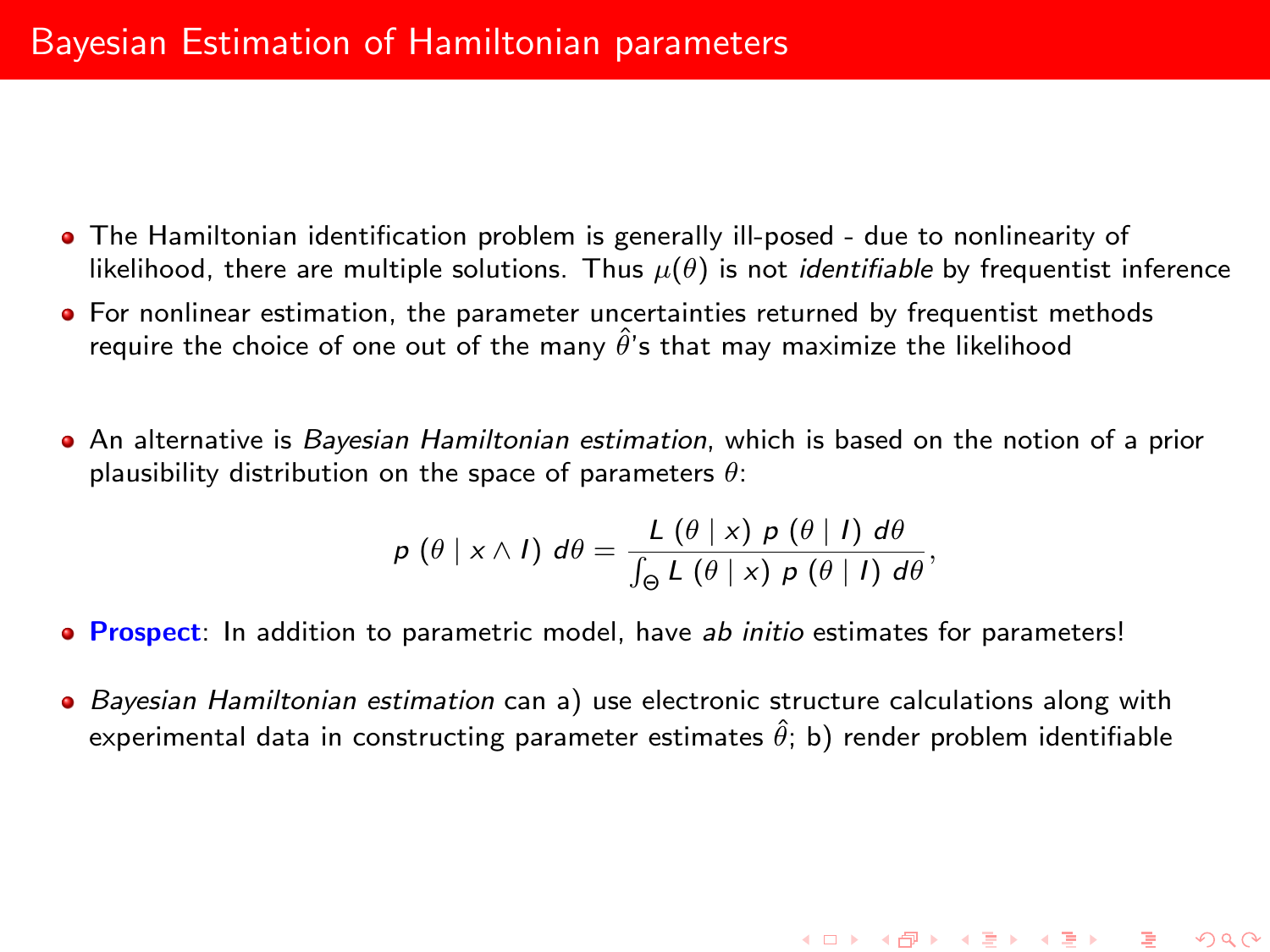- Linear frequency domain analysis is common approach to robust controller design in engineering
- Wiener-Khinchin Theorem: a) Fourier transform of autocorrelation function gives noise power spectrum

$$
|F(\omega)| = \int_0^\infty \exp(i\omega\tau) \arctan(t, t + \tau) d\tau,
$$

where  $|F(\omega)|$  denotes the power spectral density,  $\tau$  is lag, and  $f(t, t') \equiv \operatorname{acf}(t, t') \equiv \operatorname{E}[\delta u(t) \delta u(t + \tau)]$  is the noise autocorrelation function for a stationary, mean-zero noise process  $\delta u(t)$ 

For linear control systems, power spectrum can be used to assess robustness; for bilinear systems, must work directly in time-domain: sample field at different time lags  $\tau$  to estimate acf or obtain from laser's known noise spectrum - if given noise power spectrum for a laser source, use W-K theorem to obtain autocorrelation function

<span id="page-12-0"></span> $\Omega$ 

**K ロ ト K 何 ト K ヨ ト K**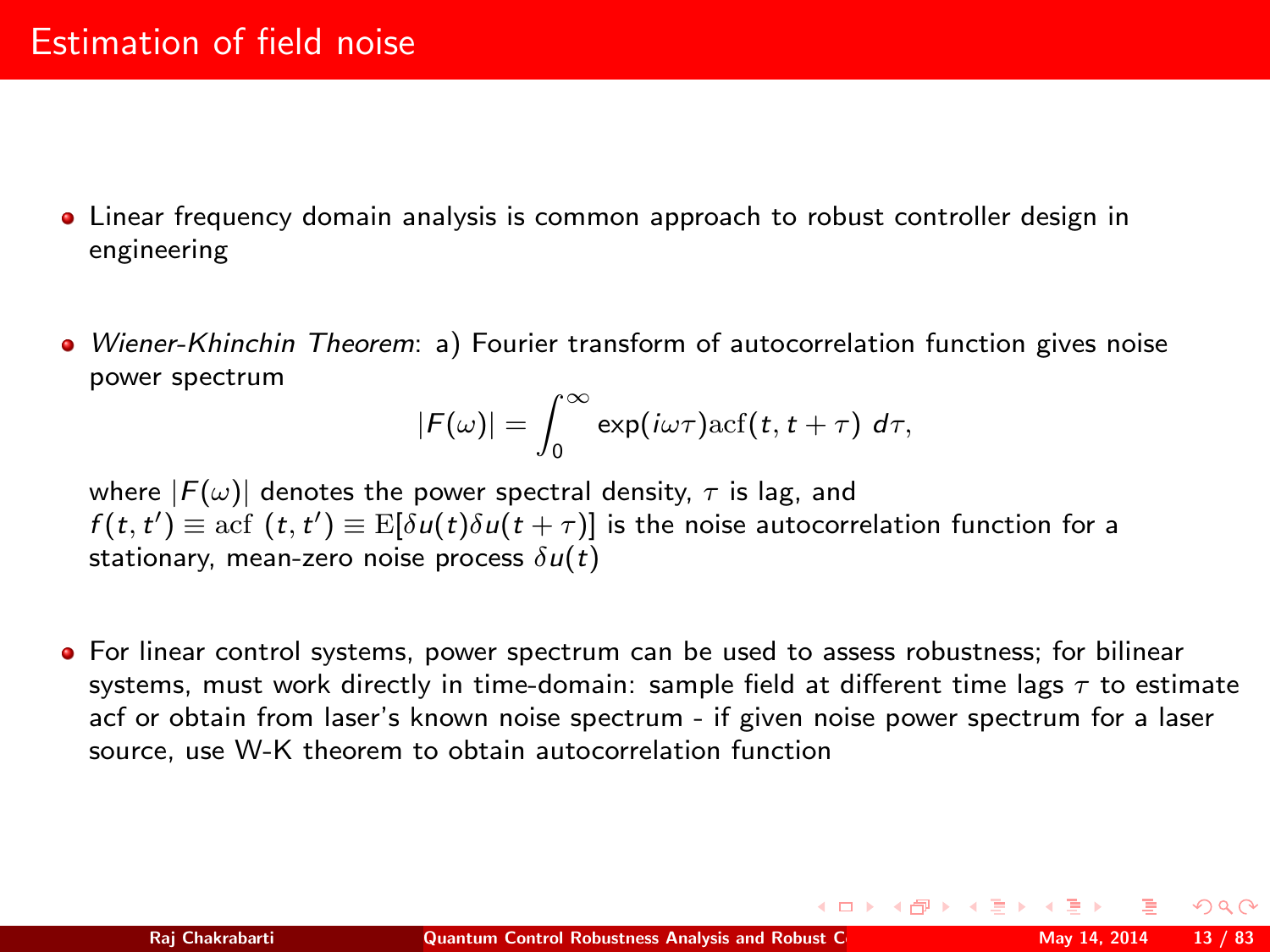# **Outline**

### **1 [Quantum robust control](#page-2-0)**

## <sup>2</sup> [Quantum control mechanism identification](#page-13-0)

#### <sup>3</sup> [Quantum control robustness analysis: moments of the transition amplitude](#page-25-0)

- **•** [Field amplitude noise](#page-27-0)
- **[Hamiltonian uncertainty](#page-39-0)**
- [Phase noise](#page-43-0)
- [Obtaining amplitude, phase and Hamiltonian parameter moments for robustness analysis](#page-46-0)
- [Moments of the transition probability: leading order Taylor approximations](#page-48-0)
- [Worst-case analysis](#page-56-0)

#### <sup>4</sup> [Implementation of robustness analysis methods and use of alternate MI formulations](#page-58-0)

<sup>5</sup> [Bounds on series expansion terms and accuracy of robustness analysis](#page-61-0)

#### <sup>6</sup> [Quantum robust control algorithms](#page-68-0)

- **•** [Deterministic algorithms](#page-71-0)
- **•** [Robust optimization](#page-78-0)
- [Stochastic algorithms](#page-79-0)
- 

<span id="page-13-0"></span> $\Omega$ 

**K ロ ト K 何 ト K ヨ ト K**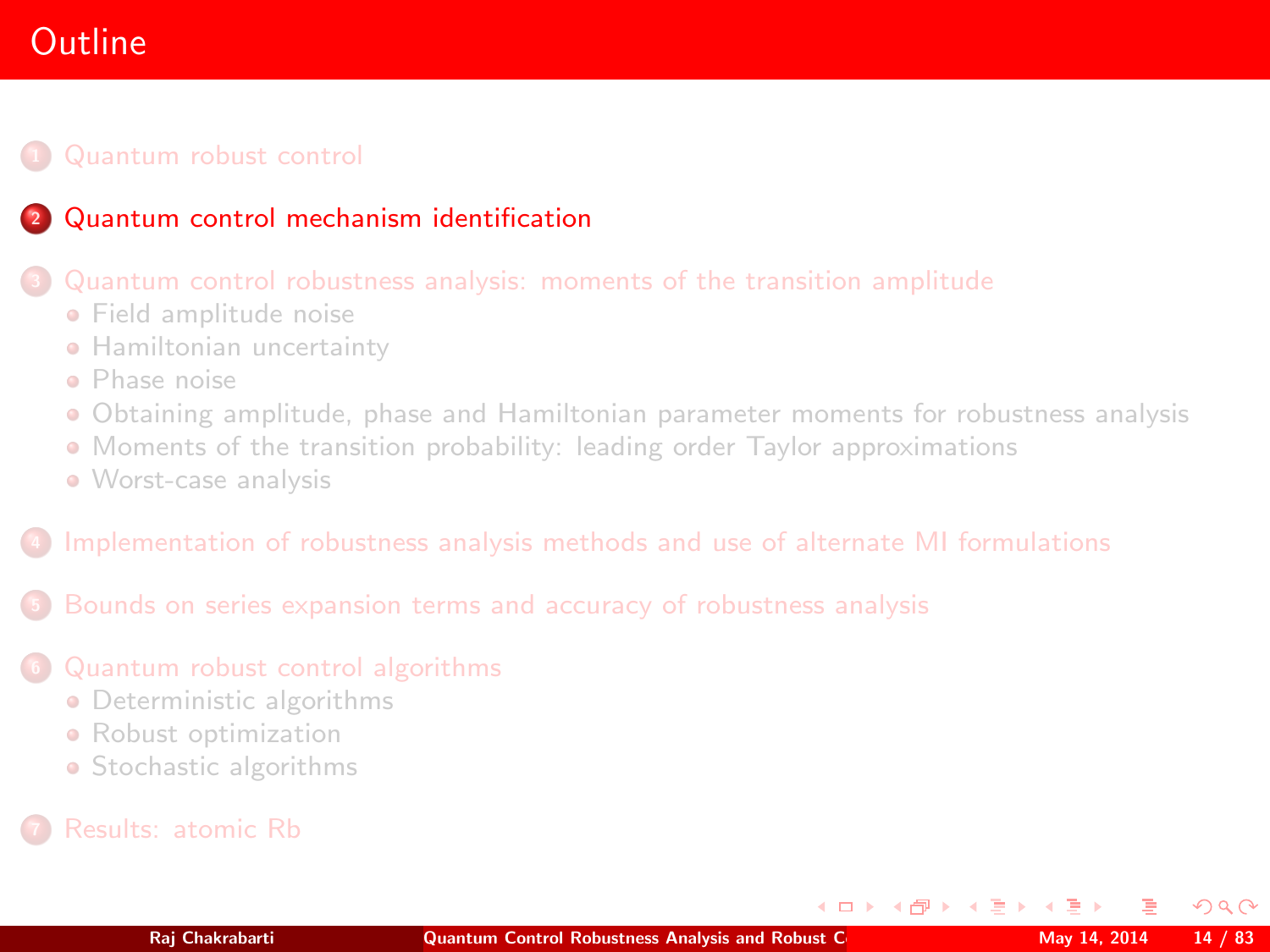- The exact expression for the transition amplitude is  $c_{ji}(t) = \langle j|U_I (t)|i\rangle$ ; if initial state is  $|i\rangle$ ,  $c_{ii}(t) = c_i(t)$
- $\bullet$  To approximate it to arbitrary order, insert perturbation expansion for  $U_1(t)$ :

$$
c_{ji}^1(t) = -\langle j | \lambda \frac{i}{\hbar} \int_0^t H_I(t') dt' | i \rangle
$$
  
\n
$$
\vdots
$$
  
\n
$$
c_{ji}^n(t) = \langle j | (-\lambda \frac{i}{\hbar})^n \int_0^t \cdots \int_0^{t^n - 1} H_I(t') \cdots H_I(t^n) dt^n \cdots dt' | i \rangle
$$

 $\bullet$  Then, the total transition probability between states i and j at time t in n-th order perturbation theory is

$$
|c_{ji}^1(t) + c_{ji}^2(t) + \cdots + c_{ji}^n(t)|^2 = \left[c_{ji}^1(t) + c_{ji}^2(t) + \cdots + c_{ji}^n(t)\right]^* \times \left[c_{ji}^1(t) + c_{ji}^2(t) + \cdots + c_{ji}^n(t)\right]
$$

(which demonstrates the property of quantum interference between paths due to the presence of coherence terms  $(c_{ji}^{x}(t))^{*} c_{ji}^{y}(t)$ 

K ロ ▶ K @ ▶ K 할 ▶ K 할 ▶ ... 할 ... 900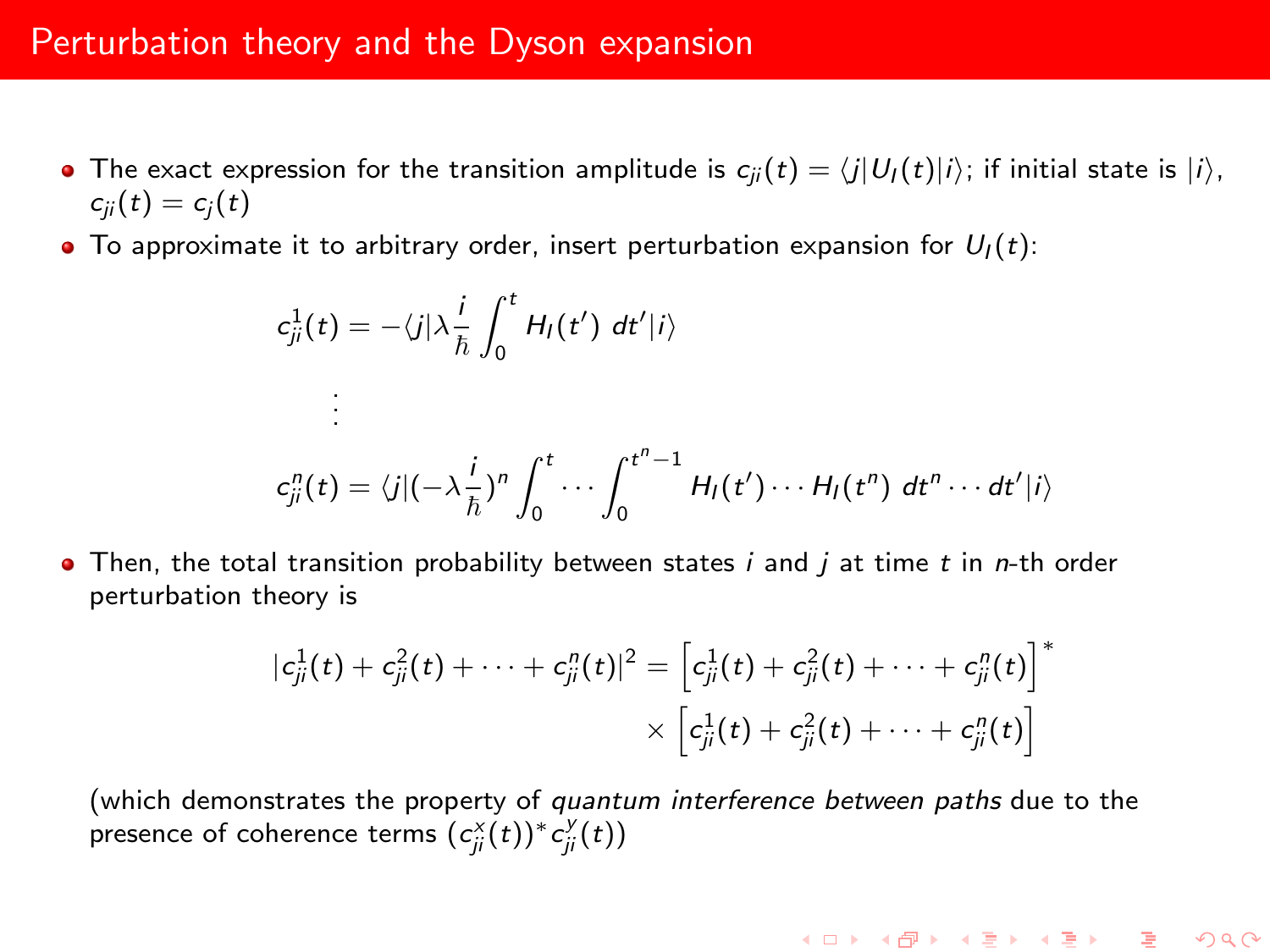- For bilinear systems, we can identify the contributions of each order in the Dyson series to the controlled time evolution by system-encoding and Fourier transform-based techniques. Let  $V_I(t,s) = V_I(t) \exp(i \gamma s)$  for a specified parameter  $\gamma$
- Operationally speaking we need to solve the Schrödinger equation:

$$
\frac{dU_I(t,s)}{dt} = -iV_I(t,s)U_I(t,s)
$$
\n(1)

 $\left\{ \begin{array}{ccc} 1 & 0 & 0 \\ 0 & 1 & 0 \end{array} \right.$ 

• Deconvolute via inverse FT to obtain  $U_1(T)$ :

$$
U_{\mathit{fi}}(\mathit{T},\gamma)=\int_{-\infty}^{\infty}U_{\mathit{ji}}(\mathit{T},s)\exp(-i\gamma s)\;ds
$$

- The contribution of each m-th order pathway  $U_{ji}^m$  to the mechanism is obtained from  $U_{fi}(\gamma)$ ; each pathway's contribution is encoded by a particular value of  $\gamma$
- Show some examples

$$
U_{ji}(T,\gamma=\gamma_0)=c_{ji}^1(T)
$$
  

$$
U_{ji}(T,\gamma=2\gamma_0)=c_{ji}^2(T)
$$

nar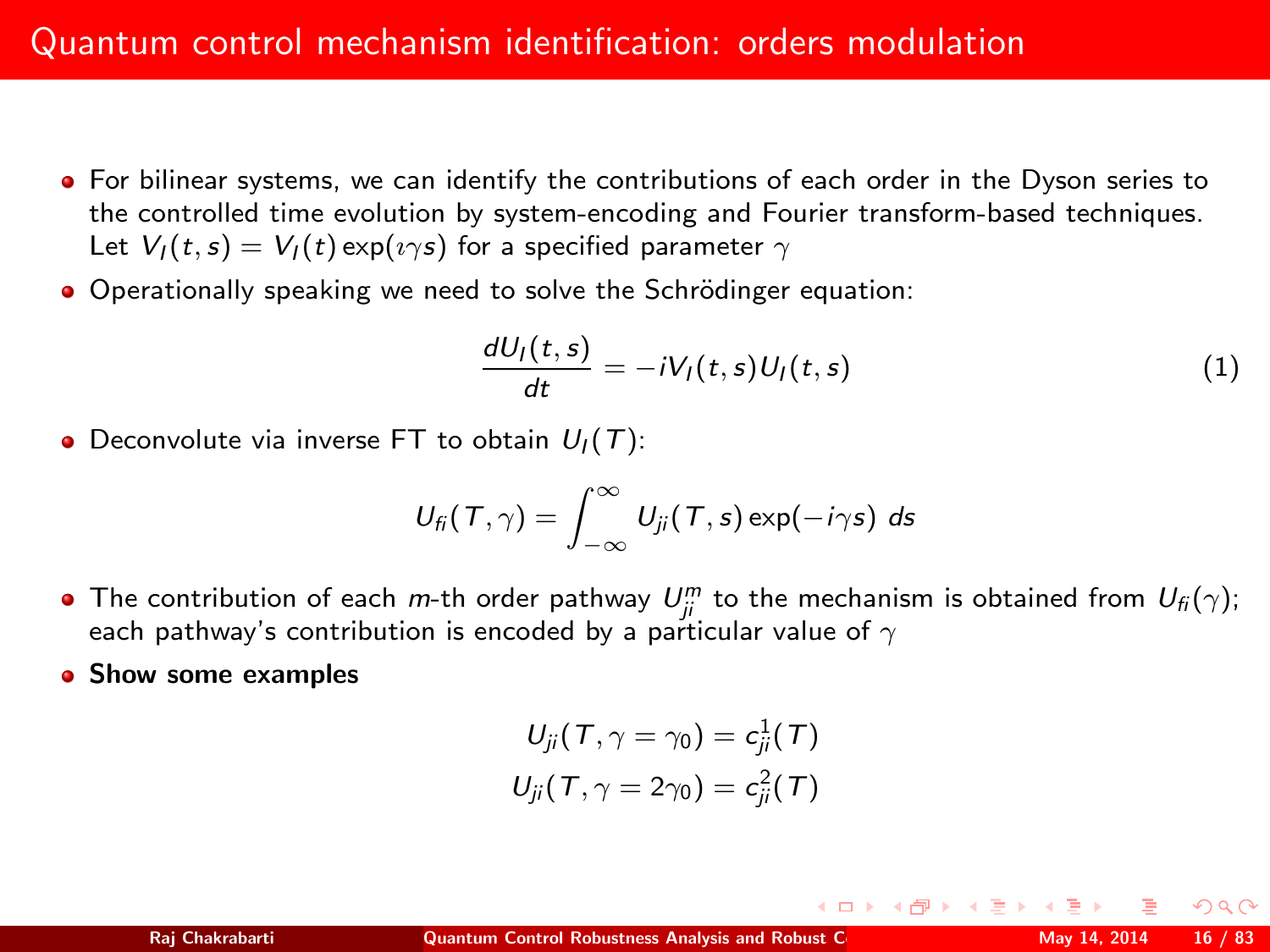$$
c_{ji}^2 * c_{ji}^1 + c_{ji}^{1*} c_{ji}^2 = \langle j|U|i\rangle^{2*} \langle j|U|i\rangle^{1} + \langle j|U|i\rangle^{1*} \langle j|U|i\rangle^{2}
$$

• Constructive interference: 
$$
c_{ji}^2 * c_{ji}^1 + c_{ji}^1 * c_{ji}^2 = 2 \text{Re} \left( c_{ji}^2 * c_{ji}^1 \right) > 0
$$

- Destructive interference:  $c_{ji}^2 \ast c_{ji}^1 + c_{ji}^{1 \ast} c_{ji}^2 = 2 \mathrm{Re} \left( c_{ji}^2 \ast c_{ji}^1 \right) < 0$
- Obtain  $c_{ji}^1, c_{ji}^2$ 's (with sums over all intermediate states) using the mechanism id transform techniques above
- **Interferences between specific pathways can also be identified, using other mechanism id** techniques reviewed below

つくい

イロト イ母ト イヨト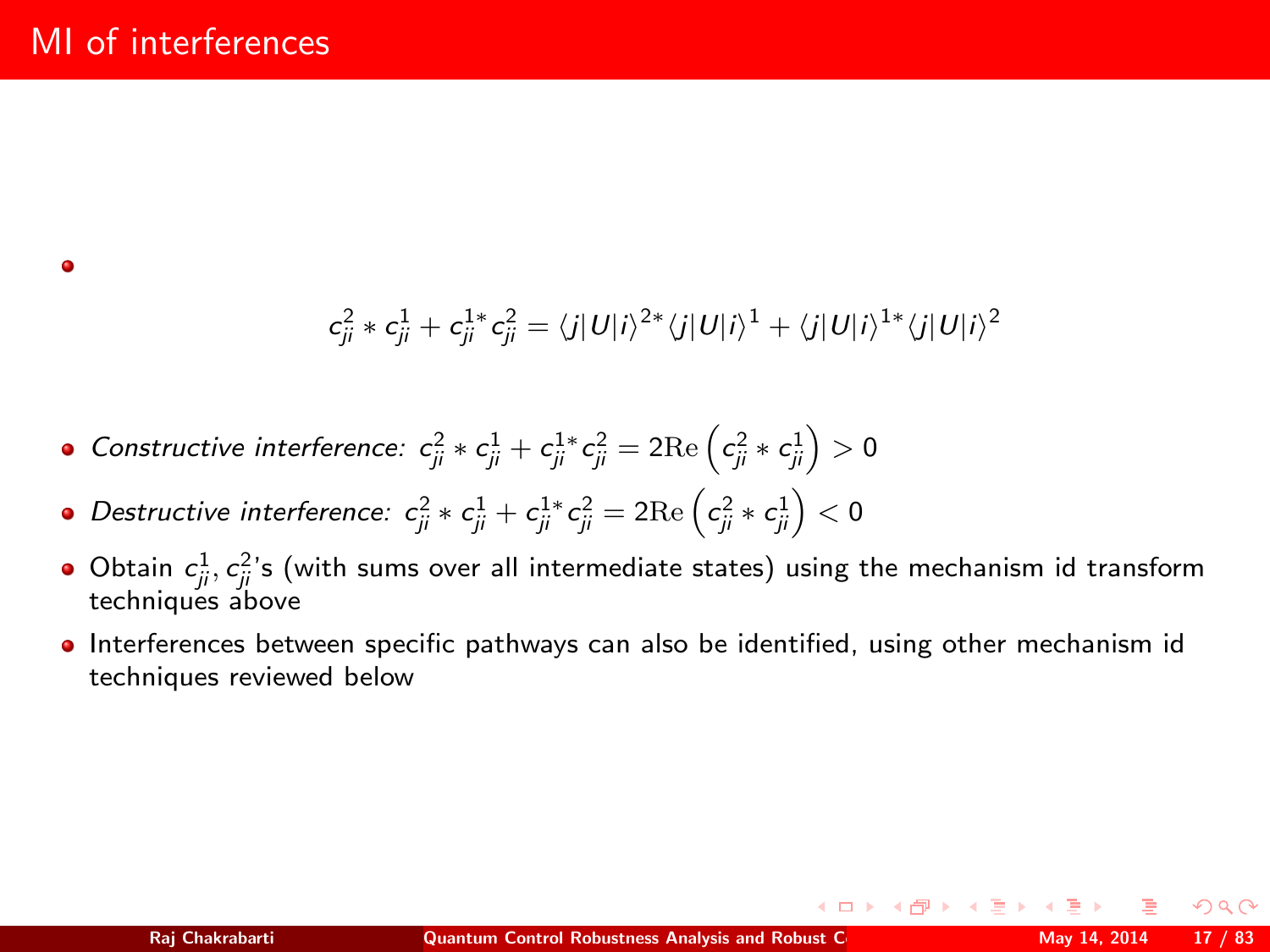- Now use the Fourier series representation of the field:  $\varepsilon(t)=\int_{-\infty}^{\infty}d\omega\;A(\omega)\exp(i\phi(\omega))\exp(-i\omega t)$  and  $H_l(t)=\exp(\frac{i}{\hbar}H_0t)[-\mu\cdot\varepsilon(t)]\exp(-\frac{i}{\hbar}H_0t)$
- $\langle j| \int_0^t H_I(t) dt |i\rangle = \int_0^t \varepsilon(t) \langle j| \exp(\frac{i}{\hbar} H_0 t) \mu \exp(-\frac{i}{\hbar} H_0 t) |i\rangle dt$

$$
c_{ji}^1(t) = \frac{i}{\hbar} \langle j | \mu | i \rangle \int_0^t \varepsilon(t) \exp(\frac{i}{\hbar} (E_j - E_i)t) dt
$$
  
=  $\frac{i}{\hbar} \langle j | \mu | i \rangle \int_{-\infty}^{\infty} d\omega A(\omega) \exp(i\phi(\omega)) \int_0^t \exp((\frac{i}{\hbar} (E_j - E_i) - i\omega)t) dt$ 

 $\Omega$ 

(ロ) (母) (ヨ)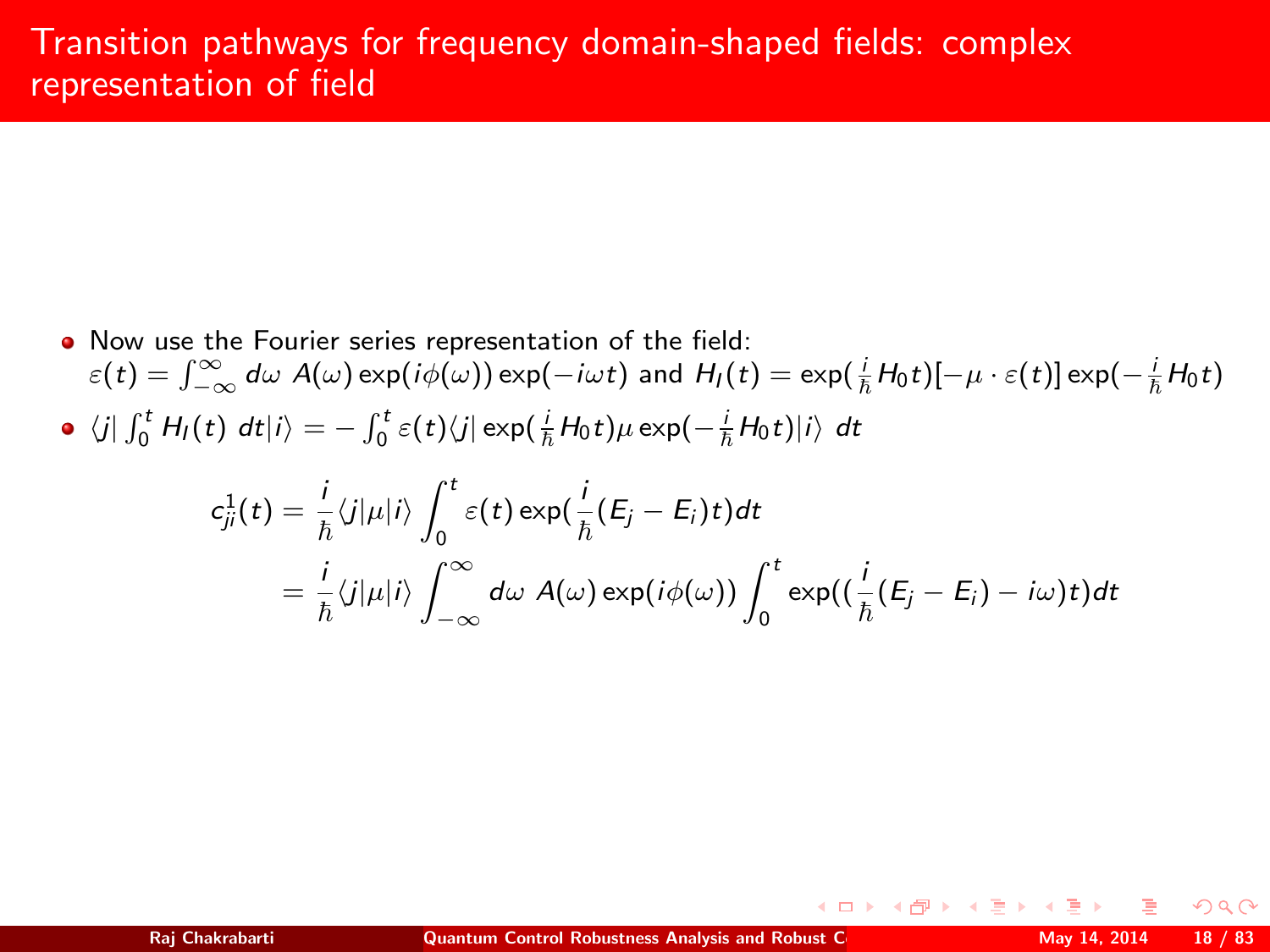# Transition amplitudes for frequency-domain shaped fields: one-photon path

$$
\langle j|\exp(iH_0t)\varepsilon(t)\mu\exp(-iH_0t)|i\rangle=\langle j|\mu|i\rangle\sum_{k=1}^m A(\omega_k)\exp[i(E_j-E_i)t]\cos(\omega_jt+\phi(\omega_k))
$$

$$
\int_0^T \exp[i(E_j - E_i)t] \cos(\omega_k t + \phi(\omega_k)) dt =
$$
  

$$
\frac{1}{2} \left\{ \exp(i\phi_k) \int_0^T \exp[i(E_j - E_i + \omega_k)t] dt + \right.
$$
  

$$
+ \exp(-i\phi_k) \int_0^T \exp[i(E_j - E_i - \omega_k)t] dt \right\}
$$

$$
c_{ji}^{1}(\mathcal{T}) = i \langle j | \mu | i \rangle \sum_{k=1}^{n} A(\omega_{k}) \int_{0}^{\mathcal{T}} \exp[i(E_{j} - E_{i}) t] \cos(\omega_{k} t + \phi(\omega_{k})) dt
$$
  

$$
= \frac{i}{2} \langle j | \mu | i \rangle \sum_{k=1}^{n} A(\omega_{k}) \{ \exp(i\phi_{k}) \int_{0}^{\mathcal{T}} \exp[i(E_{j} - E_{i} + \omega_{k}) t] dt + \exp(-i\phi_{k}) \int_{0}^{\mathcal{T}} \exp[i(E_{j} - E_{i} - \omega_{k}) t] dt \}
$$

**◆ロト ◆伊ト** 

 $\bullet$ 

 $2Q$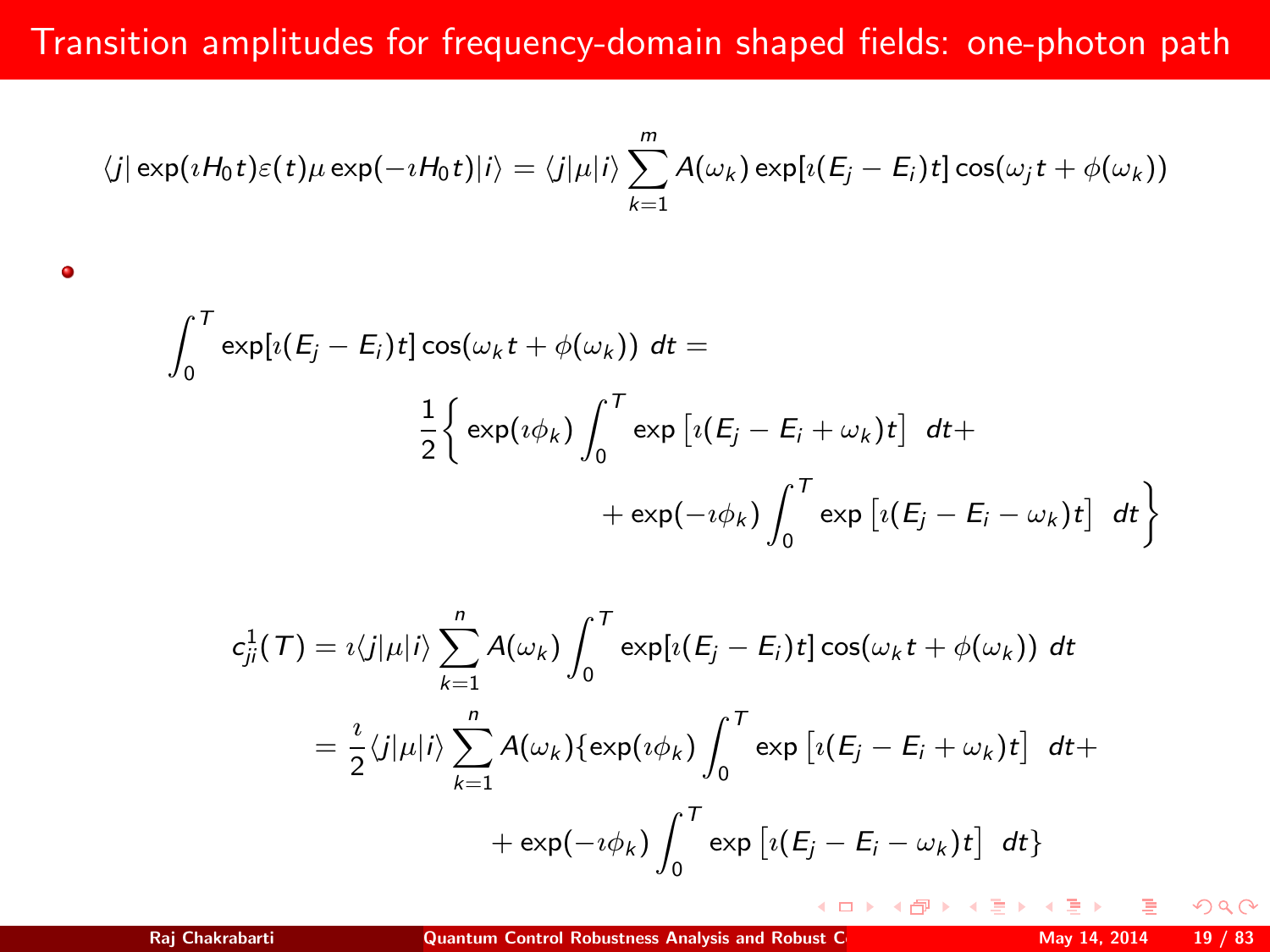$$
\langle j|\exp(\imath H_0t)\varepsilon(t)\mu\exp(-\imath H_0t)|i\rangle=\langle j|\mu|i\rangle\sum_{k=1}^n A(\omega_k)\exp[i(E_j-E_i)t]\cos(\omega_k t+\phi(\omega_k))
$$

$$
c_{ji}(T) = \sum_{m=1}^{\infty} \left\{ \frac{1}{n} \right\}_{i=1}^N \cdots \sum_{l_{m-1}=1}^N \langle j | \mu | l_{m-1} \rangle \langle l_{m-1} | \mu | l_{m-2} \rangle \cdots \langle l_1 | \mu | i \rangle \times
$$

$$
\int_0^T \sum_{k_m=1}^n A(\omega_{k_m}) \exp[i(E_j - E_{l_{m-1}}) t_m] \cos(\omega_{k_m} t_m + \phi(\omega_{k_m})) \cdots
$$

$$
\cdots \int_0^{t_2} \sum_{k_1=1}^n A(\omega_{k_1}) \exp[i(E_{l_1} - E_i) t_1] \cos(\omega_{k_1} t_1 + \phi(\omega_{k_1})) dt_1 \cdots dt_m
$$

٠

 $299$ 

**◆ロト ◆母ト**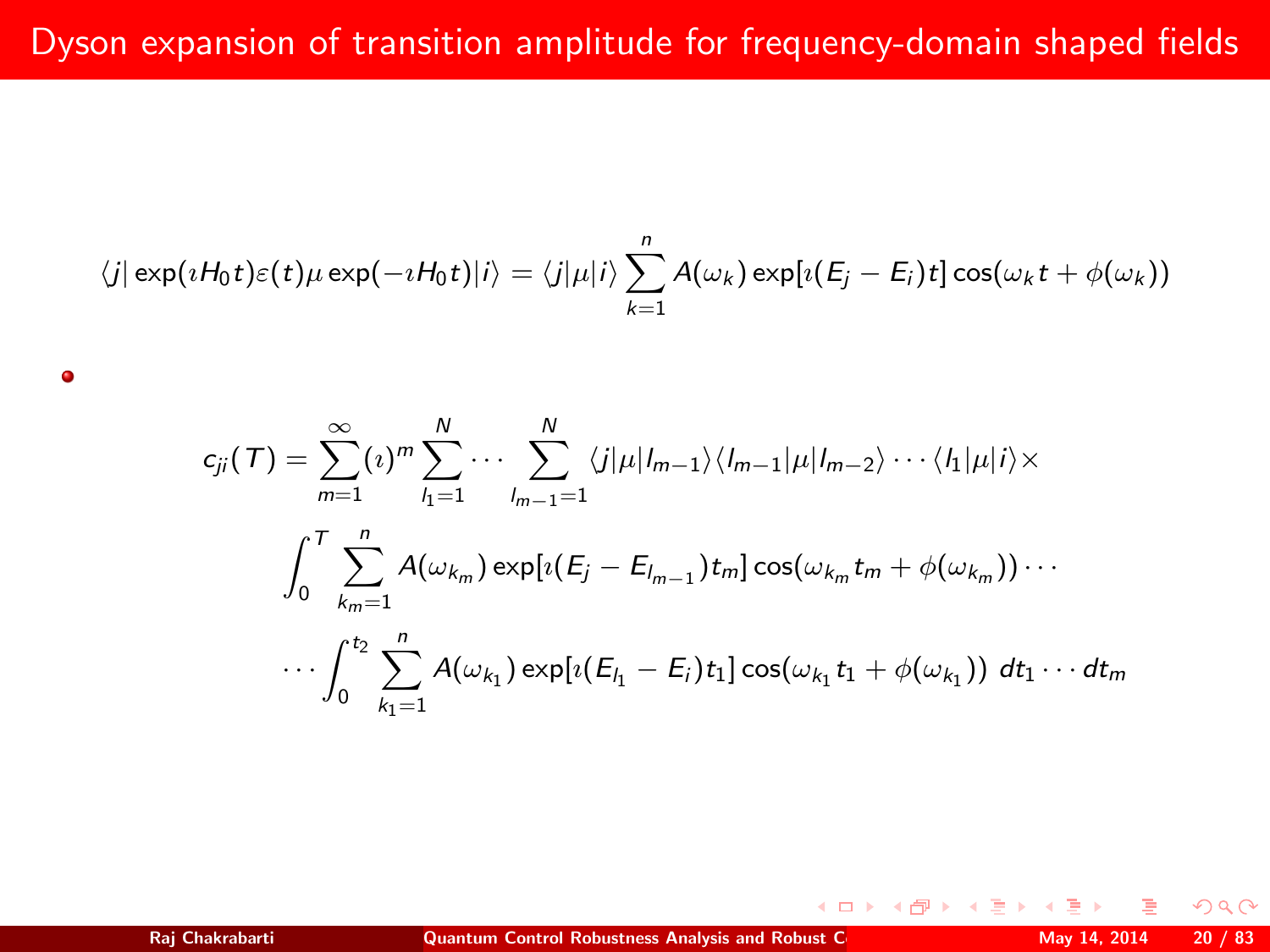## Quantum control mechanism identification: full dipole modulation

- For bilinear systems, we can identify the contributions of each pathway to the controlled time evolution by system-encoding and Fourier transform-based techniques
- The elements  $v_{ik}(t)$  of the interaction picture Hamiltonian  $V_l(t)$  are multiplied by modulation functions  $g_{ik} = \exp(i\gamma_{ik}s)$  to encode the dynamics and enable the extraction of pathway contributions. With the modulation, the modulated Schrödinger equation for a N-dimensional system is:

$$
\frac{dU_I(t,s)}{dt} = -i \begin{pmatrix} v_{11}(t)g_{11}(s) & v_{12}(t)g_{12}(s) & \cdots & v_{1N}(t)g_{1N}(s) \\ v_{21}(t)g_{21}(s) & v_{22}(t)g_{22}(s) & \cdots & v_{2N}(t)g_{2N}(s) \\ \vdots & \vdots & \ddots & \vdots \\ v_{N1}(t)g_{N1}(s) & v_{N2}(t)g_{N2}(s) & \cdots & v_{NN}(t)g_{NN}(s) \end{pmatrix} U_I(t,s), \quad (2)
$$

due to which the modulated matrix elements of the interaction propagator become

$$
U_{fi}(T,s)=\sum_{l_1,\cdots,l_{m-1}}U_{fi}^{l_1,\cdots,l_{m-1}}(T)\exp\left(\imath(\gamma_{fl_{m-1}}+\cdots+\gamma_{l_1})s\right),\qquad \qquad (3)
$$

where the unmodulated pathway  $\mathit{U}_{\mathit{fi}}^{l_1,\cdots,l_{m-1}}(t)$  is given as

$$
U_{fi}^{l_1,\cdots,l_{m-1}}(\mathcal{T})=(\imath)^m\int_0^{\mathcal{T}}\cdots\int_0^{t_2}\langle f|V_I(t_m)|l_{m-1}\rangle\cdots\langle l_1|V_I(t_1)|i\rangle dt_1\cdots dt_m
$$
 (4)

 $\Omega$ 

(ロ) (倒) (重) (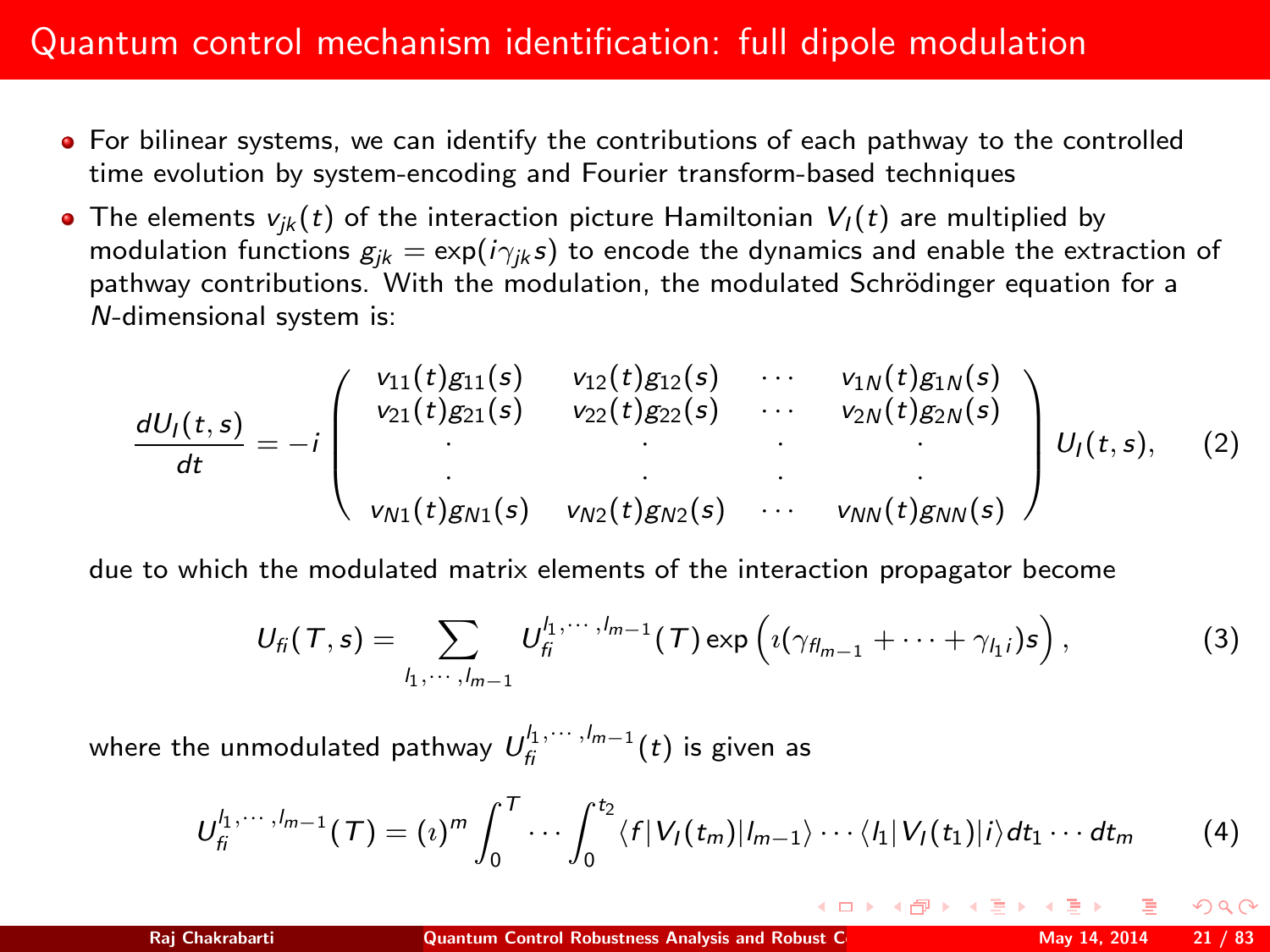• Dipole encoding would reveal the contribution of the dipole moments in the transition amplitude. Here, each of the dipole matrix elements is encoded with a Fourier function:

$$
\mu_{pq} \to \mu_{pq} e^{i\gamma_{pq}s},
$$
\n
$$
\mu_{pq}^{\alpha_{pq}} \to \mu_{pq}^{\alpha_{pq}} e^{i(\alpha_{pq}\gamma_{pq})s},
$$
\n(5)

イロト イ母 トイヨ トイヨト

with  $\gamma_{\alpha\rho} = \gamma_{\rho\alpha}$ .

The encoded and propagated unitary propagator consists of the different order dipole pathways with the encoded total transition amplitude:

$$
U_{ji}(\mathcal{T},s)=\sum_{m=0}^{\infty}\sum_{\vec{\alpha}\in\mathcal{M}}U_{ji}(\mathcal{T},\vec{\alpha})e^{i(\sum_{p (6)
$$

Deconvolution of the total transition amplitude leads to the decoded dipole pathway, i.e.  $U_{ji}(\mathcal{T}, \gamma = \sum_{p < q} \alpha_{pq} \gamma_{pq}) \rightarrow U_{ji}(\mathcal{T}, \vec{\alpha}).$ 

 $\Omega$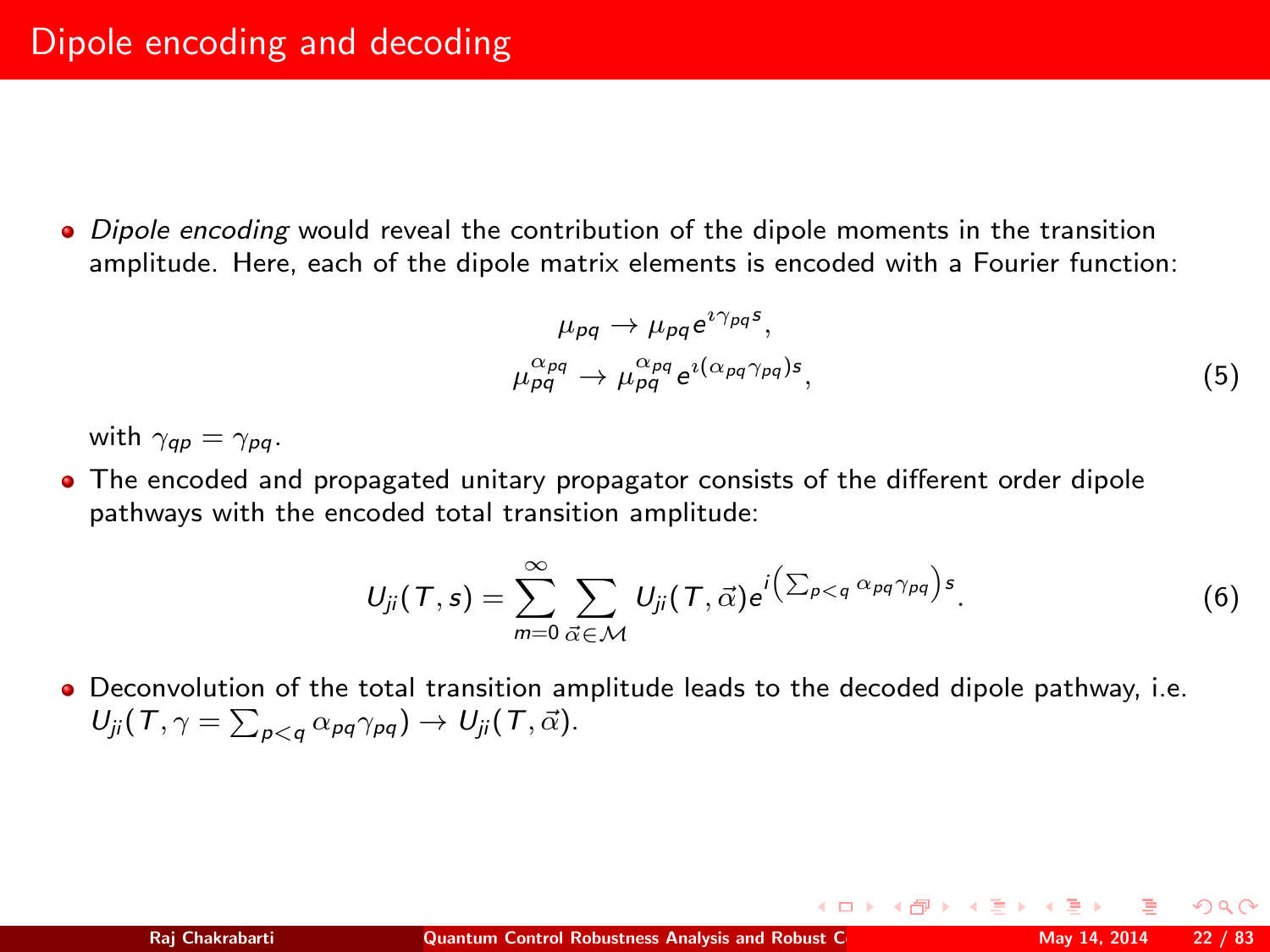## Quantum control mechanism identification: amplitude modulation

• Modulation scheme:

(ı

$$
A_k \stackrel{\Delta}{=} A(\omega_k) \to A(\omega_k) \exp(i\gamma_k s)
$$
  

$$
A^{\alpha}(\omega_k) \to A^{\alpha}(\omega_k) \exp(i\alpha \gamma_k s)
$$

The m-th order MI amplitude is comprised of terms of the following type:

$$
\begin{aligned} &\pi^m) A(\omega_{k_1}) A(\omega_{k_2}) \cdots A(\omega_{k_m}) \exp[\imath(\gamma_{k_1} + \cdots + \gamma_{k_m}) s] \times \\ &\times \sum_{l_1=1}^N \cdots \sum_{l_{m-1}=1}^N \langle j|\mu|I^{m-1}\rangle \langle I^{m-1}|\mu|I^{m-2}\rangle \cdots \langle I^1|\mu|i\rangle \times \\ &\times \int_0^T \exp[\imath(E_j - E_{l_{m-1}})t_m] \cos(\omega_{k_m} t_m + \phi(\omega_{k_m})) \times \\ &\times \int_0^{t_m} \exp[\imath(E_j - E_{l_{m-2}})t_{m-1}] \cos(\omega_{k_{m-1}} t_{m-1} + \phi(\omega_{k_m})) \cdots \\ &\cdots \int_0^{t_1} \exp[\imath(E_j - E_{l_1})t_1] \cos(\omega_{k_1} t_1 + \phi(\omega_{k_1})) \ dt_1 \cdots dt_{m-1} \end{aligned}
$$

Deconvolution:  $U_{ji}(\mathcal{T}, \gamma) = \int_{-\infty}^{\infty} U_{ji}(\mathcal{T}, s) \exp(-i \gamma s) ds$ 

The above term can be extracted at frequency  $\gamma_{k_1}+\cdots+\gamma_{k_m}$  if this frequency is unique:

$$
U_{ji}(T,\gamma=\gamma_{k_1}+\cdots+\gamma_{k_m})=(\imath^m)A(\omega_{k_1})A(\omega_{k_2})\cdots A(\omega_{k_m})\cdots
$$

Extract all terms containing  $A_1^{\alpha_1}\cdots A_n^{\alpha_n}$ ,  $\sum_i \alpha_i = m$ , through amplitude  $U_{ii}$  (T,  $\gamma = \alpha_1 \gamma_1 + \cdots + \alpha_n \gamma_n$ ) (ロ) (個) (目) (目)

 $2990$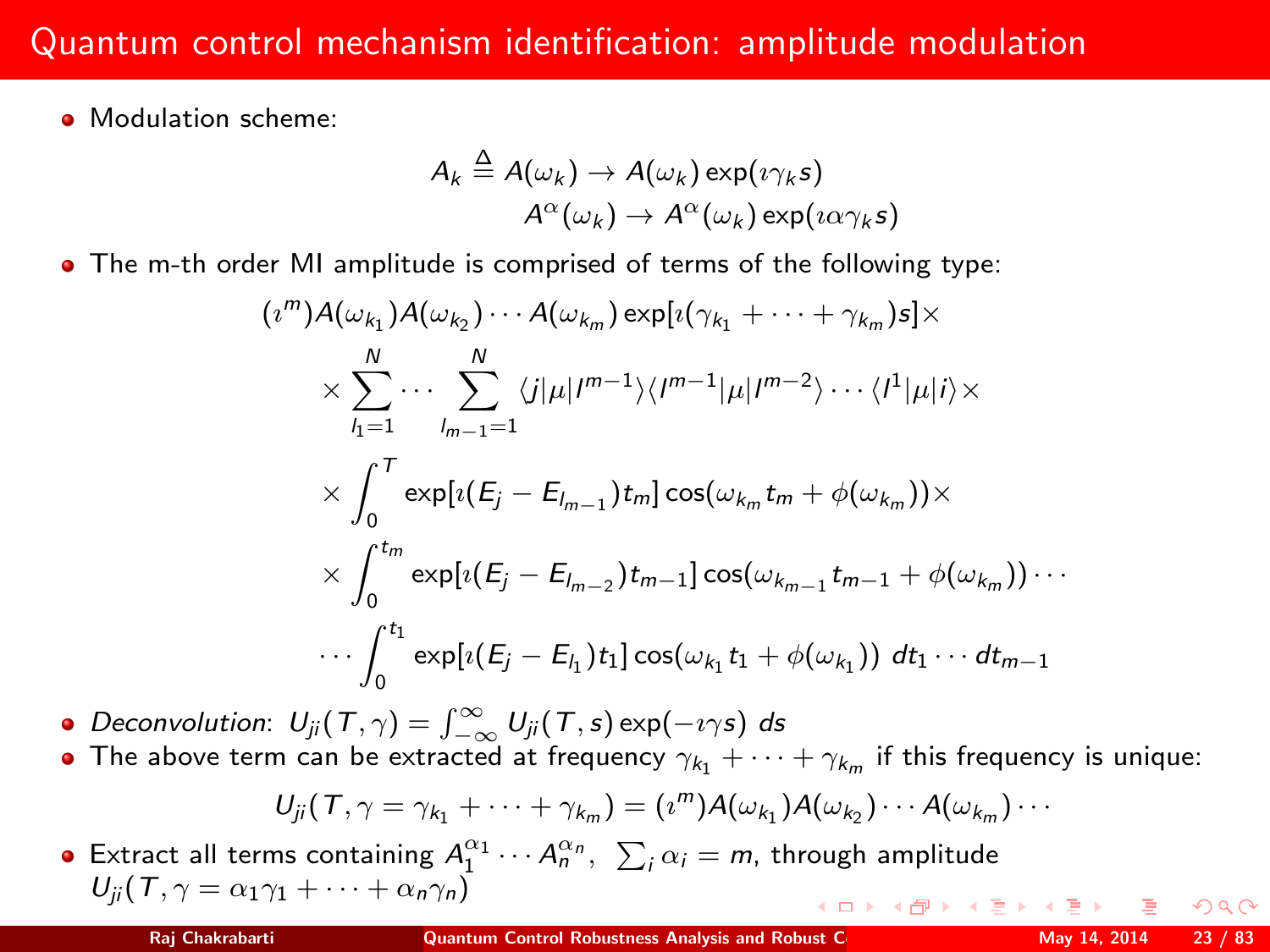• Modulation scheme:

$$
\frac{1}{2}\sum_{k=1}^{n} A(\omega_k) \{ \exp(i\phi_k) \exp(i\omega_k t) + \exp(-i\phi_k) \exp(-i\omega_k t) \} \rightarrow
$$

$$
\rightarrow \frac{1}{2}\sum_{k=1}^{n} A(\omega_k) \{ \exp(i(\phi_k + \gamma_k)) \exp(i\omega_k t) + \exp(-(i\phi_k + \gamma_k)) \exp(-i\omega_k t) \}
$$

• Deconvolution:

$$
U_{ji}(T,\gamma) = \int_{-\infty}^{\infty} U_{ji}(T,s) \exp(-\imath \gamma s) \, ds
$$

$$
U_{ji}(T,\gamma = 2\gamma_k) = -A^2(\omega_k) \exp(2\imath \phi_k) \left[ \sum_{l} \langle j|\mu|l\rangle\langle l|\mu|l\rangle \int_{0}^{T} \cdots \int_{0}^{t} \cdots dt' dt \right]
$$

$$
U_{ji}(T,\gamma = -2\gamma_k) = -A^2(\omega_k) \exp(-2\imath \phi_k) \left[ \sum_{l} \langle j|\mu|l\rangle\langle l|\mu|l\rangle \int_{0}^{T} \cdots \int_{0}^{t} \cdots dt' dt \right]
$$

 $\left\{ \begin{array}{ccc} 1 & 0 & 0 \\ 0 & 1 & 0 \end{array} \right.$ 

<span id="page-23-0"></span> $2Q$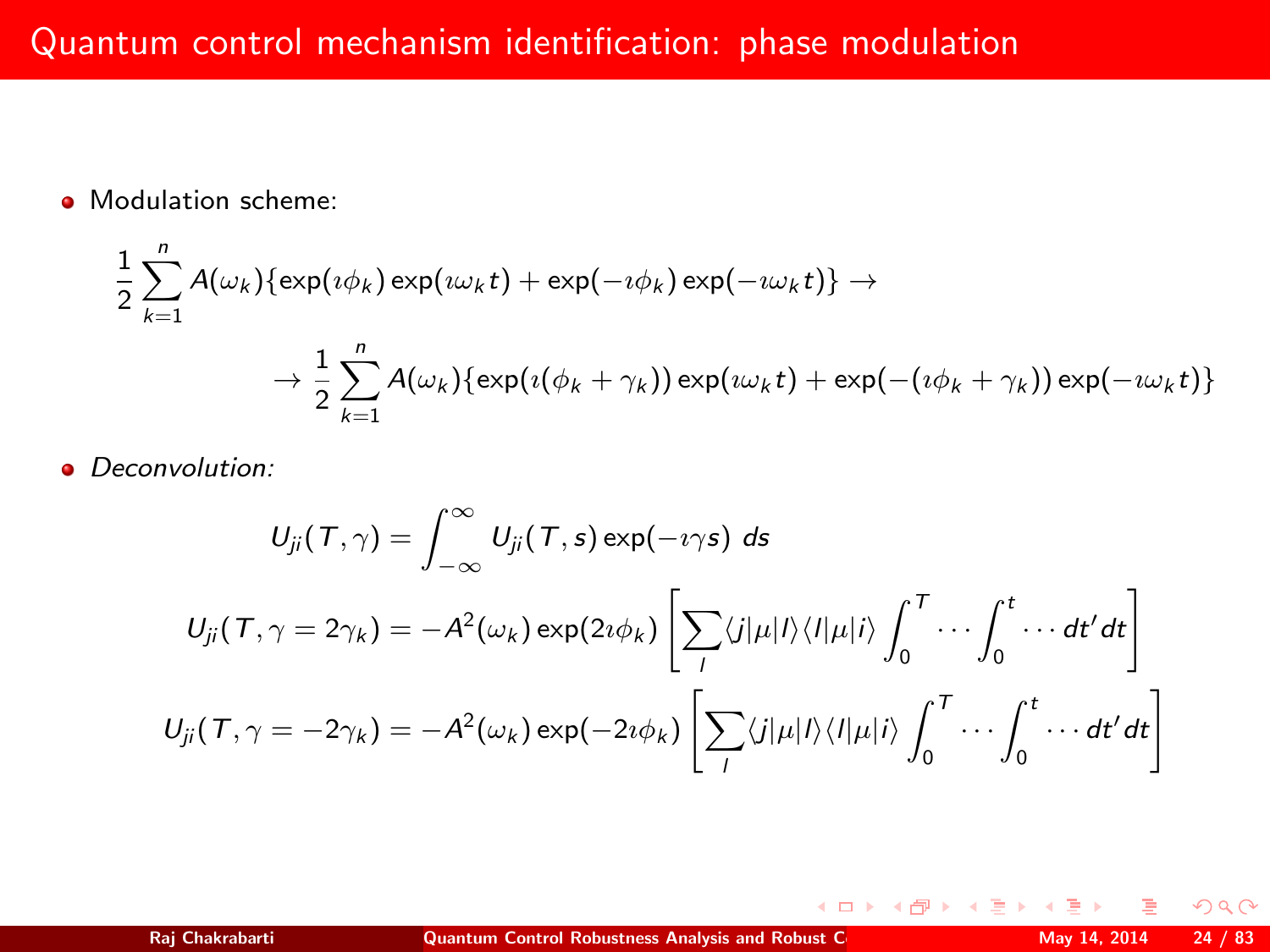## Quantum control phase encoding

• For phase encoding, the modulation scheme is as follows:

<span id="page-24-1"></span><span id="page-24-0"></span>
$$
e^{\pm i\phi_k} \to e^{\pm i(\phi_k + \gamma_k s)},
$$
  
\n
$$
e^{i\alpha_k \phi_k} \to e^{i\alpha_k(\phi_k + \gamma_k s)},
$$
\n(7)

• The encoded transition amplitude is:

$$
U_{ji}(T,s) = \sum_{\vec{\alpha}} \exp\left[i\sum_{k=1}^{K} \alpha_k (\phi_k + \gamma_k s)\right] \times
$$
  

$$
\sum_{m=m_{min}}^{\infty} \left(\frac{i}{2\hbar}\right)^m \sum_{\substack{(k_1,\dots,k_m) \ k=1}}^K \prod_{k=1}^K A_k^{b_k(k_1,\dots,k_m)} \times
$$
  

$$
\sum_{l_{m-1}}^N \mu_{jl_{m-1}} \int_0^T e^{i(\omega_{jl_{m-1}} + \omega_{k_m})t_m} \dots \times
$$
  

$$
\dots \times \sum_{l_1=1}^N \mu_{l_1} \int_0^{t_2} e^{i(\omega_{l_1} + \omega_{k_1})t_1} dt_1 \dots dt_m
$$
 (8)

where  $m_{\text{min}}$ ,  $b_k$  have been defined in (10).

 $U_{ji}(\mathcal T,\mathsf s)=\sum_{\vec \alpha\in\mathbb Z^K}~U_{ji}(\mathcal T,\vec \alpha)$ exp $\left(\imath\sum_{k=1}^K\alpha_k\gamma_k\mathsf s\right)$  along with  $(7)$  and  $(??)$  $(??)$  $(??)$  can therefore be used to define phase pathways  $U_{ii}(T, \vec{\alpha})$ .

• Deconvolution of the transition amplitude term yields *phase pathways* in a way analogous to the amplitude counterpart. Note that in the case of phas[e m](#page-23-0)o[du](#page-25-0)[la](#page-23-0)[tio](#page-24-0)[n](#page-25-0)[,](#page-12-0) [th](#page-13-0)[e](#page-24-0) [e](#page-25-0)[n](#page-12-0)[co](#page-13-0)[d](#page-24-0)[i](#page-25-0)[ng](#page-0-0) [is](#page-82-0)  $\Omega$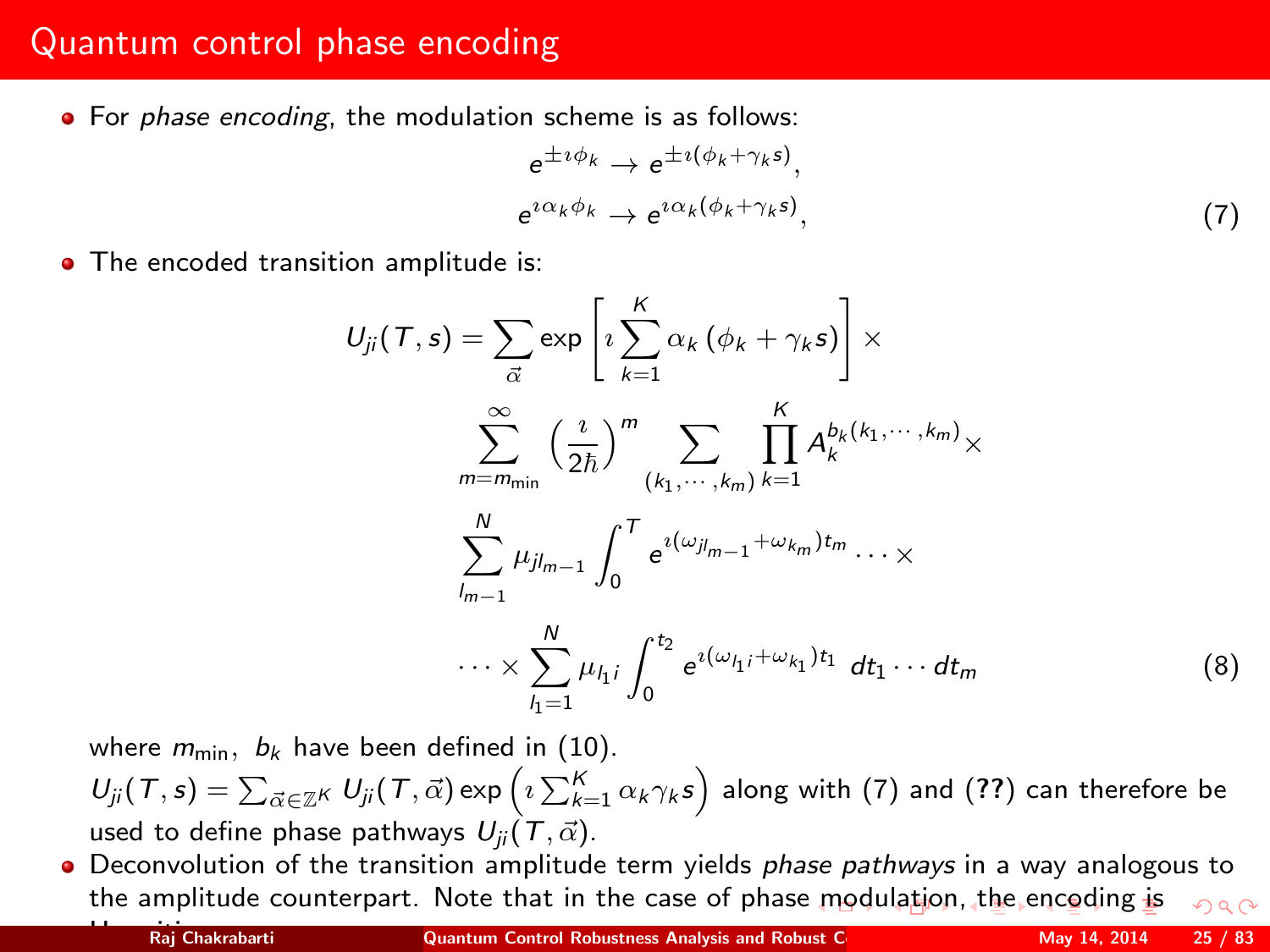# **Outline**

#### [Quantum robust control](#page-2-0)

#### <sup>3</sup> [Quantum control robustness analysis: moments of the transition amplitude](#page-25-0)

- **•** [Field amplitude noise](#page-27-0)
- **[Hamiltonian uncertainty](#page-39-0)**
- [Phase noise](#page-43-0)
- [Obtaining amplitude, phase and Hamiltonian parameter moments for robustness analysis](#page-46-0)
- [Moments of the transition probability: leading order Taylor approximations](#page-48-0)
- [Worst-case analysis](#page-56-0)

#### <sup>4</sup> [Implementation of robustness analysis methods and use of alternate MI formulations](#page-58-0)

<sup>5</sup> [Bounds on series expansion terms and accuracy of robustness analysis](#page-61-0)

#### <sup>6</sup> [Quantum robust control algorithms](#page-68-0)

- **•** [Deterministic algorithms](#page-71-0)
- **•** [Robust optimization](#page-78-0)
- [Stochastic algorithms](#page-79-0)
- 

<span id="page-25-0"></span> $\Omega$ 

**K ロ ト K 何 ト K ヨ ト K**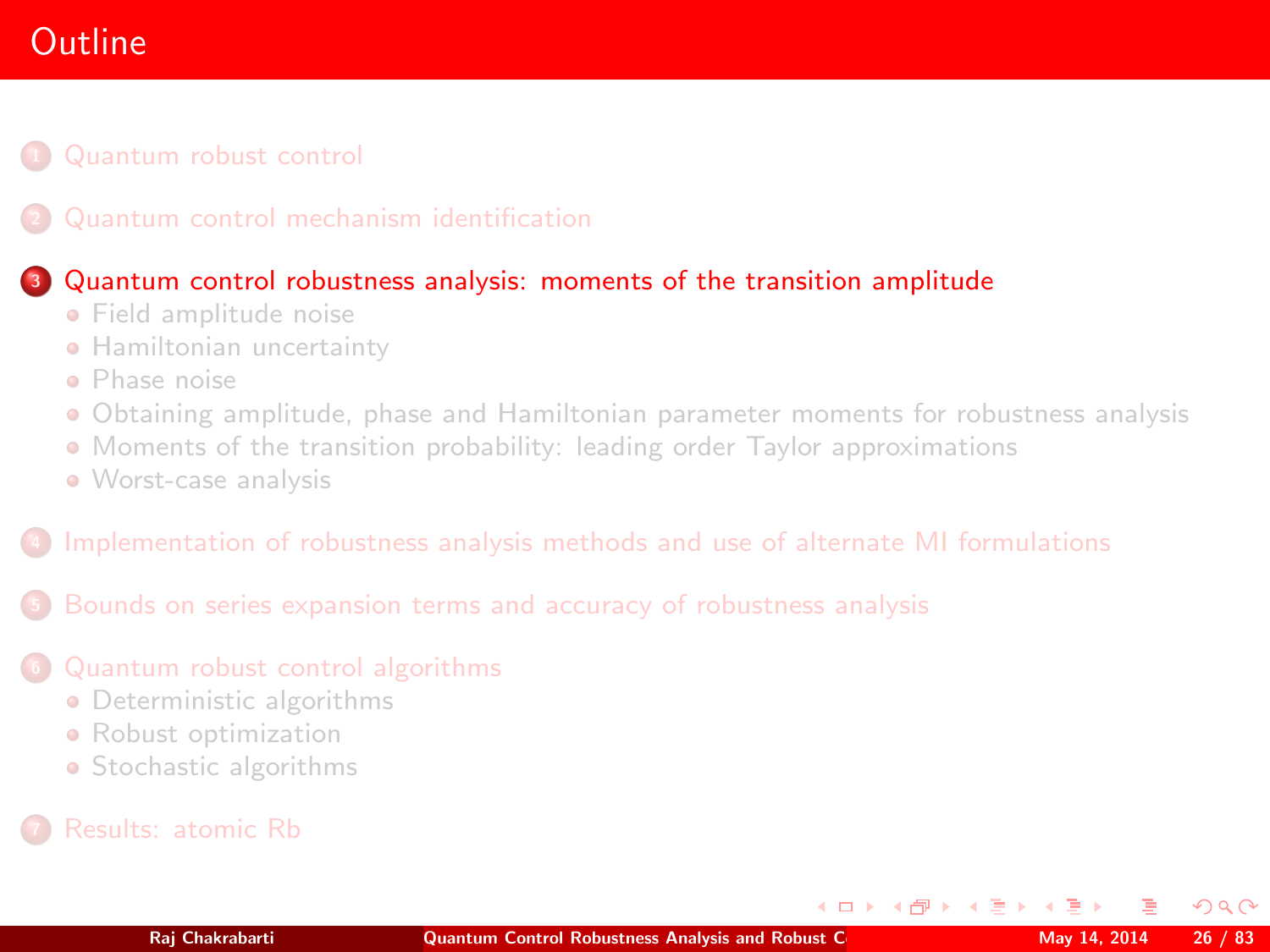$\bullet$  Can obtain moments for expectation value of any quantum observable (including  $P_{ii}$  for any states  $j, i$ ) given the moments of all transition amplitudes

 $QQ$ 

**∢ ロ ▶ - ∢ 何 ▶ - ∢**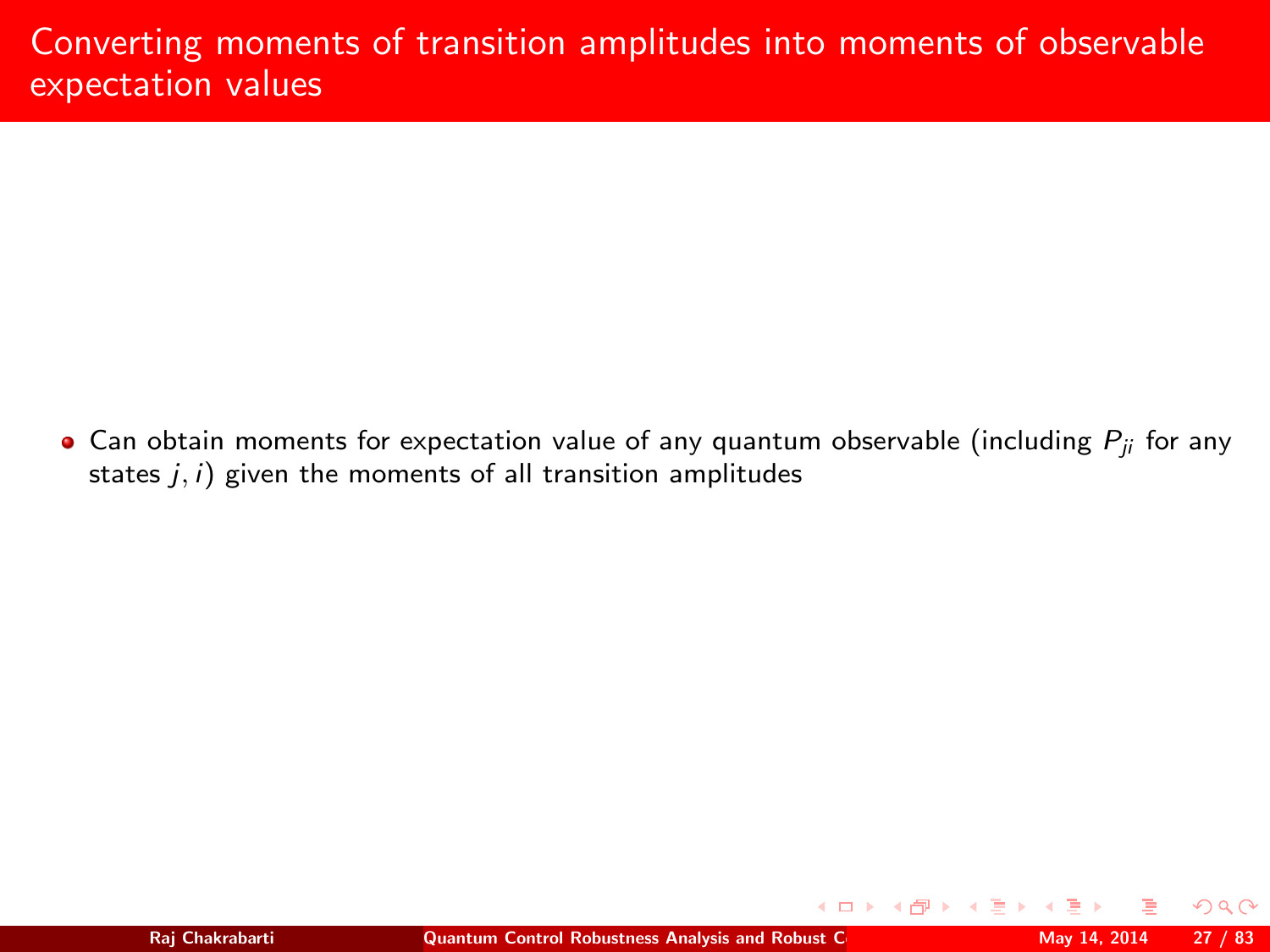## Expression for amplitude pathways

$$
U_{ji}^{m}(T) = \left(\frac{i}{\hbar}\right)^{m} \sum_{\vec{\alpha} \in \mathcal{M}} \prod_{k=1}^{K} A_{k}^{\alpha_{k}} \times
$$

$$
\sum_{(k_{1}, \cdots, k_{m})} \sum_{j_{m-1}}^{N} \mu_{j j_{m-1}} \int_{0}^{T} e^{i(\omega j_{m-1} t_{m})} \cos(\omega_{k_{m}} t_{m} + \phi(\omega_{k_{m}})) \times
$$

$$
\cdots \times \sum_{j_{1}}^{N} \mu_{j_{1}} \int_{0}^{t_{2}} e^{i(\omega_{j_{1}} t_{1})} \cos(\omega_{k_{1}} t_{1} + \phi(\omega_{k_{1}})) dt_{1} \cdots dt_{m}
$$

where the sum  $\sum_{(k_1,\cdots,k_m)}$  is over all  $1\leq k_i\leq K,~i=1,\cdots,m$  such that mode  $k$  appears in the multiple integral  $\alpha_k$  times.

<span id="page-27-0"></span> $2Q$ 

**K ロ ⊁ K 伊 ⊁ K ミ ▶**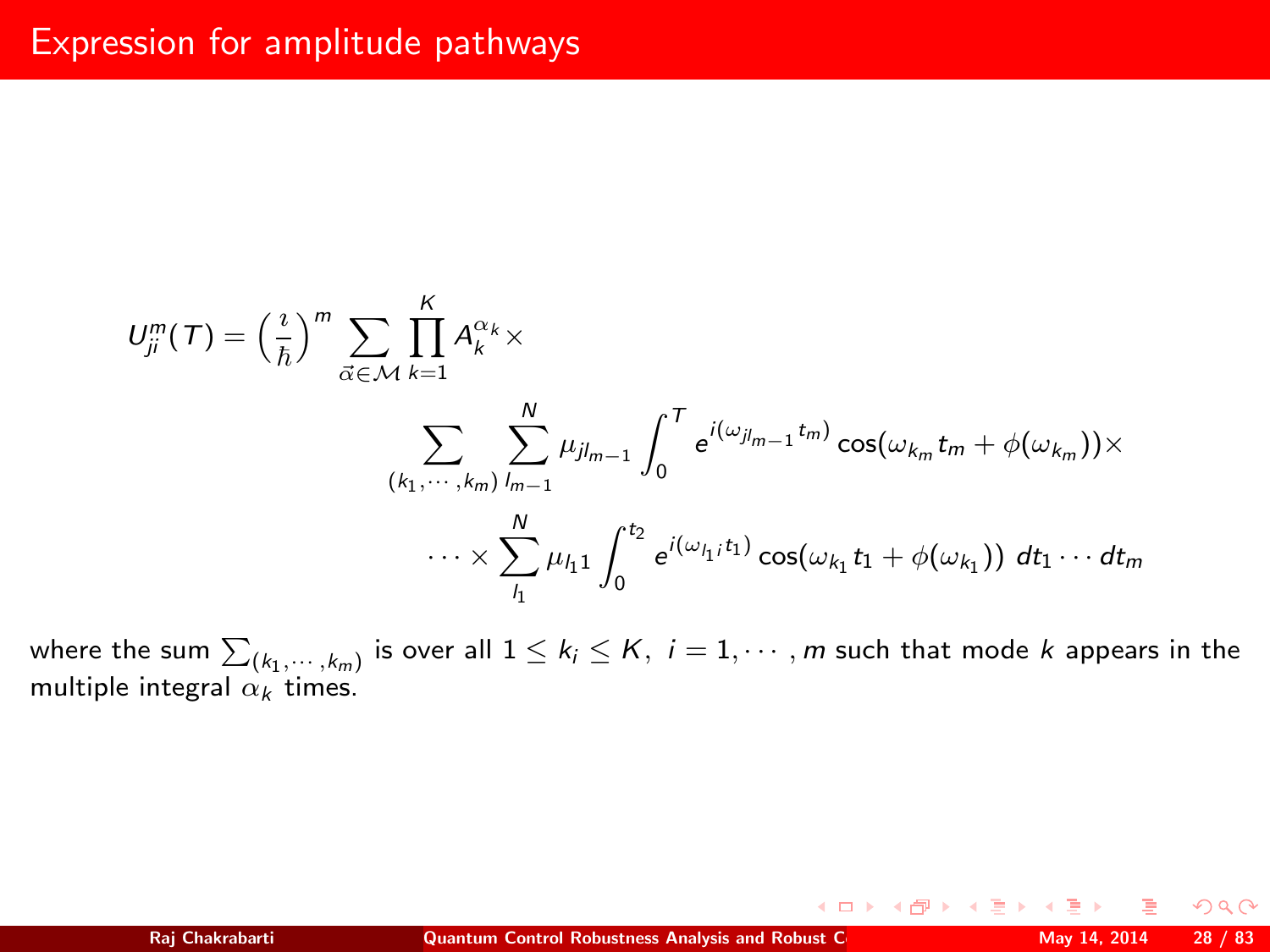Denote by  $c^m_{\alpha_1,\cdots,\alpha_n}$  the m-th order MI amplitude at frequency  $\alpha_1\gamma_1+\cdots+\alpha_n\gamma_n$  divided by the product of field amplitudes appearing in that expression:

$$
c_{\alpha_1,\dots,\alpha_n}^m = U_{ji}(T,\gamma = \alpha_1\gamma_1 + \dots + \alpha_n\gamma_n)/(A_1^{\alpha_1}\cdots A_n^{\alpha_n})
$$
  

$$
\sum_i \alpha_i = m.
$$

We denote by  $c_{\alpha_1,\cdots,\alpha_n}$  the analogous expression without the constraint on the  $\alpha_i$  (i.e., without specification of the order of the amplitude).

This MI amplitude is a sum of

$$
\left(\begin{array}{ccc} & m & \\ & & \\ \alpha_1 & \cdots & \alpha_n \end{array}\right)
$$

distinct terms.

nar

 $4$  D  $\rightarrow$   $4$   $\overline{B}$   $\rightarrow$   $4$   $\overline{B}$   $\rightarrow$   $4$   $\overline{B}$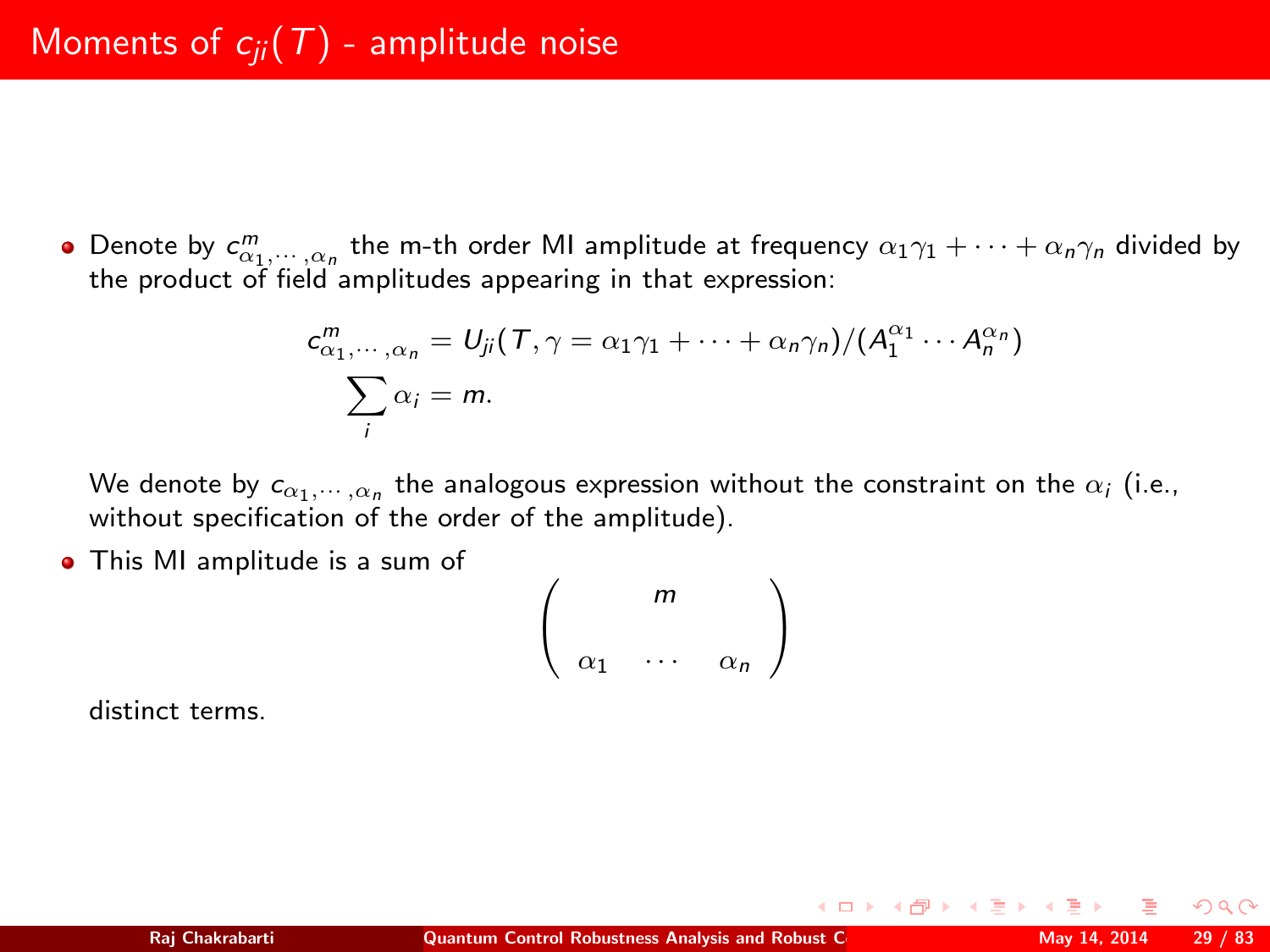# Moments of  $c_{ii}(T)$  - amplitude noise (cont'd)

Assuming  $A_1, \dots, A_n$  are independent random variables,  $E[c_{ii}(T)]$  can then be expressed as follows (written respectively for Re  $c_{ii}$  (T), Im  $c_{ii}$  (T)):

$$
E[Re, Im \ c_{ji}(\mathcal{T})] = \sum_{(\alpha_1, \cdots, \alpha_n)} Re, Im \ c_{\alpha_1, \cdots, \alpha_n} E[A_1^{\alpha_1}] \cdots E[A_n^{\alpha_n}]
$$

• var  $c_{ii}$  (T) can be expressed:

$$
\text{var}\left(\text{Re},\text{Im } c_{ji}(\mathcal{T})\right) = \text{E}\left[\left\{\sum_{(\alpha_1,\cdots,\alpha_n)} \text{Re},\text{Im } c_{\alpha_1,\cdots,\alpha_n}\left(A_1^{\alpha_1}\cdots A_n^{\alpha_n} - \text{E}[A_1^{\alpha_1}]\cdots \text{E}[A_n^{\alpha_n}]\right)\right\}^2\right]
$$
\n
$$
= \sum_{(\alpha_1,\cdots,\alpha_n)\neq(\alpha'_1,\cdots,\alpha'_n)} \left\{\text{2Re},\text{Im } c_{\alpha_1,\cdots,\alpha_n}c_{\alpha'_1,\cdots,\alpha'_n} \times \right.
$$
\n
$$
\times \left(\text{E}[A_1^{\alpha_1+\alpha'_1}]\cdots \text{E}[A_n^{\alpha_n+\alpha'_n}]-\text{E}[A_1^{\alpha_1}]\cdots \text{E}[A_n^{\alpha_n}]\text{E}[A_1^{\alpha'_1}]\cdots \text{E}[A_n^{\alpha'_n}]\right)\right\} + \left.\sum_{(\alpha_1,\cdots,\alpha_n)} \text{Re},\text{Im } c_{\alpha_1,\cdots,\alpha_n}^2\left(\text{E}[A_1^{2\alpha_1}]\cdots \text{E}[A_n^{2\alpha_n}]-\text{E}^2[A_1^{\alpha_1}]\cdots \text{E}^2[A_n^{\alpha_n}]\right)
$$

The above sums can be truncated to obtain approximations for the moments of the transition amplitude. An upper bound on the error in the moment calculations due to omission of terms in the sum with  $\sum_i \alpha_i > m_{\sf max}$  will be provided

 $\Omega$ 

(ロ) (*同*) (ヨ) (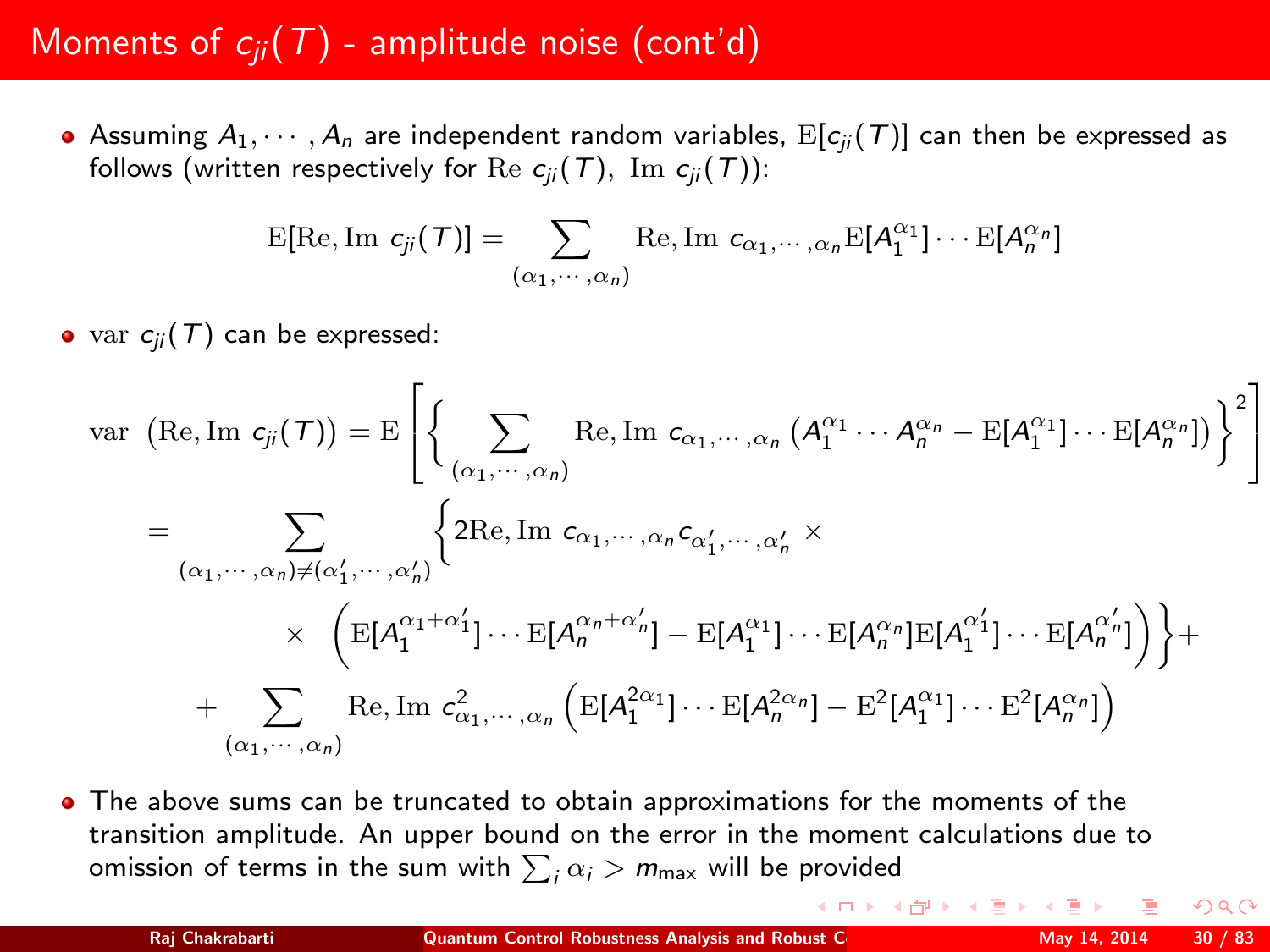$$
|\text{var}(c_{ji}(\tau))|^2 = \sum_{(\alpha'_1, \cdots, \alpha'_n) < (\alpha_1, \cdots, \alpha_n)} 2\text{Re}(c_{\alpha_1, \cdots, \alpha_n} c_{\alpha'_1, \cdots, \alpha'_n}') \times \text{E}[A_1^{\alpha_1 + \alpha'_1}] \cdots \text{E}[A_n^{\alpha_n + \alpha'_n}] +
$$
\n
$$
+ \sum_{(\alpha_1, \cdots, \alpha_n)} |c_{\alpha_1, \cdots, \alpha_n}|^2 \text{E}[A_1^{2\alpha_1}] \cdots \text{E}[A_n^{2\alpha_n}] +
$$
\n
$$
- \sum_{(\alpha'_1, \cdots, \alpha'_n) < (\alpha_1, \cdots, \alpha_n)} 2\text{Re}(c_{\alpha_1, \cdots, \alpha_n} c_{\alpha'_1, \cdots, \alpha'_n}') \times \text{E}[A_1^{\alpha_1}] \cdots \text{E}[A_n^{\alpha_n}] \text{E}[A_1^{\alpha'_1}] \cdots]
$$
\n
$$
- \sum_{(\alpha_1, \cdots, \alpha_n)} |c_{\alpha_1, \cdots, \alpha_n}|^2 \text{E}^2[A_1^{\alpha_1}] \cdots \text{E}^2[A_n^{\alpha_n}]
$$

 $2Q$ 

 $\mathcal{A} \ \Box \ \rightarrow \ \mathcal{A} \ \Box \overline{\partial} \rightarrow \ \mathcal{A} \ \Xi \rightarrow \ \mathcal{A} \ \Xi \rightarrow \nonumber$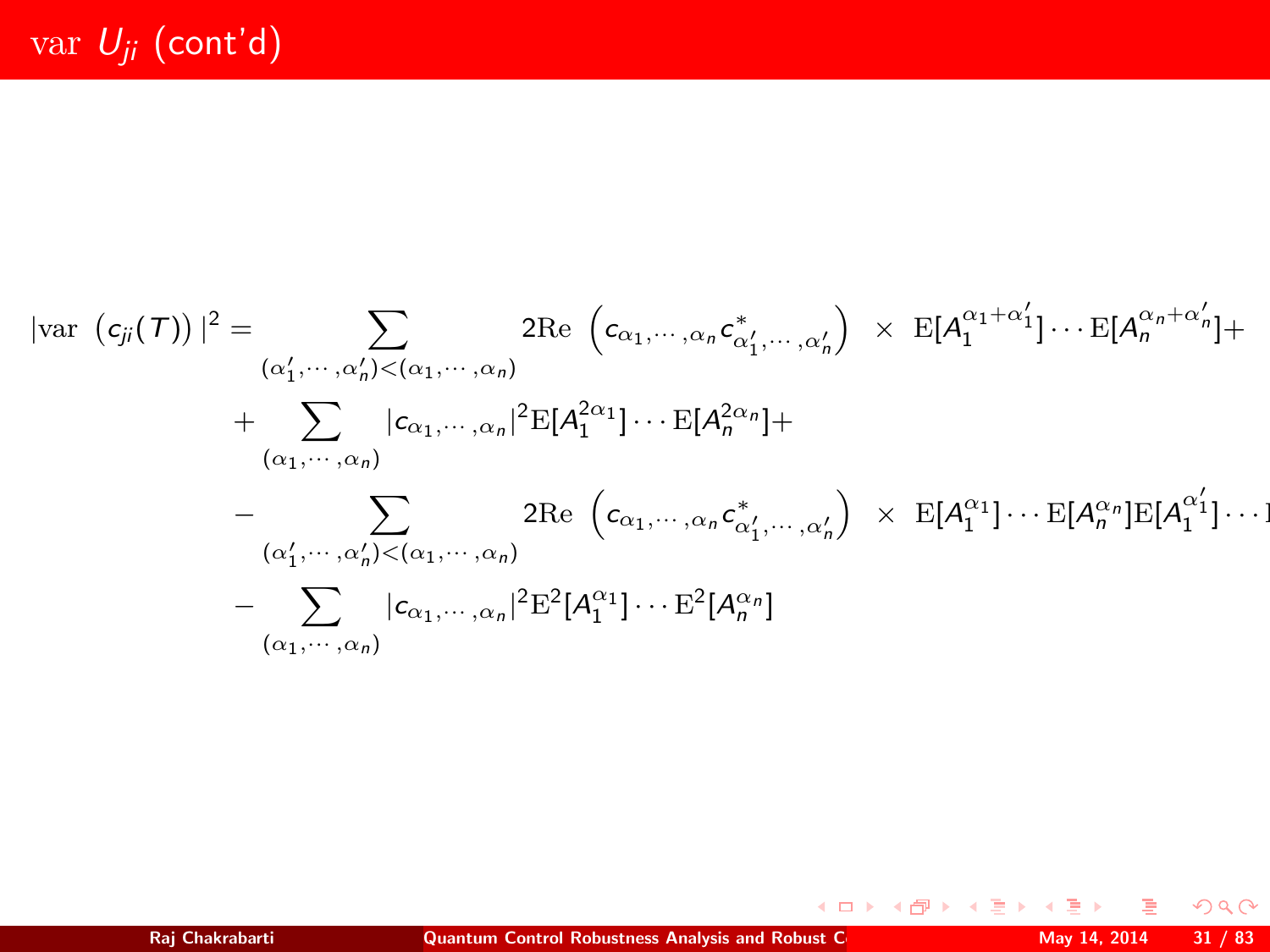- See RC notes  $11/2013$  for  $E[P_{ii}]$
- Note the similarity between the var  $U_{ii}$  and  $E[P_{ii}]$  expressions
- Expressions were originally written separately in terms of real, imaginary parts to simplify coding of both simultaneously, since var  $U_{ii}$  must be separated into real and imaginary parts
- $|\mathrm{var}\,\ U_{ji}|^2$  can be written in a form similar to  $\mathrm{E}\,\left[P_{ji}\right]$ :
- (This form of the expression for  $P_{ij}$  was previously provided in RC's quantum pathway interference notes)
- var  $U_{ii}$  is the second classical moment of a quantum transition amplitude; E  $[P_{ii}]$  is the first classical moment of a quantum expectation
- |var  $|U_{ji}|^2$  has applications to quantum gate control; consider Pareto minimization var Re  $U_{ji}$ / maximization of  $|{\rm E}~[U_{ji}]|^2$  (or simply  ${\rm E}~[{\rm Re}~U_{ji}] )$  toward the maximum value of  $1$ (assuming that is the target value of a quantum gate matrix element)
- Allows interpretation of Pareto tradeoffs in terms of interference moments

 $200$ 

イロト イ部 トイ き トイ き トー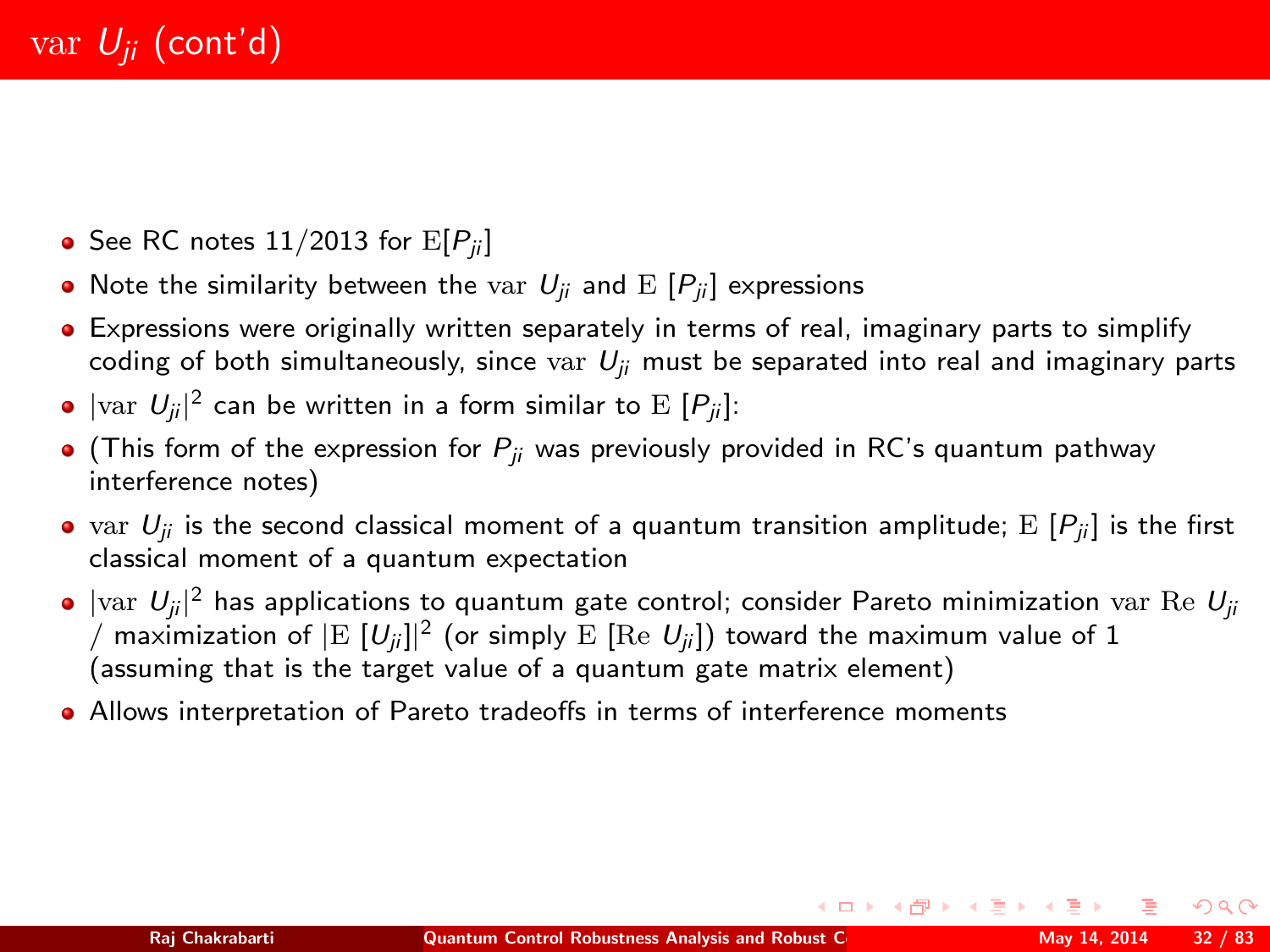**•** First moment of transition probability:

$$
\mathrm{E}\left[P_{ji}(\mathcal{T})\right]=\mathrm{E}\left[\left(\mathrm{Re} \hspace{0.1cm} c_{ji}(\mathcal{T})\right)^2\right]+\mathrm{E}\left[\left(\mathrm{Im} \hspace{0.1cm} c_{ji}(\mathcal{T})\right)^2\right]
$$

• which is comprised of the following terms:

$$
E\left[\left(\text{Re}, \text{Im } c_{ji}(\mathcal{T})\right)^{2}\right] = E\left[\left\{\sum_{(\alpha_{1}, \dots, \alpha_{n})} \text{Re}, \text{Im } c_{\alpha_{1}, \dots, \alpha_{n}} A_{1}^{\alpha_{1}} \dots A_{n}^{\alpha_{n}}\right\}^{2}\right]
$$
  
\n
$$
= \sum_{(\alpha_{1}, \dots, \alpha_{n}) \neq (\alpha'_{1}, \dots, \alpha'_{n})} 2 \text{Re}, \text{Im } c_{\alpha_{1}, \dots, \alpha_{n}} c_{\alpha'_{1}, \dots, \alpha'_{n}} E[A_{1}^{\alpha_{1} + \alpha'_{1}}] \dots E[A_{n}^{\alpha_{n} + \alpha'_{n}}] +
$$
  
\n
$$
\sum_{(\alpha_{1}, \dots, \alpha_{n})} \text{Re}, \text{Im } c_{\alpha_{1}, \dots, \alpha_{n}}^{2} E[A_{1}^{2\alpha_{1}}] \dots E[A_{n}^{2\alpha_{n}}]
$$

 $2Q$ 

**K ロ ⊁ K 倒 ≯ K 差 ≯ K**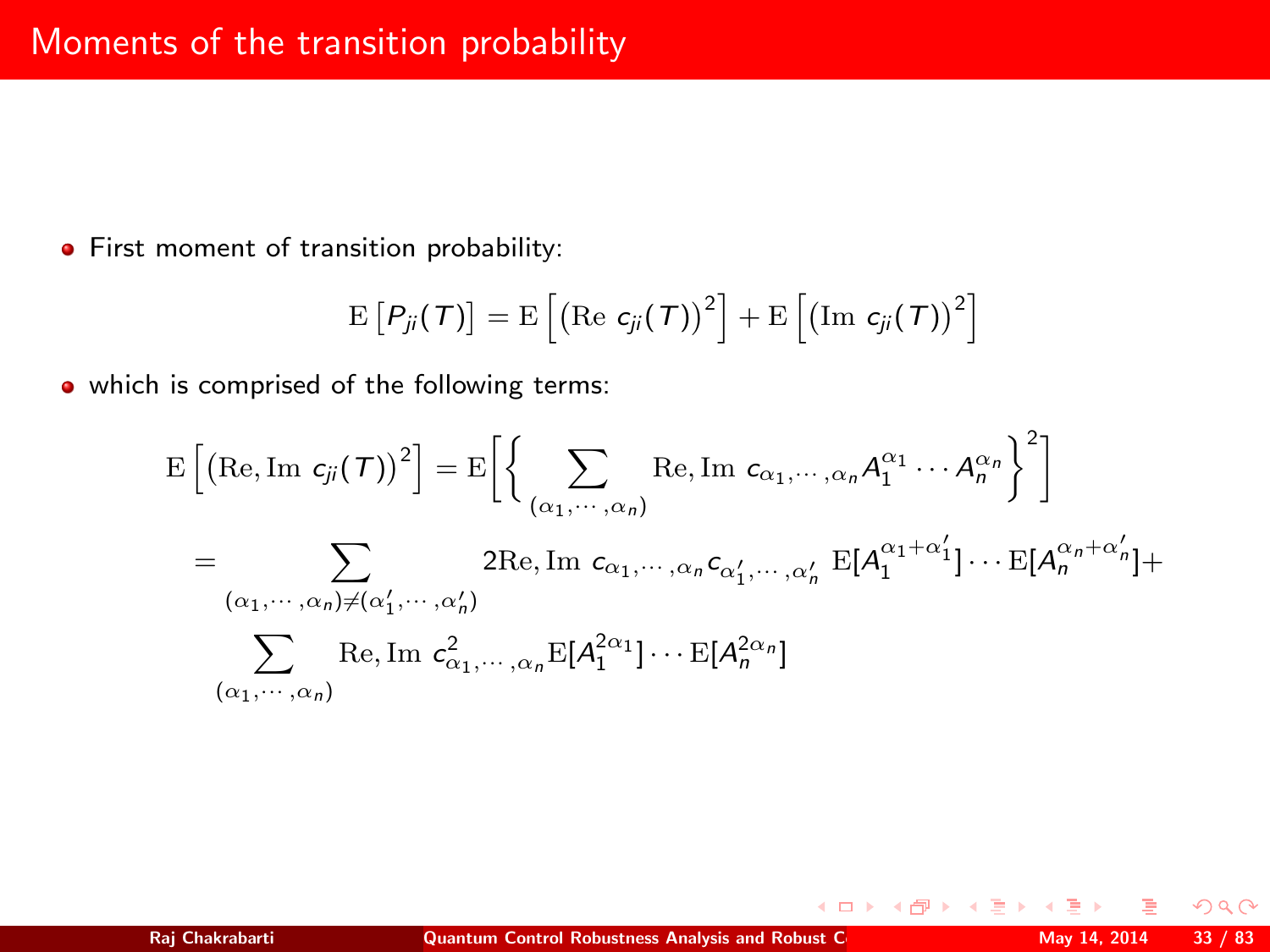var  $P_{ji}$ 

$$
\begin{split} \text{var } P_{ji} &= \mathrm{E}\bigg[\left(\left(\sum_{\alpha} |U_{ji}^{\alpha}|^2 + 2\sum_{\alpha' < \alpha} \mathrm{Re}\left(U_{ji}^{\alpha} U_{ji}^{\alpha' *}\right)\right) - \mathrm{E}\left[P_{ji}\right]\right)*\\ &\quad * \left(\left(\sum_{\alpha'} |U_{ji}^{\alpha''}|^2 + 2\sum_{\alpha''' < \alpha''} \mathrm{Re}\left(U_{ji}^{\alpha''} U_{ji}^{\alpha'''}\right)\right) - \mathrm{E}\left[P_{ji}\right]\right)\bigg] \\ &= \mathrm{E}\bigg[\left(\sum_{\alpha} |U_{ji}^{\alpha}|^2 + 2\sum_{\alpha' < \alpha} \mathrm{Re}\left(U_{ji}^{\alpha} U_{ji}^{\alpha' *}\right)\right)*\\ &\quad * \left(\sum_{\alpha''} |U_{ji}^{\alpha''}|^2 + 2\sum_{\alpha'' < \alpha''} \mathrm{Re}\left(U_{ji}^{\alpha''} U_{ji}^{\alpha''*}\right)\right)\bigg] - \mathrm{E}^2\left[P_{ji}\right] \end{split}
$$

 $\mathcal{P}(\mathcal{A}) \subset \mathcal{P}(\mathcal{A})$ 

メロトメ 倒 トメ 君 トメ 君 トッ 君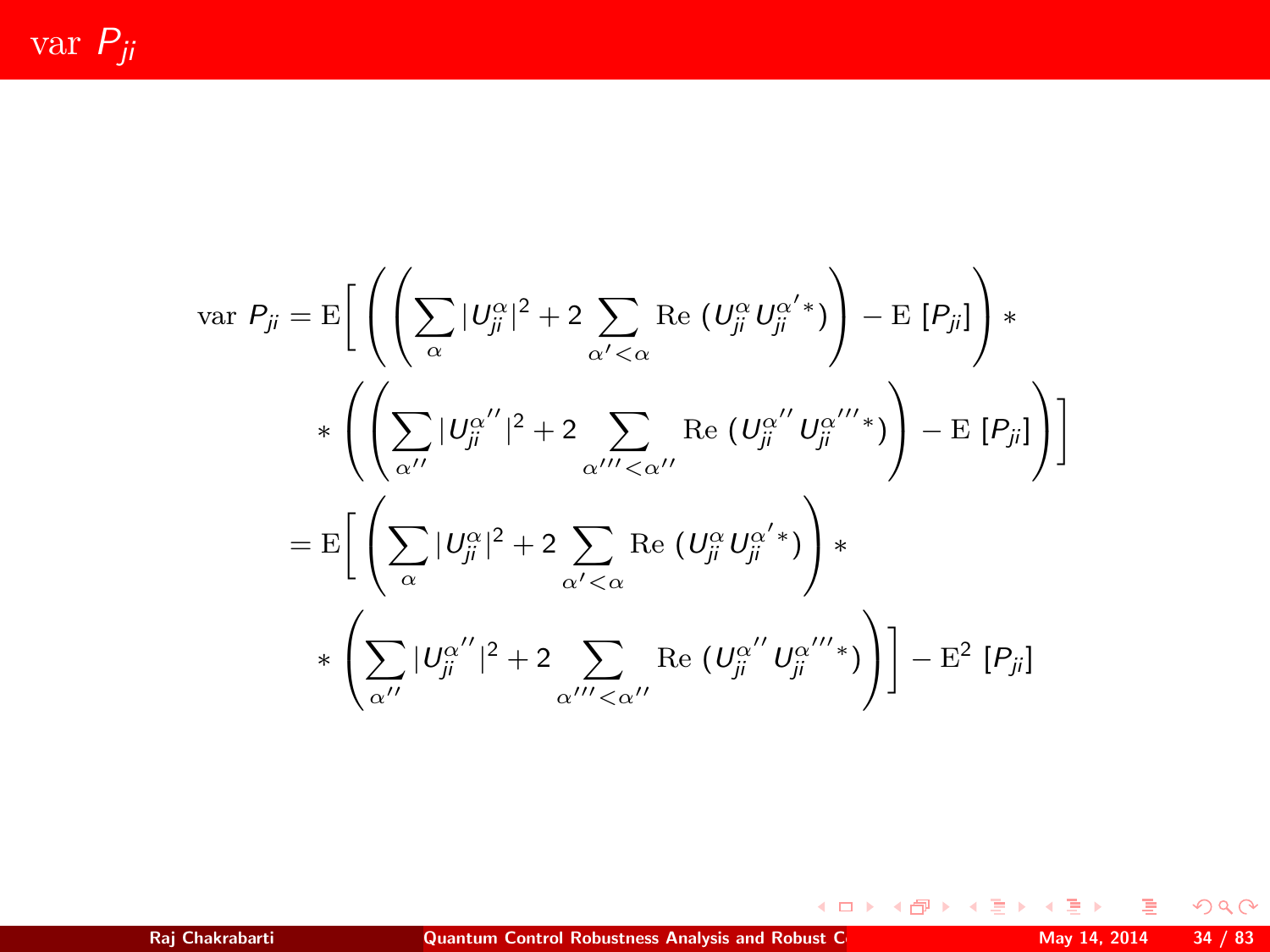$$
\begin{split} \text{var } P_{ji} &= \mathrm{E}\left[\sum_{\alpha''}\sum_{\alpha}|\mathit{U}_{ji}^{\alpha}|^{2}|\mathit{U}_{ji}^{\alpha''}|^{2}\right] + \\ &+ 4\mathrm{E}\left[\sum_{\alpha'''\leq \alpha''}\sum_{\alpha}|\mathit{U}_{ji}^{\alpha}|^{2}\mathrm{Re}\left(\mathit{U}_{ji}^{\alpha''}\mathit{U}_{ji}^{\alpha'''}\right)\right] + \\ &+ 4\mathrm{E}\left[\sum_{\alpha'''\leq \alpha''}\sum_{\alpha'<\alpha}\mathrm{Re}\left(\mathit{U}_{ji}^{\alpha}\mathit{U}_{ji}^{\alpha''}\right)\mathrm{Re}\left(\mathit{U}_{ji}^{\alpha''}\mathit{U}_{ji}^{\alpha'''}\right)\right] + \\ &- \mathrm{E}^{2}[P_{ji}] \end{split}
$$

 $2Q$ 

メロトメ 伊 トメ 差 トメ 差 ト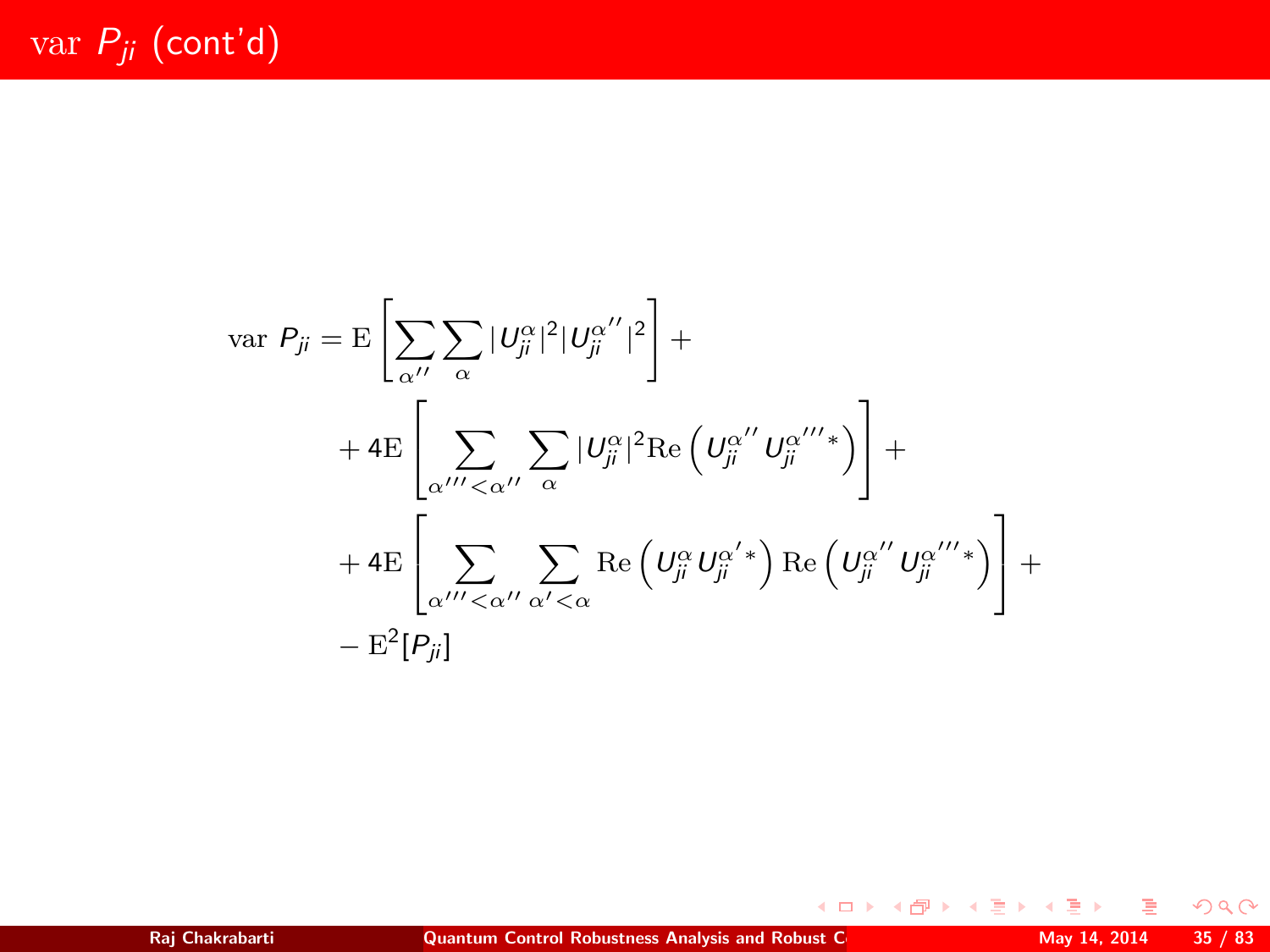$$
\begin{split} \text{var } P_{ji} &= \sum_{\alpha^{\prime\prime}} \sum_{\alpha} \mathrm{E} \left[ \prod_{k} A_{k}^{2(\alpha_{k}+\alpha_{k}^{\prime\prime})} \right] |c_{ji}^{\alpha}|^{2} |c_{ji}^{\alpha^{\prime\prime}}|^{2} + \\ &+ 4 \sum_{\alpha^{\prime\prime\prime} < \alpha^{\prime\prime}} \sum_{\alpha} \mathrm{E} \left[ \prod_{k} A_{k}^{2\alpha_{k}+\alpha_{k}^{\prime\prime}+\alpha_{k}^{\prime\prime}} \right] |c_{ji}^{\alpha}|^{2} \text{Re} \left( c_{ji}^{\alpha^{\prime\prime}} c_{ji}^{\alpha^{\prime\prime\prime}} \right) + \\ &+ 4 \sum_{\alpha^{\prime\prime\prime} < \alpha^{\prime\prime}} \sum_{\alpha^{\prime} < \alpha} \mathrm{E} \left[ \prod_{k} A_{k}^{\alpha_{k}+\alpha_{k}^{\prime}+\alpha_{k}^{\prime\prime}+\alpha_{k}^{\prime\prime}} \right] \text{Re} \left( c_{ji}^{\alpha} c_{ji}^{\alpha^{\prime\prime}} \right) \text{Re} \left( c_{ji}^{\alpha^{\prime\prime}} c_{ji}^{\alpha^{\prime\prime\prime}} \right) + \\ &- \mathrm{E}^{2}[P_{ji}] \end{split}
$$

 $2Q$ 

メロトメ 伊 トメ 差 トメ 差 ト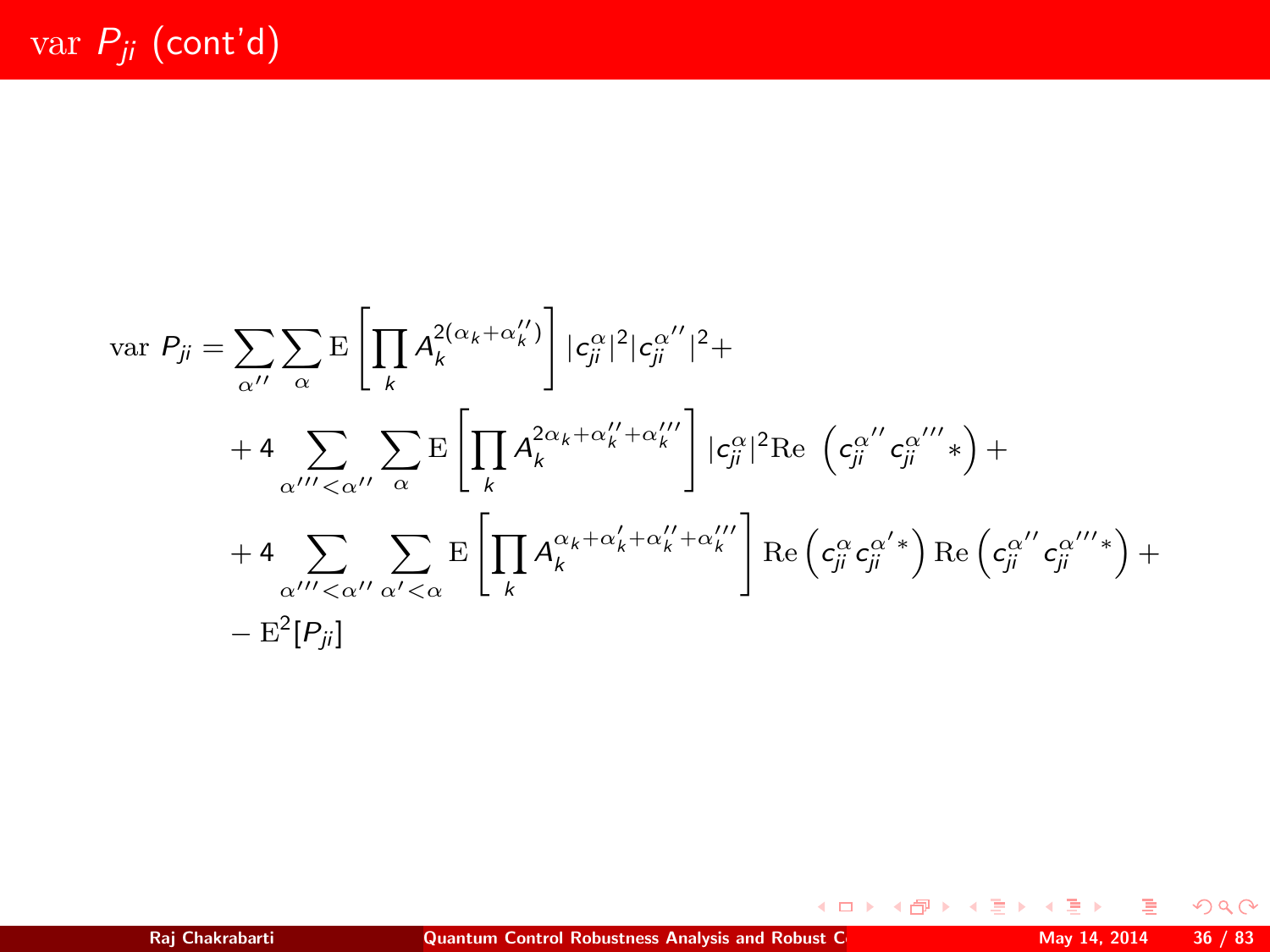- The first term above captures (classical) correlations between single pathway transition probabilities
- The second term above captures (classical) correlations between single pathway transition probabilities and interferences
- The third term captures (classical) correlations between interferences

 $2Q$ 

 $\left\{ \begin{array}{ccc} 1 & 0 & 0 \\ 0 & 1 & 0 \end{array} \right.$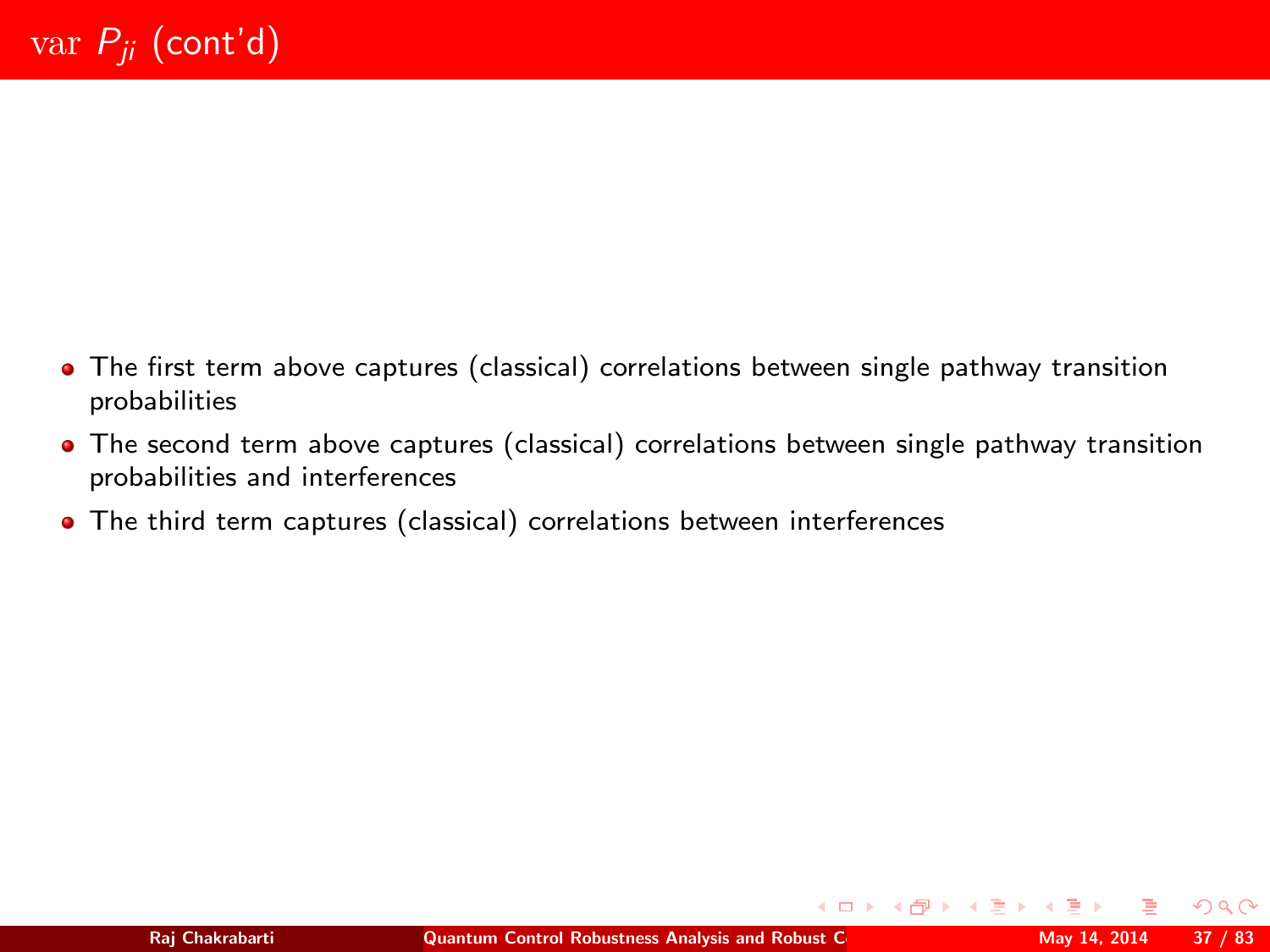First moment of interference between all pathways of order  $m$  and order  $m'$ :

$$
E[U_{ji}^m U_{ji}^{m'*} + U_{ji}^{m*} U_{ji}^{m'}] = E[2 \text{Re } U_j i^m U_j i^{m'*}]
$$
  
\n
$$
= E[2 \text{Re}\left(\sum_{(\alpha_1, \dots, \alpha_n)} c_{\alpha_1, \dots, \alpha_n} A_1^{\alpha_1} \dots A_n^{\alpha_n}\right) \left(\sum_{(\alpha'_1, \dots, \alpha'_n)} c_{\alpha'_1, \dots, \alpha'_n}^* A_1^{\alpha'_1} \dots A_n^{\alpha'_n}\right)]
$$
  
\n
$$
= \sum_{(\alpha_1, \dots, \alpha_n), (\alpha'_1, \dots, \alpha'_n)} 2 \text{Re} c_{\alpha_1, \dots, \alpha_n} c_{\alpha'_1, \dots, \alpha'_n}^* E[A_1^{\alpha_1 + \alpha'_1}] \dots E[A_n^{\alpha_n + \alpha'_n}]
$$

where  $\sum_{\alpha_k} = m, \ \sum_{\alpha'_k} = m'.$ 

- This expression will be the basis for the plot of 1st moment of interferences expected below
- We expect the expression and corresponding plots to help explain the downstream figures representing the robust vs. non-robust interference pattern

 $\Omega$ 

**K ロ ⊁ K 倒 ≯ K 差 ≯ K**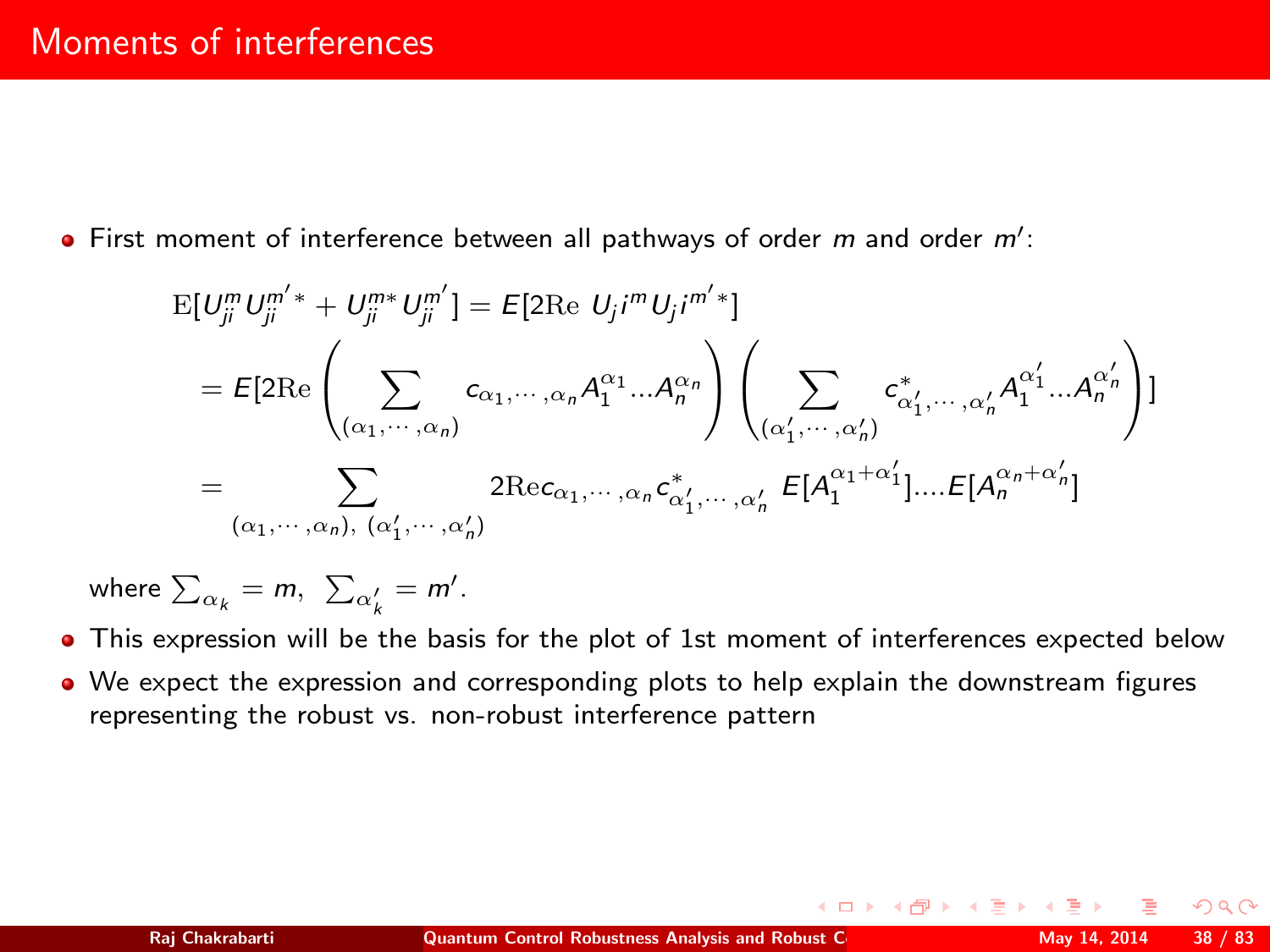## Gaussian amplitude noise

- Assume  $A(\omega_k) \sim \mathcal{N}(\bar{A}_k, \sigma_k^2)$
- **o** Then we have

$$
\mathrm{E}[A] = \bar{A}
$$

$$
\mathrm{E}[A^2] = \sigma^2 + \bar{A}^2
$$

and

$$
E[A^{\alpha}] = E[(A - \bar{A})^{\alpha}] - \sum_{i=0}^{n} \left( \begin{array}{cc} \alpha \\ i \end{array} \begin{array}{cc} \alpha \\ (\alpha - i) \end{array} \right) E[A^{i}](-\bar{A})^{(n-i)}
$$

where the coefficients are binomial coefficients,

$$
E[(A - \bar{A})^{\alpha}] = \begin{cases} 0, & \alpha \text{ odd} \\ (\alpha - 1)\sigma^{\alpha}, & \alpha \text{ even} \end{cases}
$$

and the  $\mathbb{E}[A^i]$  can be obtained recursively using the above expression starting with  $i=3$ .

 $QQ$ 

K ロト K 御 ト K 差 ト K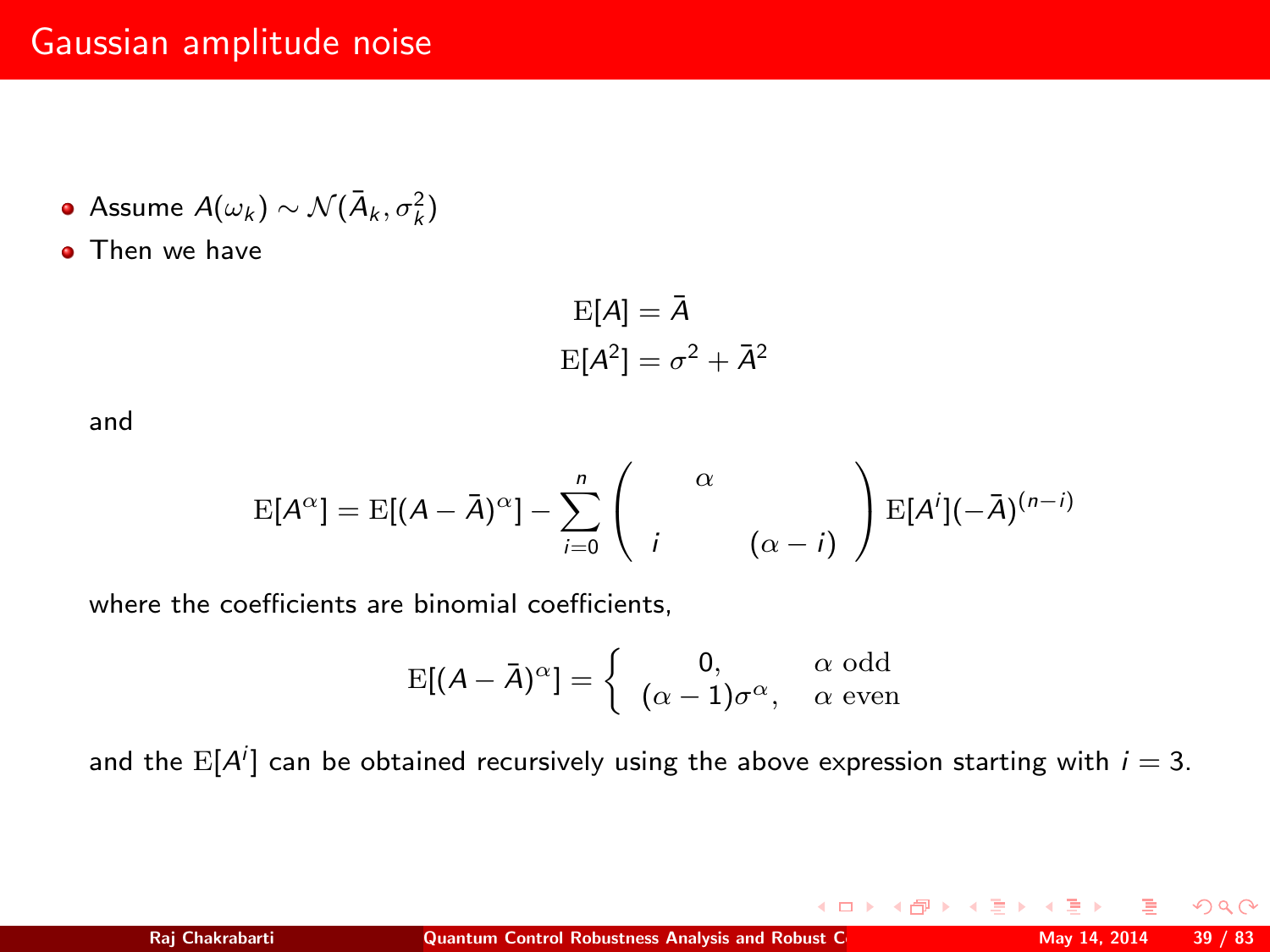$$
U_{ji}^{m}(T) = \left(\frac{i}{\hbar}\right)^{m} \sum_{\vec{\alpha} \in \mathcal{M}} \prod_{p=1, q>p}^{N-1} \mu_{pq}^{\alpha_{pq}} \times \sum_{(l_1, \dots, l_{m-1})} \sum_{k_m=1}^{K} A_{k_m} \int_{0}^{T} e^{i(\omega_{jl_m-1}t_m)} \cos(\omega_{k_m}t_m + \phi(\omega_{k_m})) \times \cdots \times \sum_{k_1=1}^{K} A_{k_1} \int_{0}^{t_2} e^{i(\omega_{l_1}; t_1)} \cos(\omega_{k_1}t_1 + \phi(\omega_{k_1})) dt_1 \cdots dt_m
$$

where the sum  $\sum_{(l_1,\cdots,l_{m-1})}$  is over all  $1\leq l_i\leq N,~i=1,\cdots,m-1$  such that frequency  $\pm\omega_{pq}$ corresponding to dipole parameters  $\mu_{pq}$ ,  $\mu_{qp}$  appears in the multiple integral  $\alpha_{pq}$  times.

<span id="page-39-0"></span> $2Q$ 

**K ロ ▶ | K 伊 ▶ | K ヨ ▶**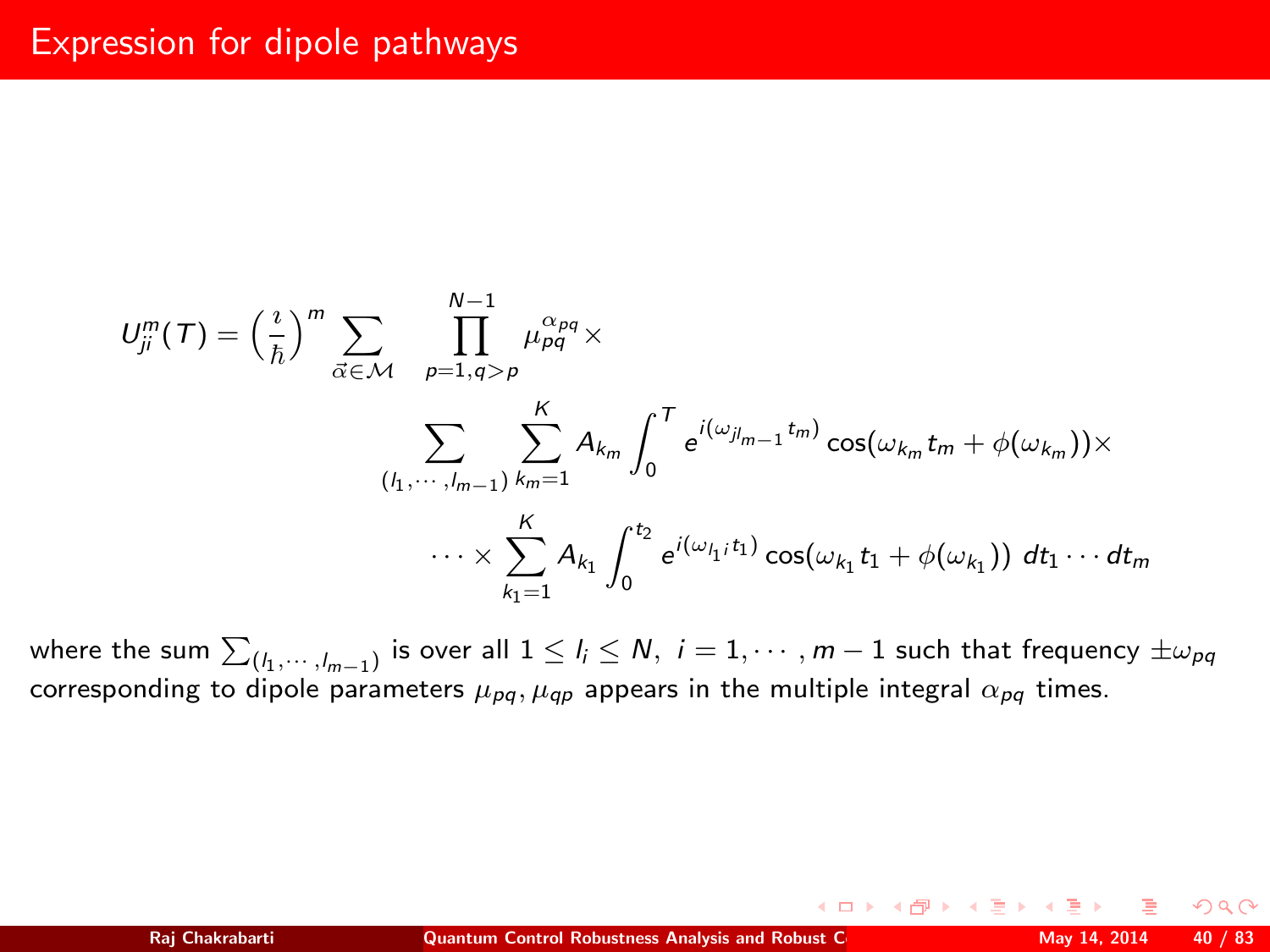# (Dipole) transition pathways

- $\bullet$  For simplicity, assume all elements of the dipole operator  $\mu$  are real and the diagonal elements are all zero, so that  $\mu$  is parameterized by  $\frac{N^2-N}{2}$  parameters.
- The vector of these parameters can be denoted  $\vec{\theta} = [\mu_{12}, \cdots, \mu_{(N-1)N}]^T$ .
- Now let  $U_{ji}(\mathcal{T}, \alpha_1, \cdots, \alpha_{\frac{N^2-N}{2}})$  be the sum of all terms in expression (..) for the transition amplitude that contain  $\mu_{12}^{\alpha_1}, \cdots, \mu$  $\frac{\alpha_{N^2-N}}{N^2}$   $(N-1)N$

Then

$$
c_{\alpha_1,\cdots,\alpha} \frac{\sum\limits_{\substack{\lambda^2-N}}{2}}{2} = \frac{U_{ji}(T,\alpha_1,\cdots,\alpha \frac{\lambda^2-N}{2})}{(\mu_{12}^{\alpha_1}\cdots\mu_{(N-1)N}^{\alpha_{N-1}^2})}
$$
(9)

and the expressions for  $E[c_{ij}]$  and var  $c_{ij}$  are identical to those for amplitude noise, with  $\mathrm{E}[A_i^{\alpha_i}]$  replaced by  $\mathrm{E}[\theta_i^{\alpha_i}]$ 

• In the encoding, it is necessary to set  $\gamma_{ji} = \gamma_{ij}$  in order to have  $U_{ji}(\mathcal{T},\gamma=\alpha\gamma_1+\cdots+\alpha_{N^2-N}\gamma_{N^2-N})=U_{ji}(\mathcal{T},\alpha_1,\cdots,\alpha_{N^2-N})$  as required, because the corresponding dipole parameters are equal due to Hermiticity (under the assumption above of a real dipole)

イロト イ部 トイモト イモト 一番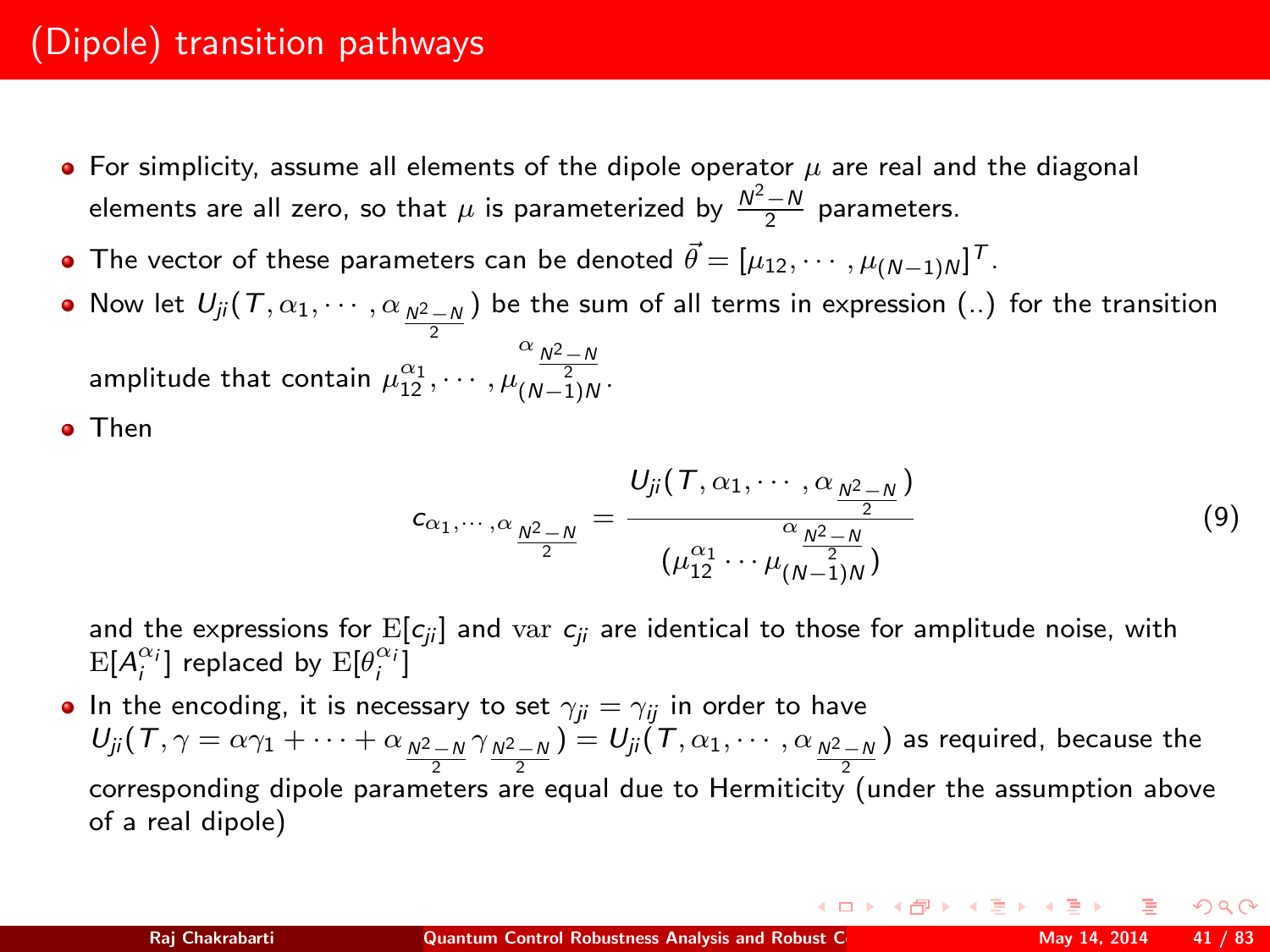• See above

э

 $299$ 

メロトメ 伊 トメ ミトメ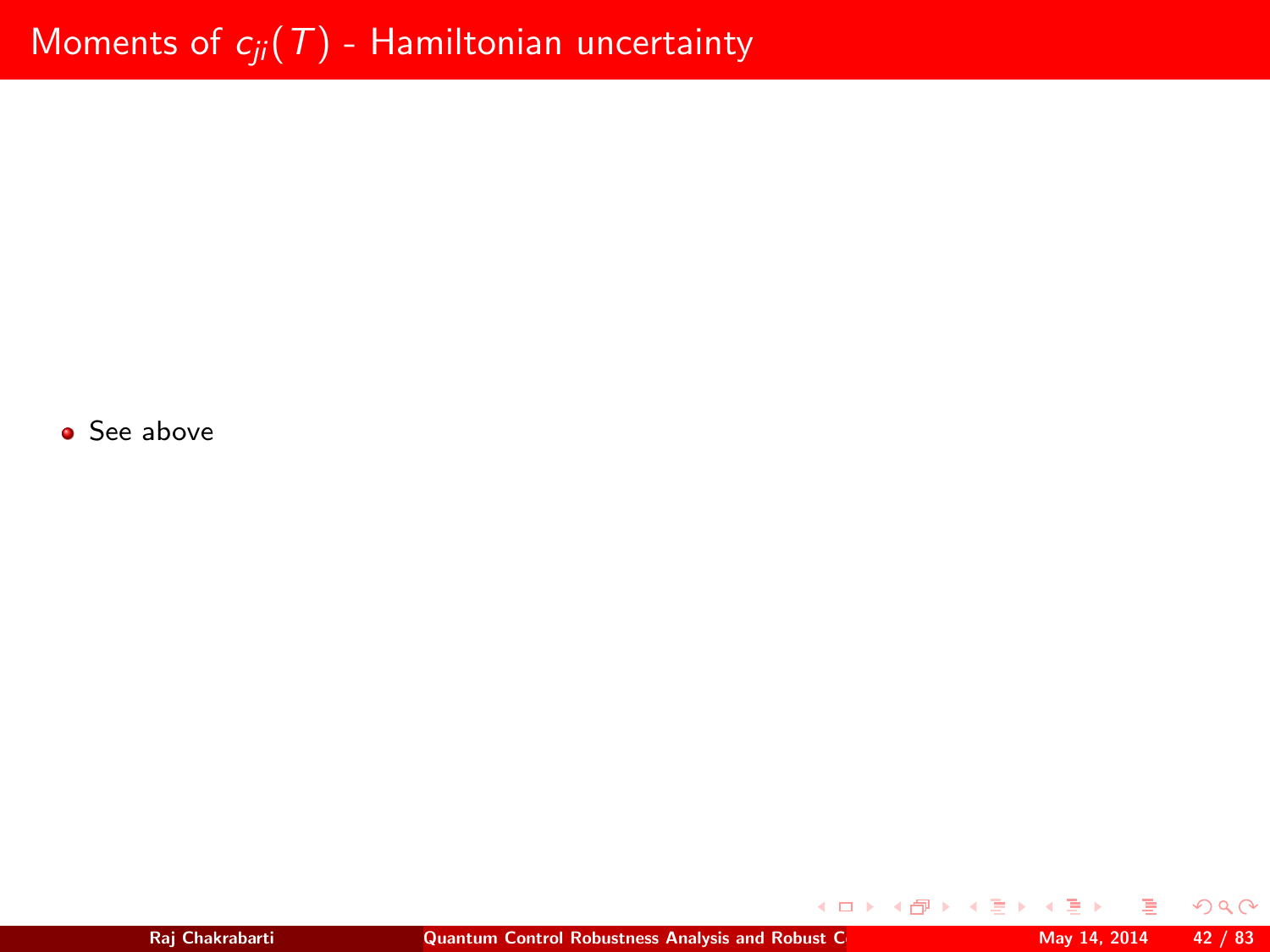Let  $\theta_k \sim \mathcal{N}(\bar{\theta}_k, \sigma_k^2)$  (see above)

 $2Q$ 

**K ロ ⊁ K 個 ▶ K 君 ▶**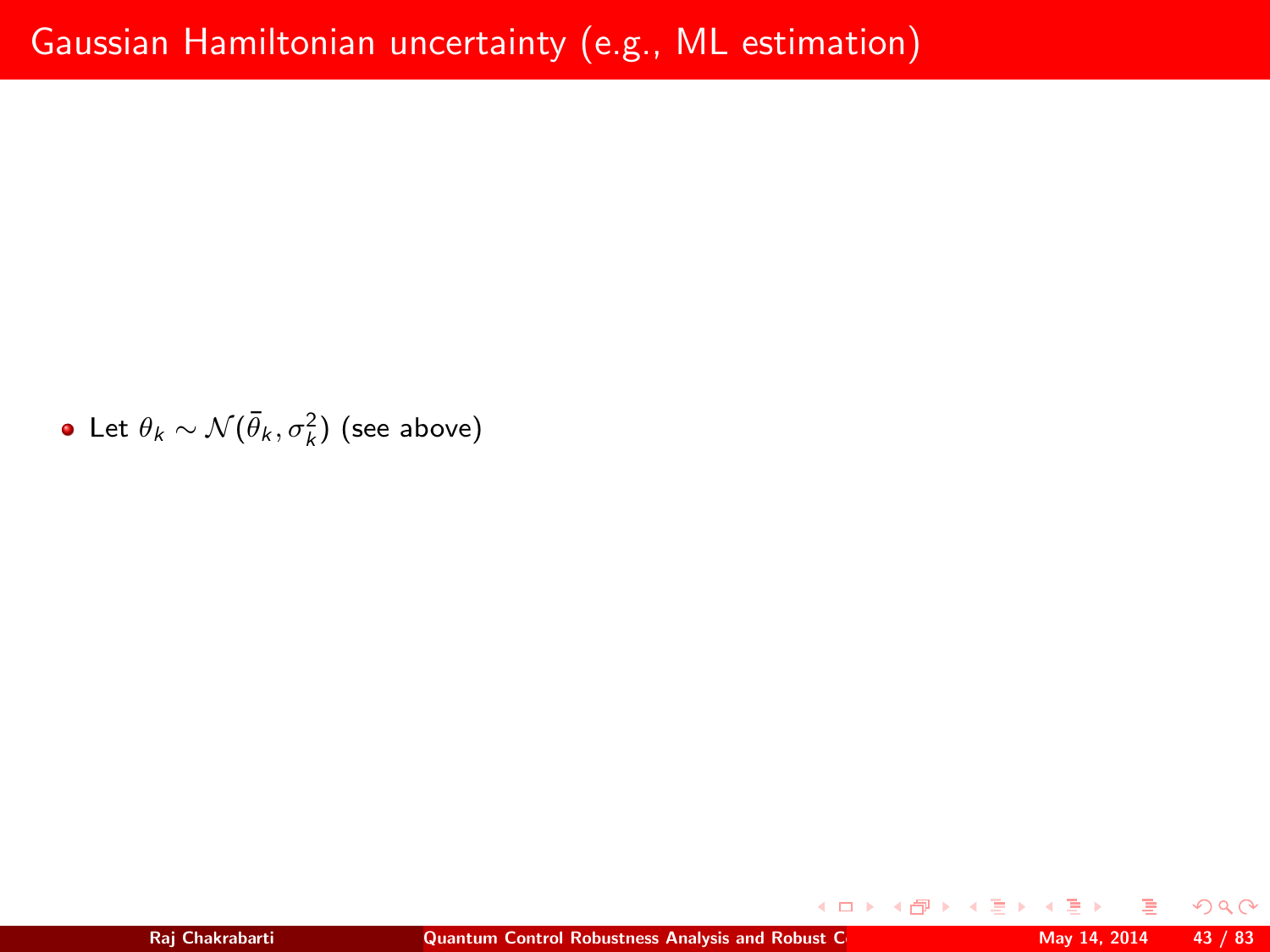## Expression for phase pathways

$$
U_{ji}(T, \vec{\alpha}) = \exp\left(i\sum_{k=1}^{K} \alpha_k \phi_k\right) \sum_{m=m_{\text{min}}}^{\infty} \left(\frac{i}{2\hbar}\right)^m \times
$$

$$
\sum_{\substack{(k_1, \dots, k_m) \ k=1}} \prod_{k=1}^{K} A_k^{b_k(k_1, \dots, k_m)} \sum_{l_{m-1}}^{N} \mu_{jl_{m-1}} \int_0^T e^{i(\omega_{jl_{m-1}} + \omega_{k_m})t_m} \times
$$

$$
\cdots \times \sum_{l_1=1}^{N} \mu_{l_1} i \int_0^{t_2} e^{i(\omega_{l_1} + \omega_{k_1})t_1} dt_1 \cdots dt_m
$$
(10)

**◆ロト ◆伊ト** 

where  $\vec{\alpha} \in \mathbb{Z}^K$ ,  $1 \leq |k_i| \leq K$ ,  $\omega_{-k_i} = -\omega_{k_i}$ ,  $b_k(k_1, \cdots, k_m)$  denotes the number of times mode  $k$ appears in the multiple integral, and  $m_{\text{min}} = \sum_{k=1}^K |\alpha_k|.$  Note that a particular combination of phases in a phase pathway does not uniquely specify the pathway order, unlike amplitude and dipole pathways.

<span id="page-43-0"></span>つくい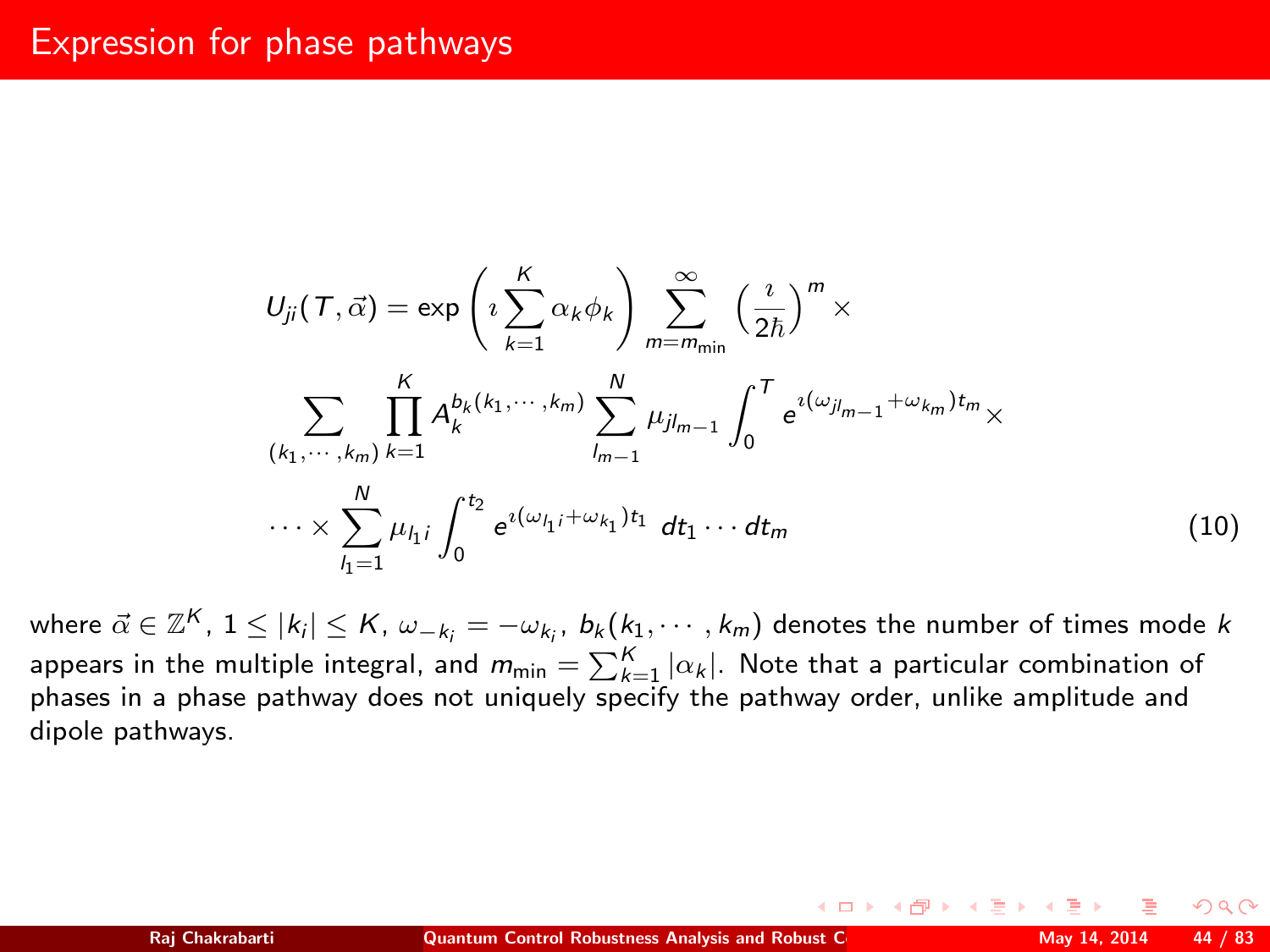• In progress

 $2Q$ 

K ロ ▶ K 御 ▶ K 唐 ▶ K 唐 ▶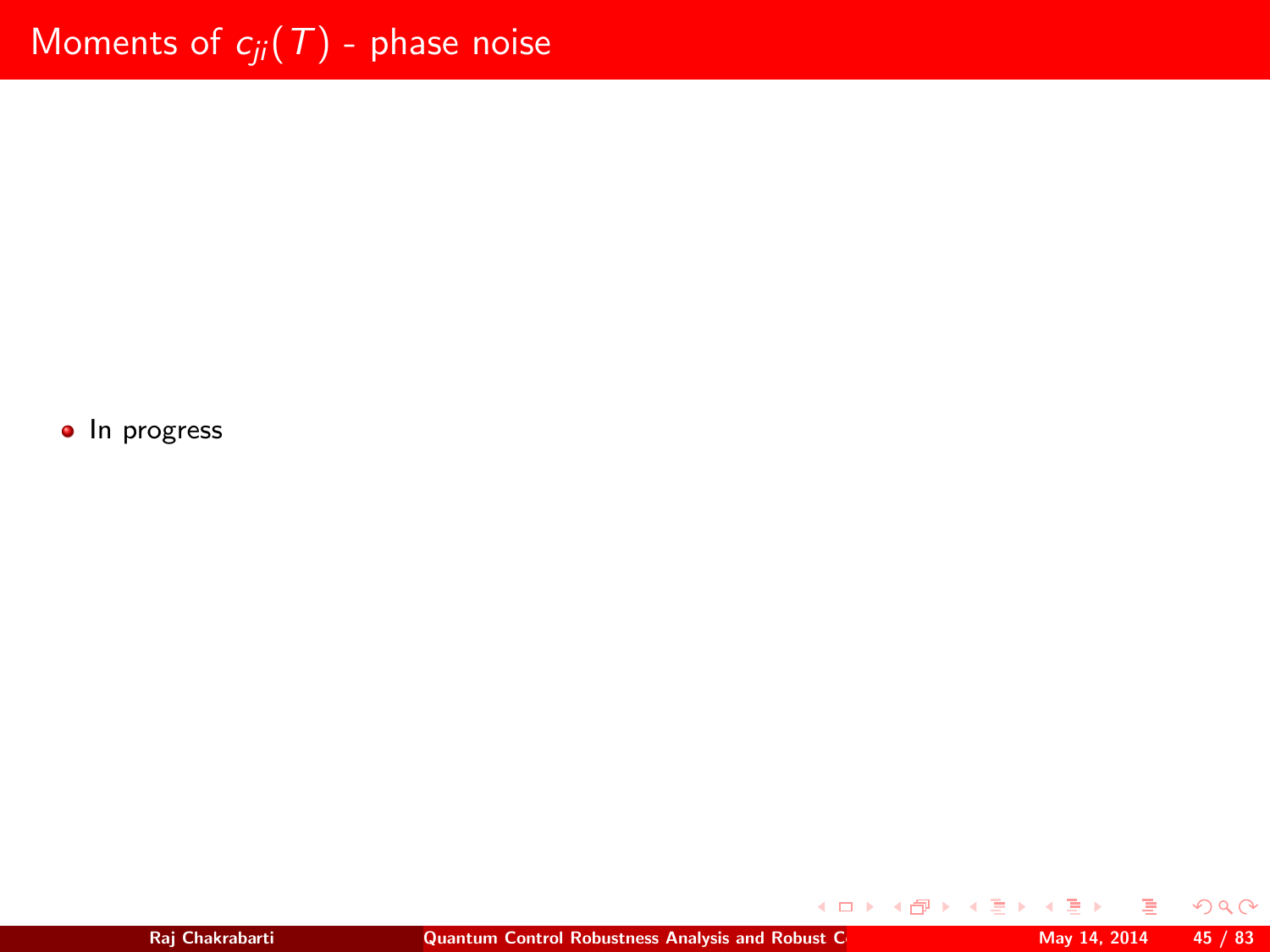$\bullet$ 

×

 $2Q$ 

イロン イ部ン イミン イミ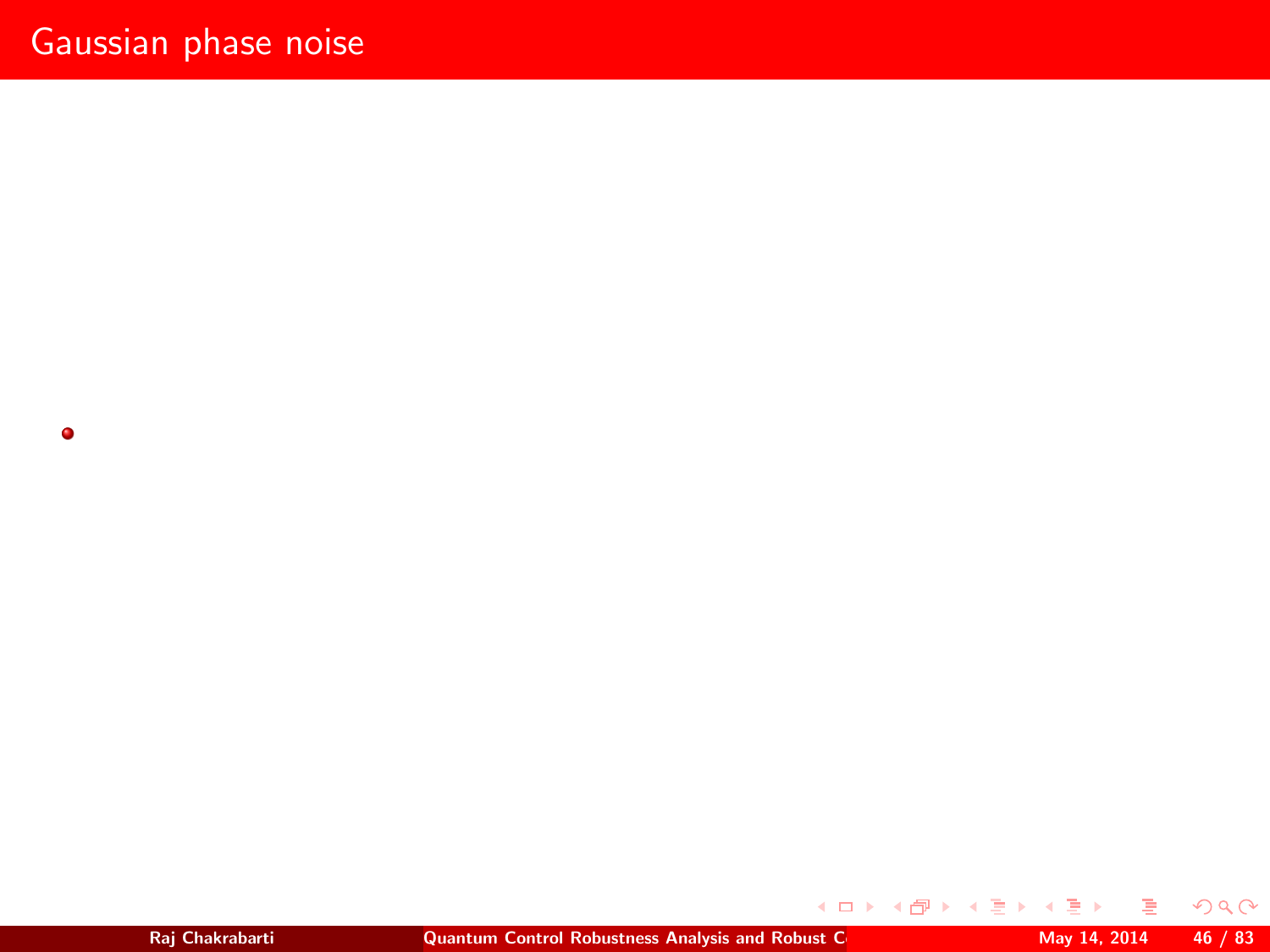- **Expressions above for**  $E[c_{ii}]$ **, var**  $c_{ii}$  **require expressions for higher moments of** noisy/uncertain manipulated input and system parameters like  $A_k, \mu_{ii}$
- Higher moments can be provided in closed form for any uncertainty distribution for which there exists an analytical Fourier transform
- Apply the characteristic (moment-generating) function  $\phi(s)$  of the probability distribution function  $p(x)$  of the manipulated input or system parameter:

$$
\phi(s) = \langle \exp(\iota s x) \rangle = \int_{-\infty}^{\infty} p(x) \exp(\iota s x) dx
$$

• If  $\phi(s)$  is available in closed form, the moments of x are obtained via

$$
\langle x^n \rangle = (-i)^n \left[ \frac{\partial^n}{\partial s^n} \phi(s) \right]_{s=0}
$$

<span id="page-46-0"></span>つくい

**K ロ ▶ | K 伊 ▶ | K ヨ ▶** |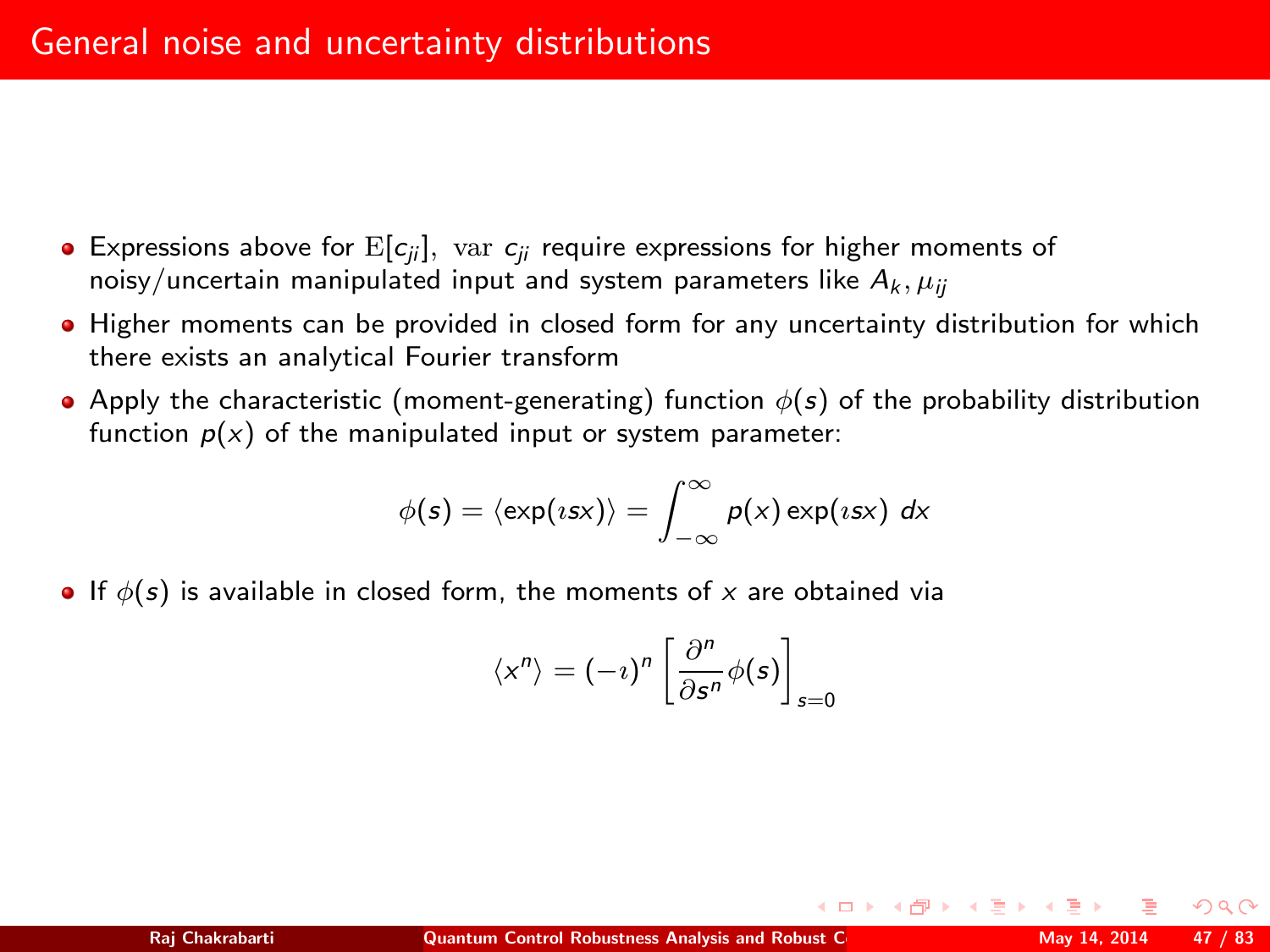## Example: Gaussian noise distribution

Consider Gaussian noise: i.e.,  $p(x) = \frac{1}{\sqrt{2\pi\sigma^2}} \exp\left[\frac{(x-\mu)^2}{2\sigma^2}\right]$  $\frac{(-\mu)^2}{2\sigma^2}$ **•** Then

$$
\phi(s) = \int_{-\infty}^{\infty} p(x) \exp(isx) \, dx = \exp\left(i\mu s - \frac{\sigma^2 s^2}{2}\right)
$$

Moments:

$$
\langle x^n \rangle (-i)^n \left[ \frac{\partial^n}{\partial s^n} \exp \left( i \mu s - \frac{\sigma^2 s^2}{2} \right) \right]_{s=0}
$$

**•** Examples:

$$
\langle x^3 \rangle = 3\mu\sigma^2 + \mu^3
$$
  

$$
\langle x^4 \rangle = 3\sigma^4 + 6\mu^2\sigma^2 + \mu^4
$$

Applying the binomial expansion, we obtain any moment  $\langle (x - \bar{x})^n \rangle$  via

$$
\langle (x-\bar{x})^n \rangle = \langle x^n \rangle - \sum_{i=0}^n \begin{pmatrix} n \\ i & (n-i) \end{pmatrix} \langle x^i \rangle (-\mu)^{n-i}
$$

• For any odd moment, we find

$$
\langle x^n \rangle = \sum_{i=0}^n \begin{pmatrix} n \\ i & (n-i) \end{pmatrix} \langle x^i \rangle (-\mu)^{n-i}
$$

and hence  $\langle (x - \bar{x})^n \rangle = 0$ .

 $\Omega$ 

K ロト K 御 ト K 差 ト K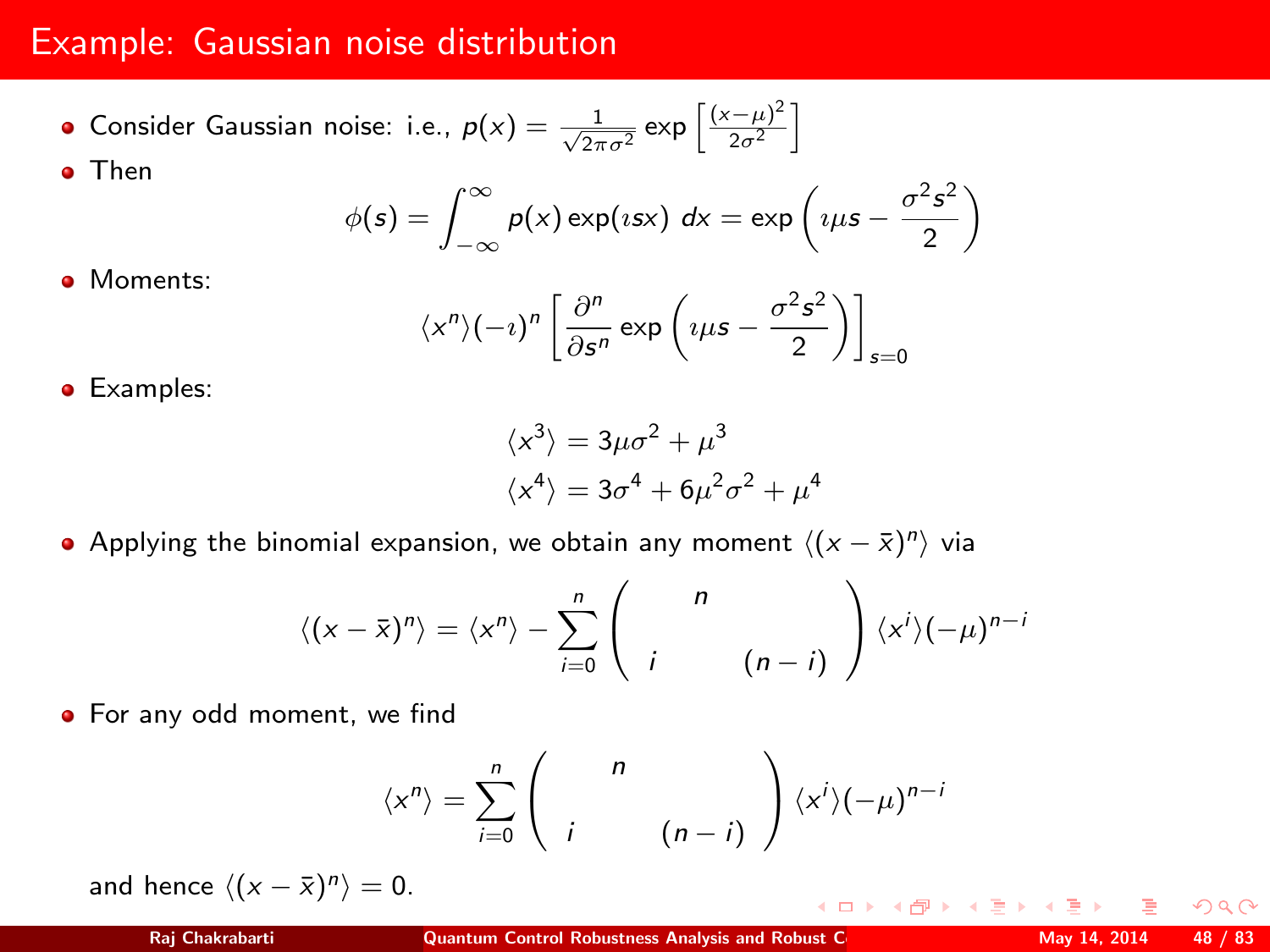## Sensitivity to field noise

- The transition probability is one objective function that can be expressed in terms of the amplitudes  $c_{ii}$ . Here we consider leading order Taylor approximations for its moments (note these can be obtained more accurately using the expressions above)
- We have

$$
\mathrm{E}[\delta J] \approx \frac{1}{2} \int_0^T \int_0^T \mathcal{H}(t,t') \mathrm{E}\left[\delta u(t)\delta u(t')\right] dt dt' = \frac{1}{2} \int_0^T \int_0^T \mathcal{H}(t,t') \mathrm{acf}(t,t') dt dt'
$$

Consider Hessian nullspace;  $\mathcal{H}(t, t')$  is finite rank kernel:

$$
\mathcal{H}(t,t') = \mathrm{Tr} \left\{ \rho \Theta(\mathcal{T}) [\mu(t), \mu(t')]_+ - \Theta(\mathcal{T}) (\mu(t) \rho \mu(t') + \mu(t') \rho \mu(t)) \right\}
$$

which has rank  $2N - 2$ , where N is Hilbert space dimension, for state-to-state population transfer.

Prospect: Thus to second order, field noise at most frequencies does not affect population transfer

**To second order, laser noise can only decrease**  $E[J_{\text{nom}} + \delta J]$  **since Hessian is negative** semidefinite

<span id="page-48-0"></span> $\Omega$ 

 $\left\{ \begin{array}{ccc} 1 & 0 & 0 \\ 0 & 1 & 0 \end{array} \right.$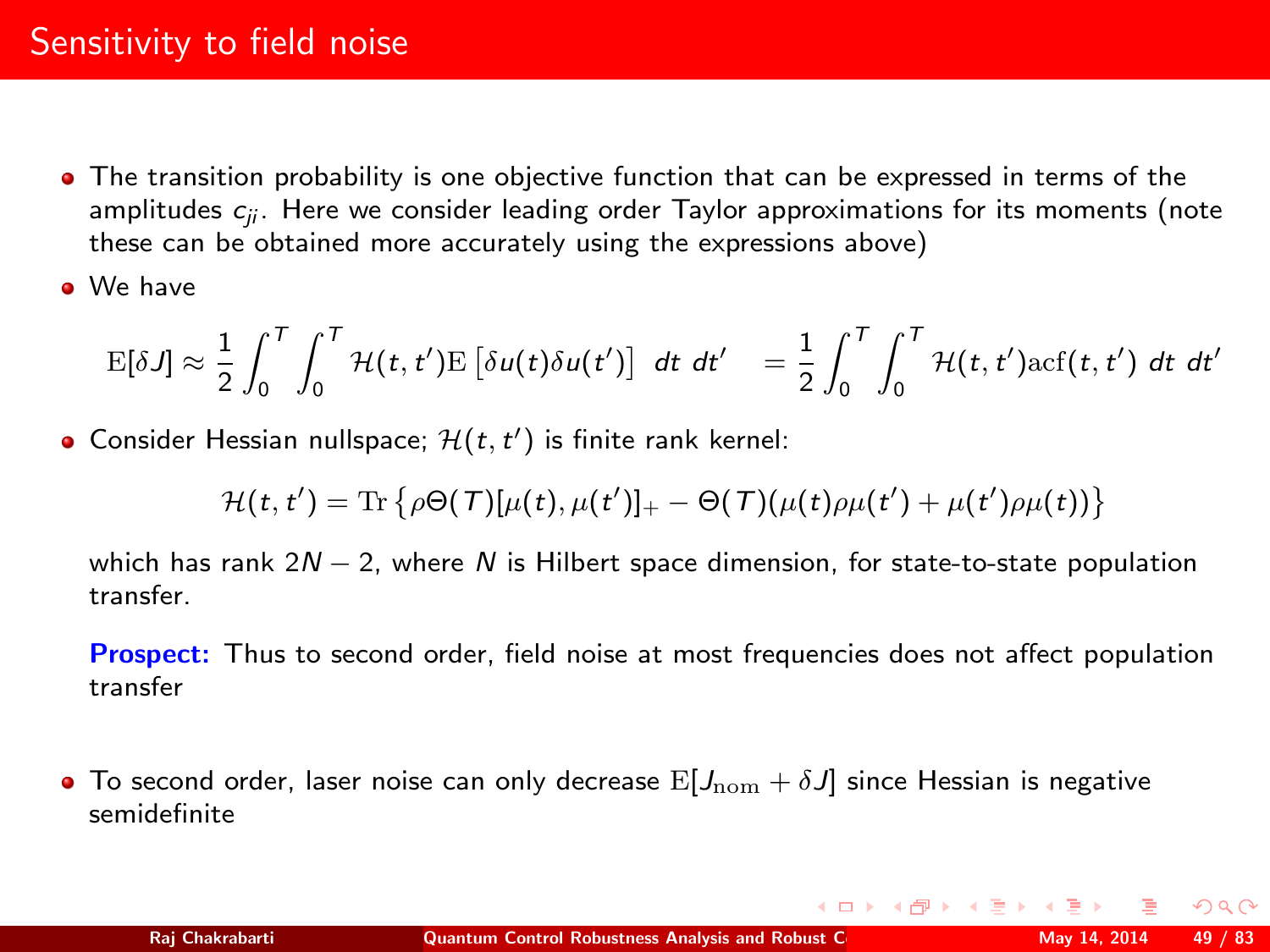A first-order approximation to the variance of population transfer fidelity due to field noise can be found in closed form:

$$
\begin{split} \text{var } J \approx \int_0^T \int_0^T \mathbf{E} \left[ \delta \varepsilon(t) \delta \varepsilon(t') \right] \frac{\delta J}{\delta \varepsilon(t)} \frac{\delta J}{\delta \varepsilon(t')} \, dt \, dt', \\ = \int_0^T \int_0^T \text{arf}(t, t') \frac{\delta J}{\delta \varepsilon(t)} \frac{\delta J}{\delta \varepsilon(t')} \, dt \, dt' \end{split}
$$

where

$$
\frac{\delta J}{\delta \varepsilon(t)} = \text{Tr} \left\{ [\rho_0, \Theta(T)] \mu(t) \right\}
$$

K ロ ▶ K @ ▶ K 할 ▶ K 할 ▶ ① 할 → ① 익단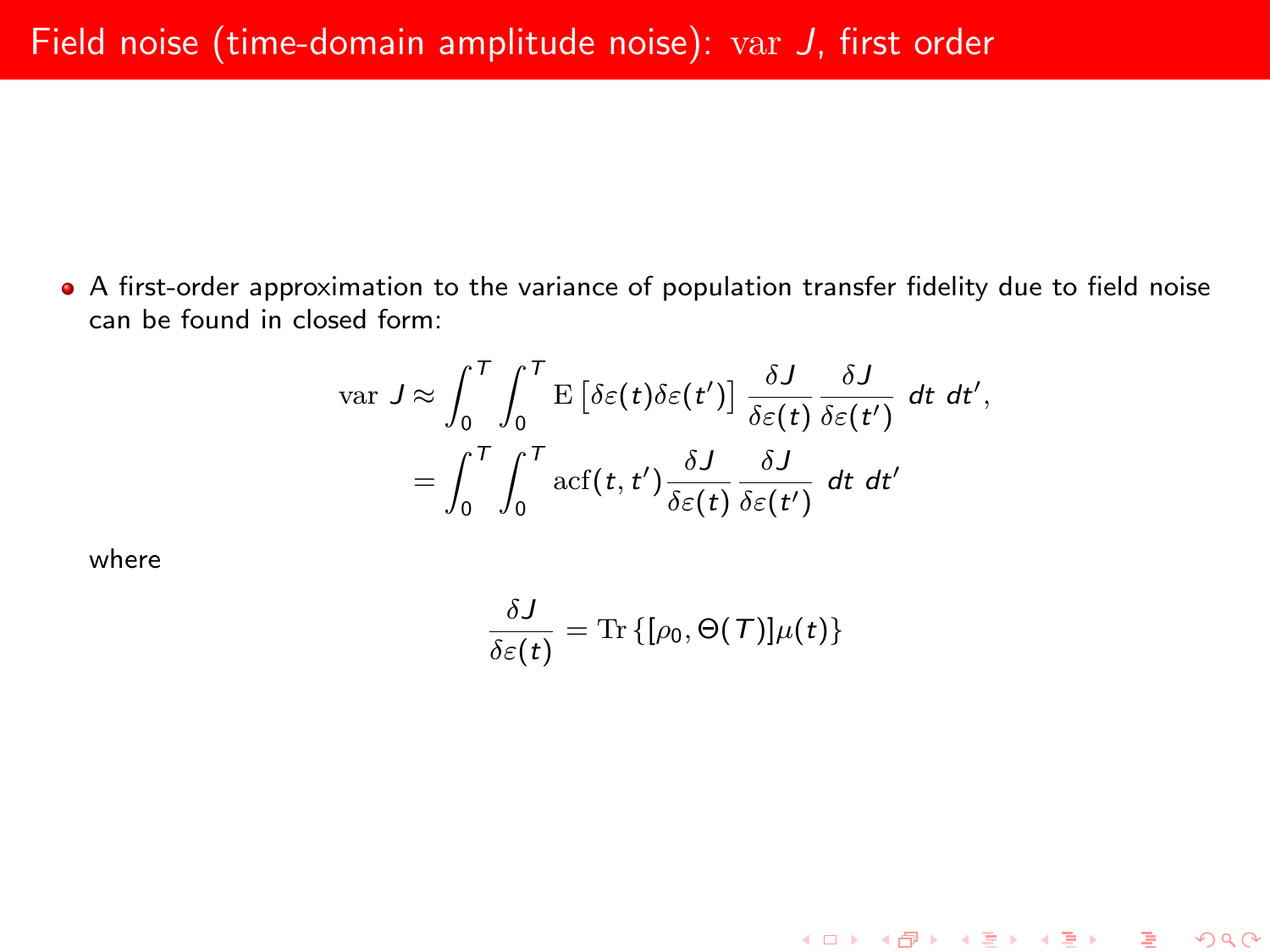A first-order approximation to the variance of population transfer fidelity due to Hamiltonian parameter uncertainty can be found in closed form:

var 
$$
J \approx \text{Tr} \left[ \Sigma \nabla_{\theta} J (\nabla_{\theta} J)^{\mathsf{T}} \right],
$$

where

$$
[\nabla_{\theta} J]_i = -i \text{Tr} \left\{ [\rho_0, \Theta(T)] \int_0^T U^{\dagger}(t) X_i \varepsilon(t) U(t) dt \right\}
$$

K ロ ▶ K 레 ▶ K 코 ▶ K 코 ▶ 『 코 │ ⊙ Q Q

and  $X_i$  is the Hermitian matrix obtained by setting  $\theta_i=1,\;\;\theta_j=0,\;j\neq i$  in  $\mu(\theta).$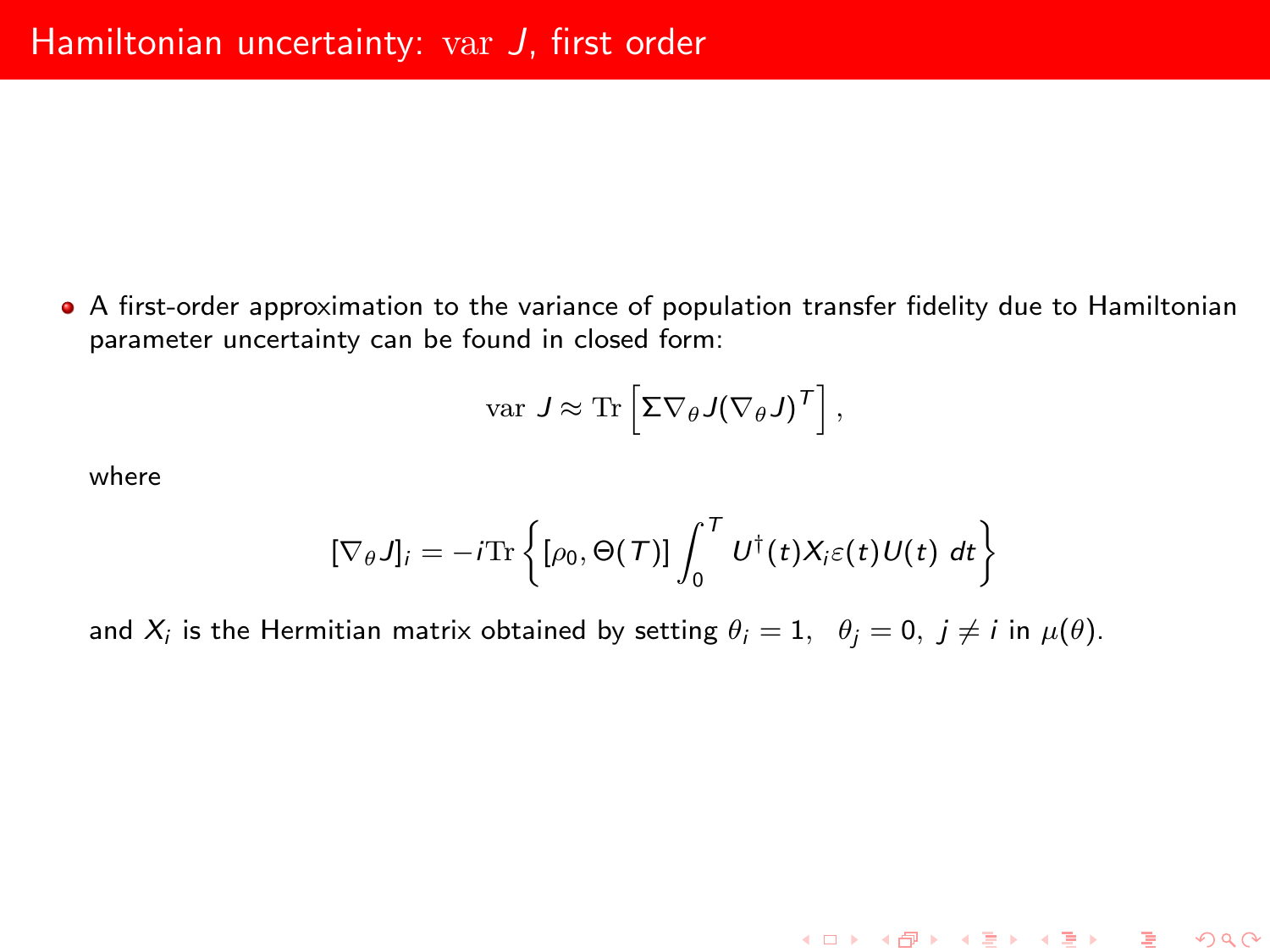**•** The leading term in the expansion for  $E[\delta J]$  due to parameter uncertainty is of 2nd order:

$$
\mathbf{E}[\delta J] \approx \frac{1}{2} \mathbf{E}[\delta \theta^T \mathcal{H}(\theta, \theta') \delta \theta]
$$

$$
\approx \frac{1}{2} \text{Tr} (\Sigma \mathcal{H}(\theta, \theta'))
$$

where  $\mathcal{H}(\theta, \theta') = \frac{d^2J}{d\theta d\theta'}$  denotes the Hessian matrix with respect to Hamiltonian parameters • Parameter uncertainty can improve  $E[J]$ ; consider overlap:

$$
\operatorname{Tr}\left(\Sigma \mathcal{H}(\theta, \theta')\right) = \operatorname{Tr}\left(V \Lambda V^T W \Gamma W^T\right) \n= \operatorname{Tr}\left(\Lambda \tilde{V} \Gamma \tilde{V}^T\right)
$$

where  $\Lambda \geq 0$ , and  $\tilde{V}$  is an orthogonal matrix

 $\bullet$  How to search for fields where, given uncertainty spectrum, overlap with the directions in parameter space associated with largest positive eigenvalues maximized

K ロ ▶ K @ ▶ K 할 ▶ K 할 ▶ ... 할 ... 900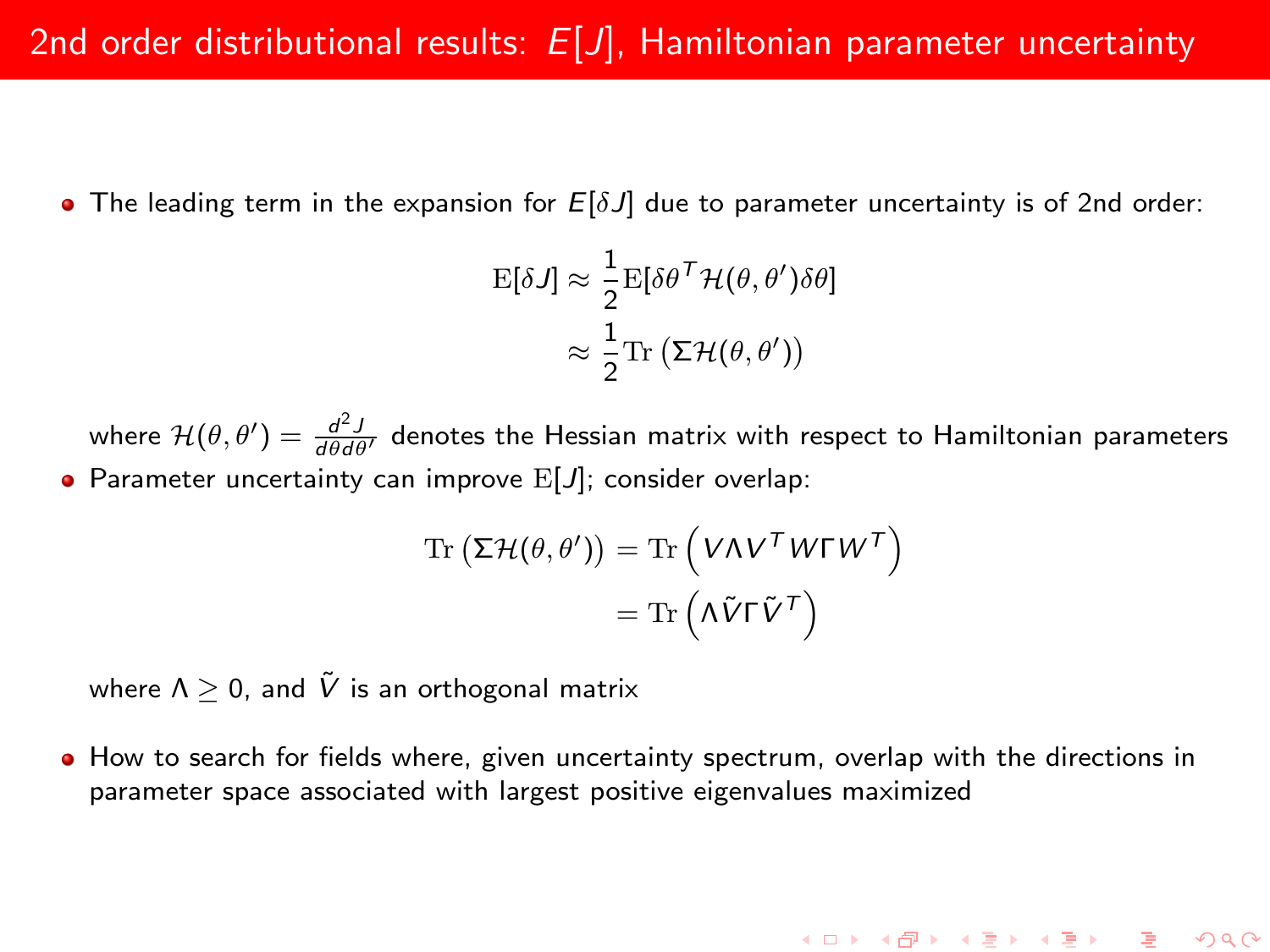• 
$$
\mathcal{H}(\theta,\theta') = \frac{d^2J}{d\theta d\theta'}
$$
  
\n
$$
\mathcal{H}(i,j) = \text{Tr}\{\rho\Theta(\mathcal{T})\int_0^{\mathcal{T}} iU^{\dagger}(t)X_j\varepsilon(t)U(t) dt \int_0^{\mathcal{T}} iU^{\dagger}(t)X_i\varepsilon(t)U(t) dt + \Theta(\mathcal{T})\rho \int_0^{\mathcal{T}} iU^{\dagger}(t)X_i\varepsilon(t)U(t) dt \int_0^{\mathcal{T}} iU^{\dagger}(t)X_j\varepsilon(t)U(t) dt - \int_0^{\mathcal{T}} iU^{\dagger}(t)X_i\varepsilon(t)U(t) dt \rho \int_0^{\mathcal{T}} iU^{\dagger}(t)X_j\varepsilon(t)U(t) dt \Theta(\mathcal{T}) - \int_0^{\mathcal{T}} iU^{\dagger}(t)X_j\varepsilon(t)U(t) dt \rho \int_0^{\mathcal{T}} iU^{\dagger}(t)X_i\varepsilon(t)U(t) dt \Theta(\mathcal{T}) + [\rho, \Theta(\mathcal{T})]\int_0^{\mathcal{T}} iU^{\dagger}(t)X_i\varepsilon(t)U(t) \int_0^t iU^{\dagger}(t')X_j\varepsilon(t')U(t') dt' dt] + - [\rho, \Theta(\mathcal{T})]\int_0^{\mathcal{T}} \int_0^t iU^{\dagger}(t')X_j\varepsilon(t')U(t') dt' iU^{\dagger}(t)X_i\varepsilon(t)U(t) dt]
$$

K ロ ▶ K 레 ▶ K 코 ▶ K 코 ▶ │ 코 │ ⊙ Q Q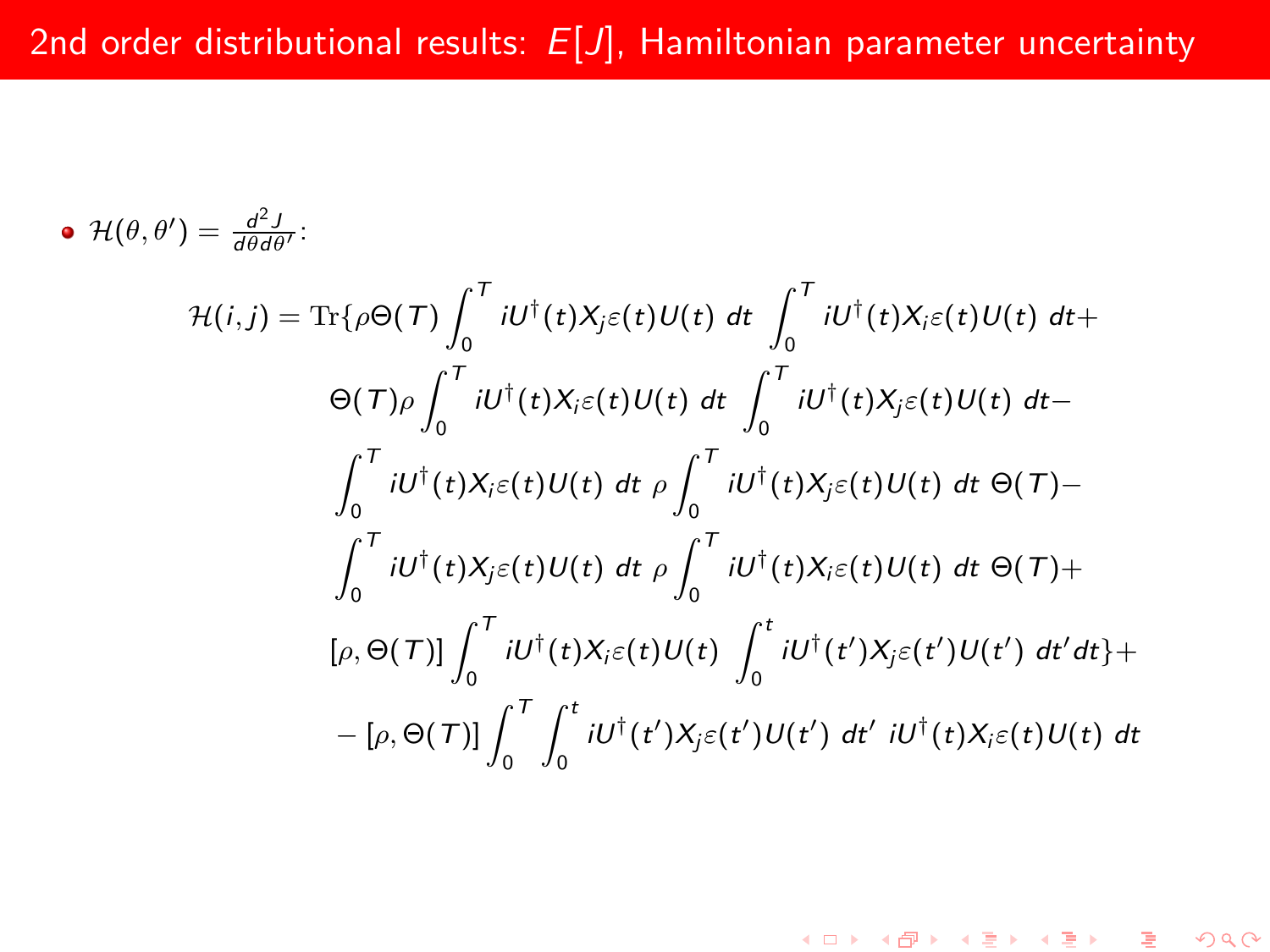$$
\frac{\delta}{\delta \varepsilon(t)} U(T) = U(T) \mu(t)
$$
\n
$$
\frac{\delta}{\delta \varepsilon(t)} U(T) = U(T) \mu(t)
$$
\n
$$
\frac{\delta J}{\delta \varepsilon(t)} = \langle \nabla_U F(U(T)), \frac{\delta}{\delta \varepsilon(t)} U(T) \rangle
$$
\n
$$
= \text{Tr} \left\{ [\rho_0, \Theta(T)] U^{\dagger}(T) \frac{\delta}{\delta \varepsilon(t)} U(T) \right\}
$$
\n
$$
= \text{Tr} \left\{ [\rho_0, \Theta(T)] U^{\dagger}(T) U(T) \mu(t) \right\}
$$
\n
$$
= \text{Tr} \left\{ [\rho_0, \Theta(T)] \mu(t) \right\}
$$

<sup>1</sup>

K ロ ▶ K 레 ▶ K 코 ▶ K 코 ▶ 『코 │ ◆ 9 Q ⊙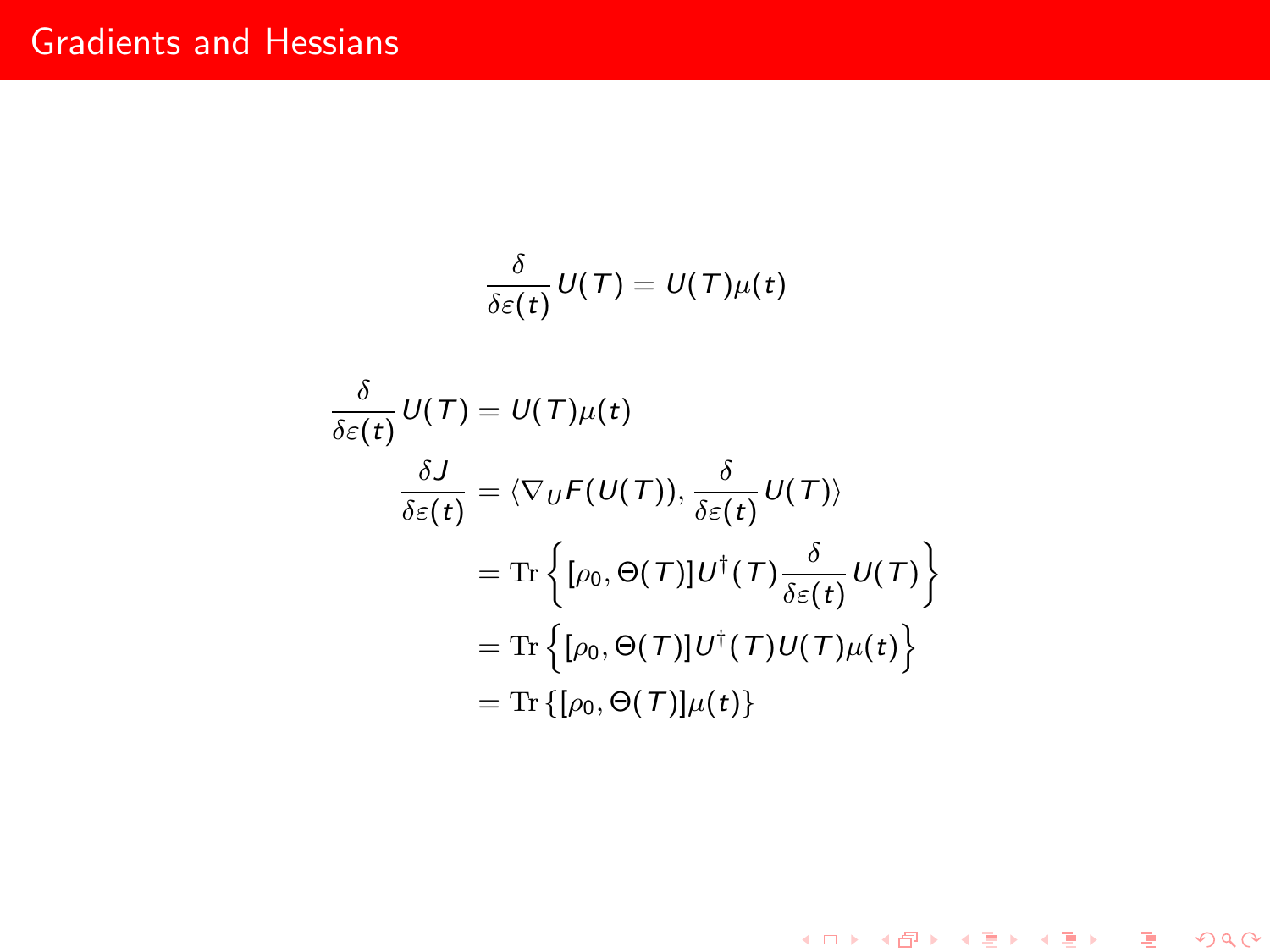# Gradients and Hessians (cont'd)

$$
\mathcal{H}(t, t') = -i \text{Tr}\{\rho_0 \Theta(\mathcal{T}) \frac{\delta}{\delta \varepsilon(t')} U^{\dagger}(t) \mu U(t) +
$$

$$
\frac{\delta}{\delta \varepsilon(t')} \left( \rho_0 U^{\dagger}(\mathcal{T}) \Theta U(\mathcal{T}) \right) U^{\dagger}(t) \mu U(t) \} +
$$

$$
+ i \text{Tr}\{\Theta(\mathcal{T}) \rho_0 \frac{\delta}{\delta \varepsilon(t')} U^{\dagger}(t) \mu U(t)
$$

$$
- \frac{\delta}{\delta \varepsilon(t')} \left( U^{\dagger}(\mathcal{T}) \Theta U(\mathcal{T}) \rho_0 \right) U^{\dagger}(t) \mu U(t) \}
$$

 $\mathcal{H}(t,t') = \text{Tr}\{\rho \Theta(\mathcal{T})\mu(t')\mu(t) + \Theta(\mathcal{T})\rho\mu(t)\mu(t') - \mu(t)\rho\mu(t')\Theta(\mathcal{T})\}$  $-\mu(t')\rho\mu(t)\Theta(T) + [\rho, \Theta(T)][\mu(t), \mu(t')]$ 

K ロ ▶ K 레 ▶ K 코 ▶ K 코 ▶ │ 코 │ ⊙ Q Q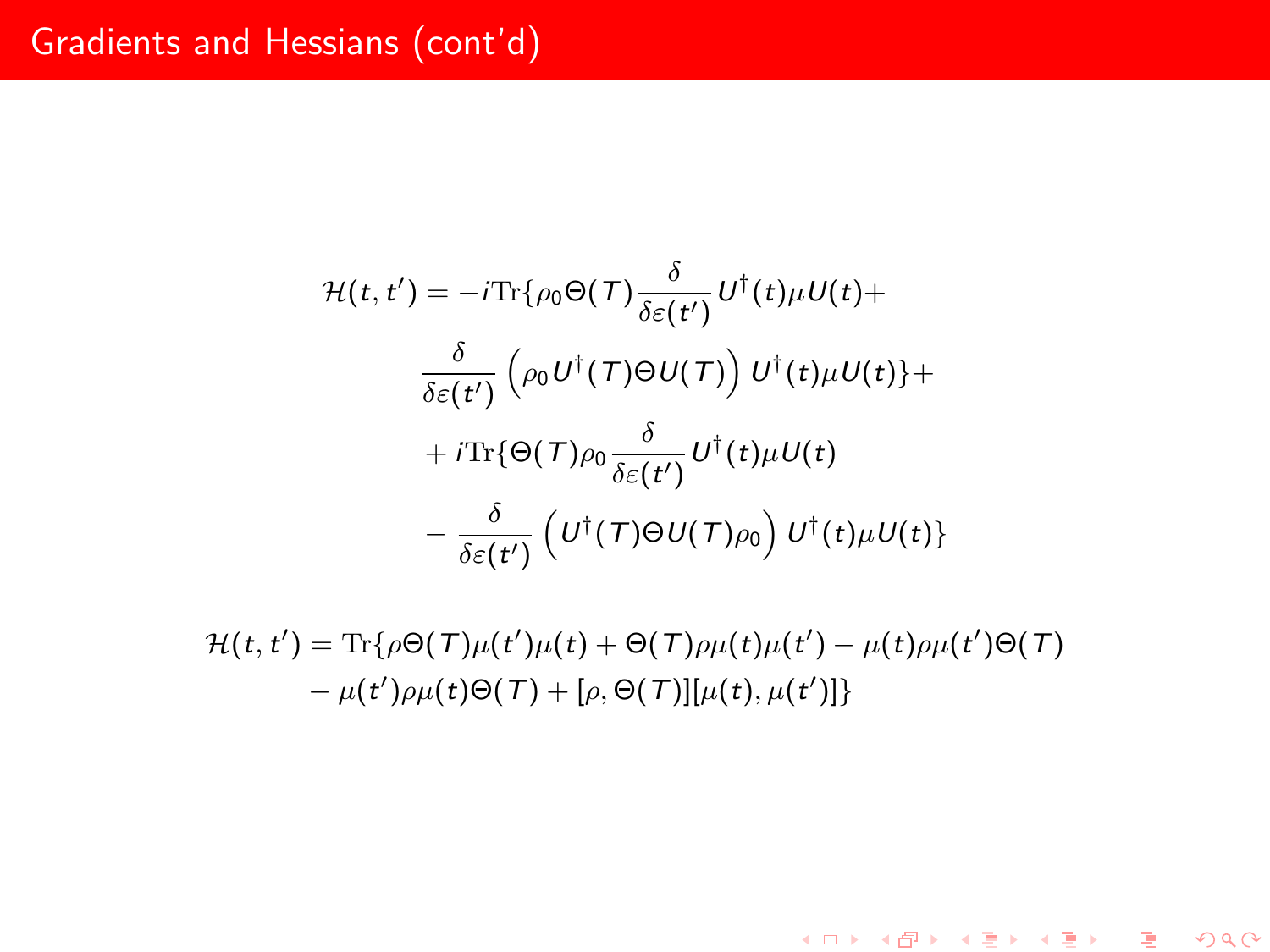# Gradients and Hessians (cont'd)

$$
[\nabla_{\theta} U(t)]_{j} = -iU(t) \int_{0}^{t} U^{\dagger}(t^{\prime}) X_{j} \varepsilon(t^{\prime}) U(t^{\prime}) dt^{\prime}
$$
  
\n
$$
\mathcal{H}(i,j) = \text{Tr}\{\rho \Theta(\mathcal{T}) \int_{0}^{\mathcal{T}} iU^{\dagger}(t) X_{j} \varepsilon(t) U(t) dt \int_{0}^{\mathcal{T}} iU^{\dagger}(t) X_{i} \varepsilon(t) U(t) dt +
$$
  
\n
$$
\Theta(\mathcal{T}) \rho \int_{0}^{\mathcal{T}} iU^{\dagger}(t) X_{i} \varepsilon(t) U(t) dt \int_{0}^{\mathcal{T}} iU^{\dagger}(t) X_{j} \varepsilon(t) U(t) dt -
$$
  
\n
$$
\int_{0}^{\mathcal{T}} iU^{\dagger}(t) X_{i} \varepsilon(t) U(t) dt \rho \int_{0}^{\mathcal{T}} iU^{\dagger}(t) X_{j} \varepsilon(t) U(t) dt \Theta(\mathcal{T}) -
$$
  
\n
$$
\int_{0}^{\mathcal{T}} iU^{\dagger}(t) X_{j} \varepsilon(t) U(t) dt \rho \int_{0}^{\mathcal{T}} iU^{\dagger}(t) X_{i} \varepsilon(t) U(t) dt \Theta(\mathcal{T}) +
$$
  
\n
$$
[\rho, \Theta(\mathcal{T})] \int_{0}^{\mathcal{T}} iU^{\dagger}(t) X_{i} \varepsilon(t) U(t) \int_{0}^{\mathcal{t}} iU^{\dagger}(t^{\prime}) X_{j} \varepsilon(t^{\prime}) U(t^{\prime}) dt^{\prime} dt +
$$
  
\n
$$
- [\rho, \Theta(\mathcal{T})] \int_{0}^{\mathcal{T}} \int_{0}^{\mathcal{t}} iU^{\dagger}(t^{\prime}) X_{j} \varepsilon(t^{\prime}) U(t^{\prime}) dt^{\prime} iU^{\dagger}(t) X_{i} \varepsilon(t) U(t) dt
$$

э

**K ロト K 御 ト K 差 ト K** 

 $2Q$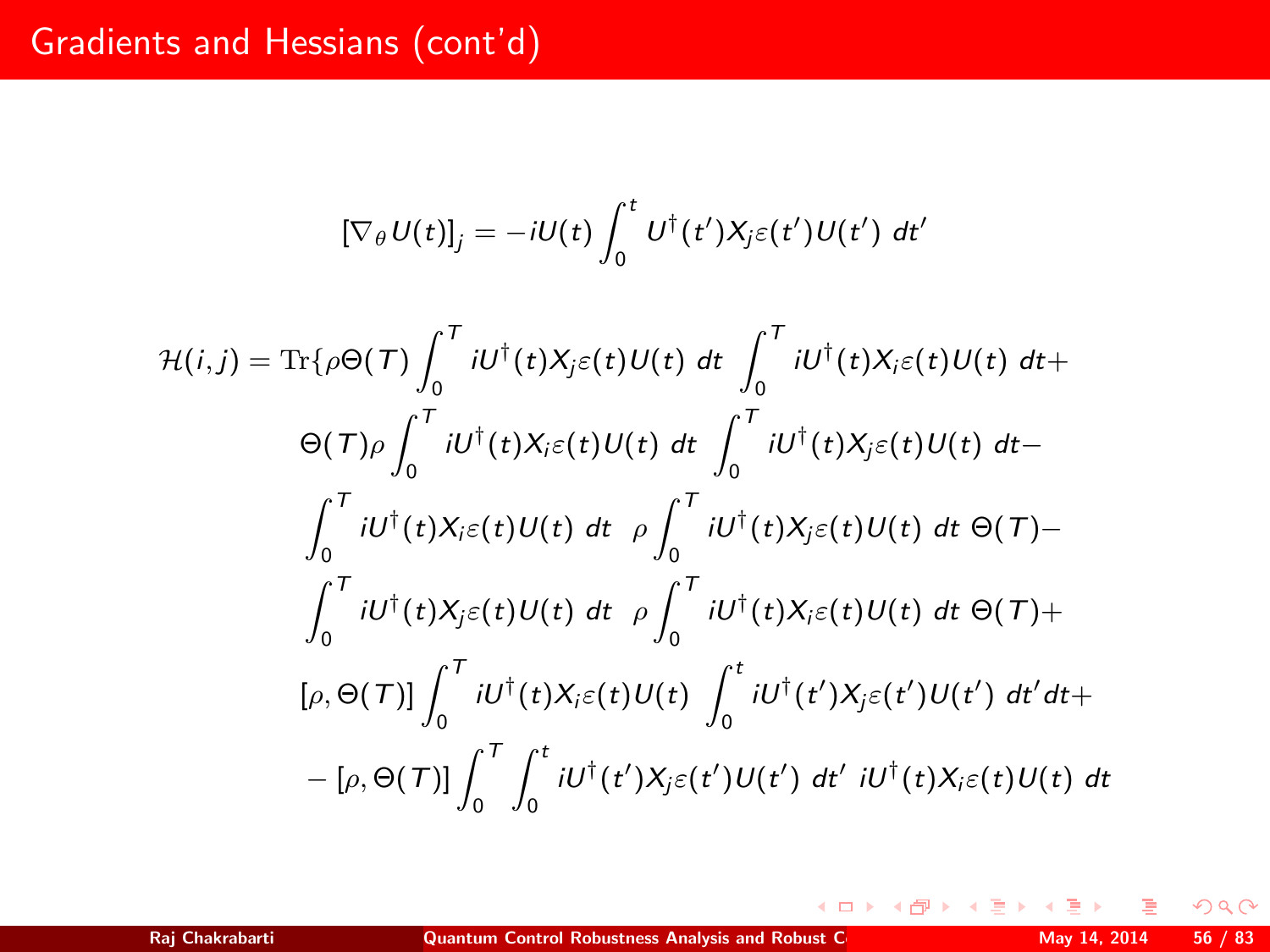Worst-case robustness analysis can also be carried out based on constrained maximization of the distance between the nominal and worst-case values of the performance measure. These approaches are based on leading order Taylor expansions. In a first-order formulation, the problem can be expressed as

<span id="page-56-0"></span>
$$
\max_{\delta\theta \in \Theta} |\delta J|^2 \approx \delta\theta^{\mathsf{T}} (\nabla_{\theta} J)^{\mathsf{T}} \nabla_{\theta} J \delta\theta,\tag{11}
$$

where

$$
\Theta = \{ \delta \theta \mid \delta \theta^{\mathsf{T}} \Sigma^{-1} \delta \theta \le \chi_K^2(c) \},\
$$

$$
\delta \theta = \theta - \hat{\theta},\tag{12}
$$

<span id="page-56-1"></span> $\Omega$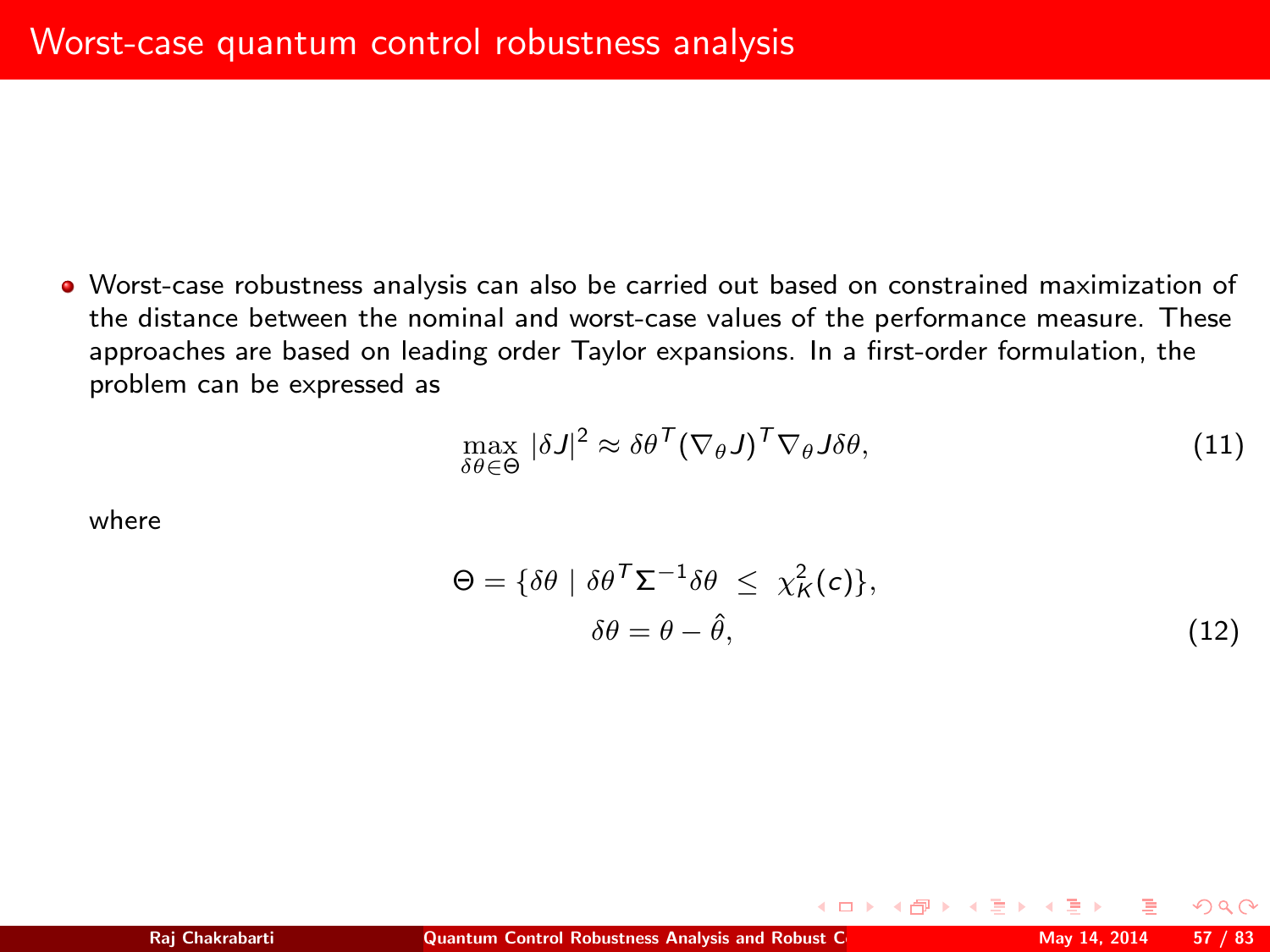Let  $x = \chi_K^{-1}(c)Q^{-1}\delta\theta$ , where  $Q^T Q = \Sigma$ . Then under this change of variables the constrained maximization problem [\(11\)](#page-56-0) is mapped:

$$
\max_{\delta\theta\in\Theta}|\delta J|^2 \to \max_{x^{\mathsf{T}}x \leq 1} \chi_K^2(c) x^{\mathsf{T}} Q^{\mathsf{T}} (\nabla_{\theta} J)^{\mathsf{T}} (\nabla_{\theta} J) Qx. \tag{13}
$$

This problem has the form of a Rayleigh quotient [?], which has an analytical solution for  $J_{\sf wc}$  and  $\theta_{\sf wc}=\hat\theta+\delta\theta_{\sf wc}$ , with  $\delta\theta_{\sf wc}= \arg\max|\delta J|^2$  written in terms of a singular value decomposition with appropriately chosen sign.

 $\Omega$ 

**K ロ ▶ | K 伊 ▶ | K ヨ ▶** |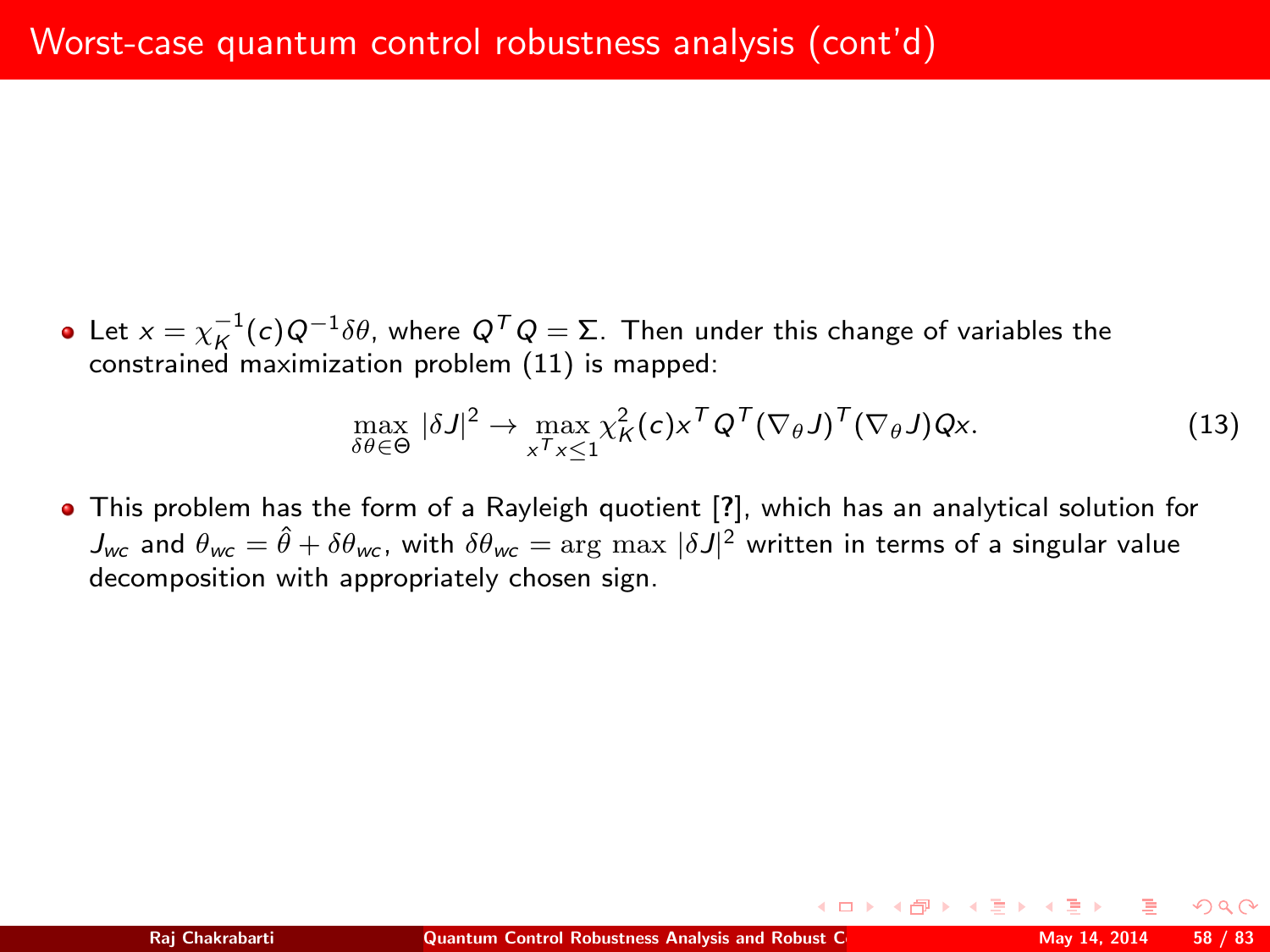# **Outline**

- [Quantum robust control](#page-2-0)
- 

## [Quantum control robustness analysis: moments of the transition amplitude](#page-25-0)

- **•** [Field amplitude noise](#page-27-0)
- **[Hamiltonian uncertainty](#page-39-0)**
- [Phase noise](#page-43-0)
- [Obtaining amplitude, phase and Hamiltonian parameter moments for robustness analysis](#page-46-0)
- [Moments of the transition probability: leading order Taylor approximations](#page-48-0)
- [Worst-case analysis](#page-56-1)

## <sup>4</sup> [Implementation of robustness analysis methods and use of alternate MI formulations](#page-58-0)

- <sup>5</sup> [Bounds on series expansion terms and accuracy of robustness analysis](#page-61-0)
- <sup>6</sup> [Quantum robust control algorithms](#page-68-0)
	- **•** [Deterministic algorithms](#page-71-0)
	- **•** [Robust optimization](#page-78-0)
	- [Stochastic algorithms](#page-79-0)
- 

<span id="page-58-0"></span> $\Omega$ 

**K ロ ト K 何 ト K ヨ ト K**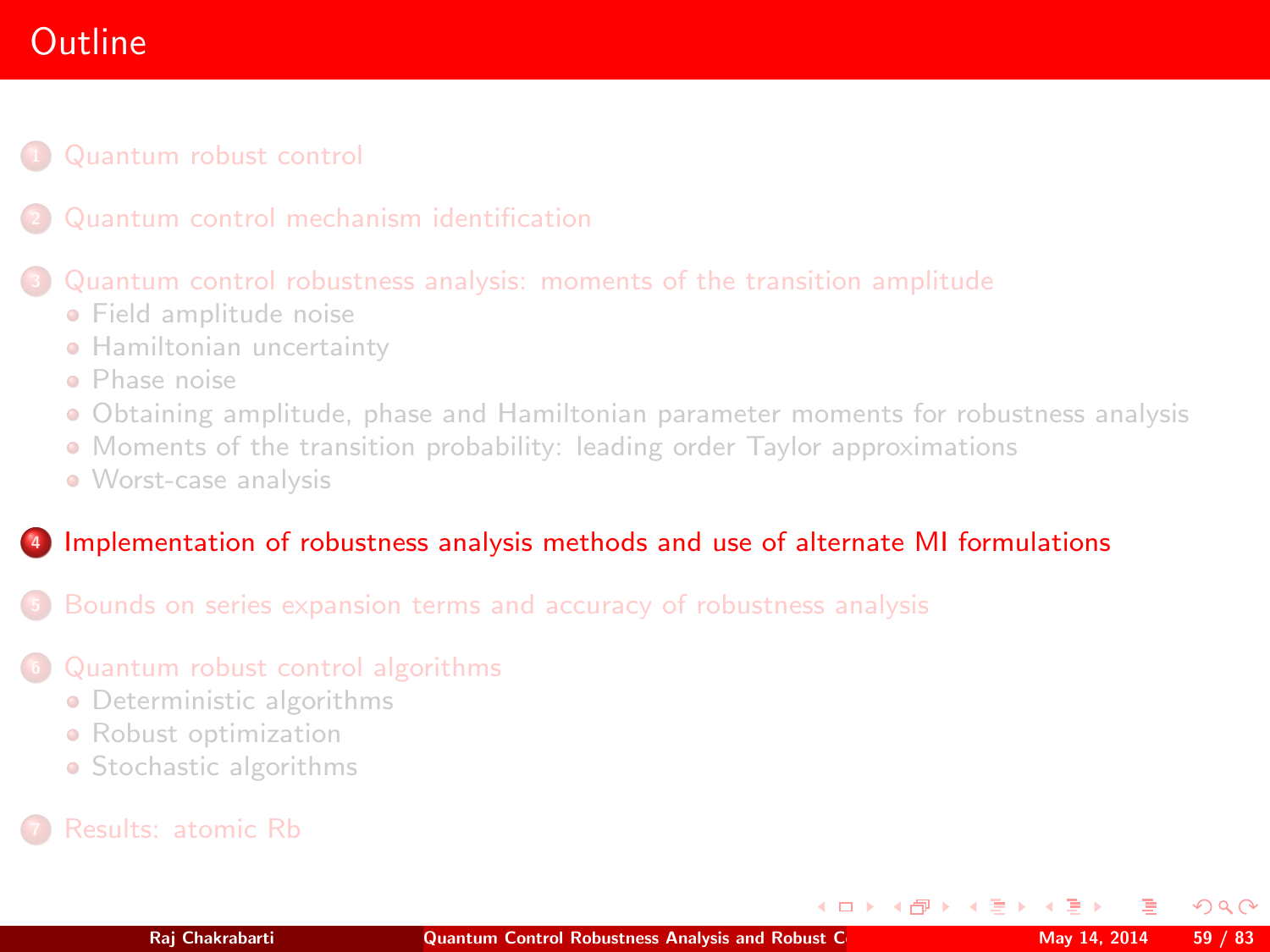- Precalculation of required amplitude, Hamiltonian parameter and phase moments: higher moments of the manipulated inputs like  $E[A_k]$  and system parameters  $\theta$  should be computed once and reused in all transition amplitude expressions wherein they appear above.
- $\bullet$  Either specify a maximum series order  $m_{\text{max}}$  arbitrarily, or choose it based on a required moment accuracy, using the upper bounds on moment approximation errors that will be provided. Then precalculate all moments of the manipulated input or system parameters that appear in the transition amplitude moment expressions up to order  $m$
- Testing of the expressions for specified values (changes) in amplitudes, Hamiltonian parameters, and phases: the first test for implementation of the MI-based robustness analysis methods is to compute the value of  $c_{ii}$  for a specified (deterministic) change in the  $A_k$  or  $\theta$ using e.g.

$$
c_{ji}(T) = \sum_{(\alpha_1,\cdots,\alpha_n)} \text{Re}, \text{Im } c_{\alpha_1,\cdots,\alpha_n} A_1^{\alpha_1} \cdots A_n^{\alpha_n}
$$

and verify the approximation with direct MI

Even without implementing amplitude, phase and full dipole MI, it is possible to do some preliminary tests with just orders MI (the simplest type of MI). This however requires the development of additional code that retrieves the  $c_{\alpha_1,\cdots,\alpha_n}$  with the help of orders MI and some linear algebra. The computational complexity of this method is greater.

 $\Omega$ 

イロト イ母ト イヨト イヨ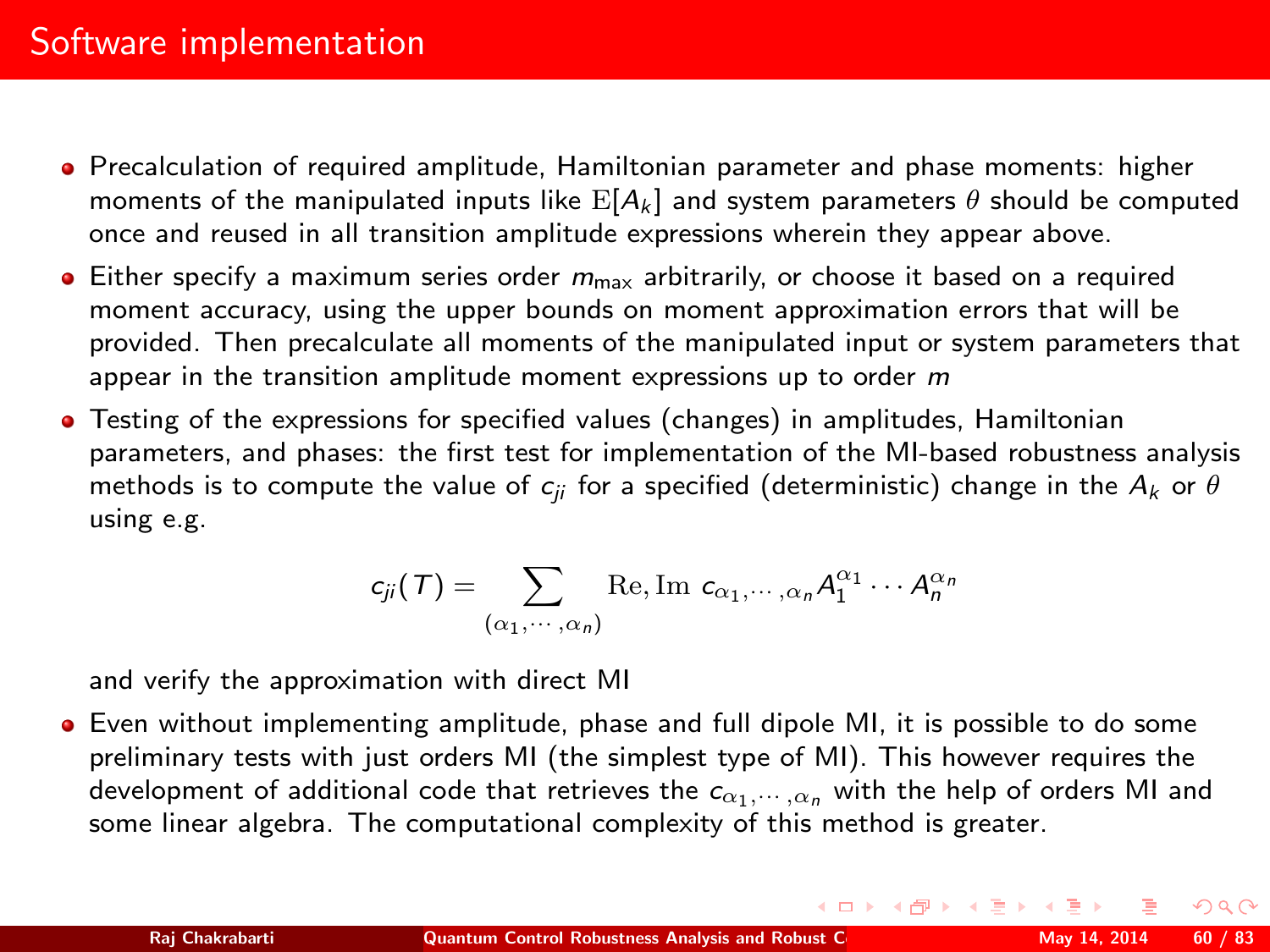- The transform-based techniques above greatly reduce the complexity of quantum control robustness calculations, which would otherwise require direct evaluation of a very large number of multiple integrals
- Generality: these methods for robustness analysis (and associated robust control algorithms below) can be applied to any bilinear control system - general methodological contribution for robust control of bilinear systems
- Need for stabilization: Most of the above MI formulations are non-Hermitian. Non-Hermitian MI suffers from instability, especially for stronger fields and larger systems. There exists a maximum evolution time beyond which the  $c_{\alpha_1,\cdots,\alpha_n}$  cannot be retrieved. For such systems the time domain must be subdivided into many small subdomains; the  $c_{\alpha_1,\dots,\alpha_n}$  must then be computed from the MI amplitudes on each subdomain. This is computationally expensive
- Complexity of robustness calculations vis-a-vis MI stabilization: Stabilization of MI can alleviate this problem, by reducing MI amplitudes and hence the number of time-domain subdivisions required
- Even prior to implementing amplitude, phase and full dipole MI, it is possible to do some preliminary tests of robustness analysis with just orders MI (the simplest type of MI). This however requires the development of additional code that retrieves the  $c_{\alpha_1,\cdots,\alpha_n}$  with the help of orders MI and some linear algebra. The computational complexity of this method is greater.

 $\Omega$ 

 $\left\{ \begin{array}{ccc} 1 & 0 & 0 \\ 0 & 1 & 0 \end{array} \right.$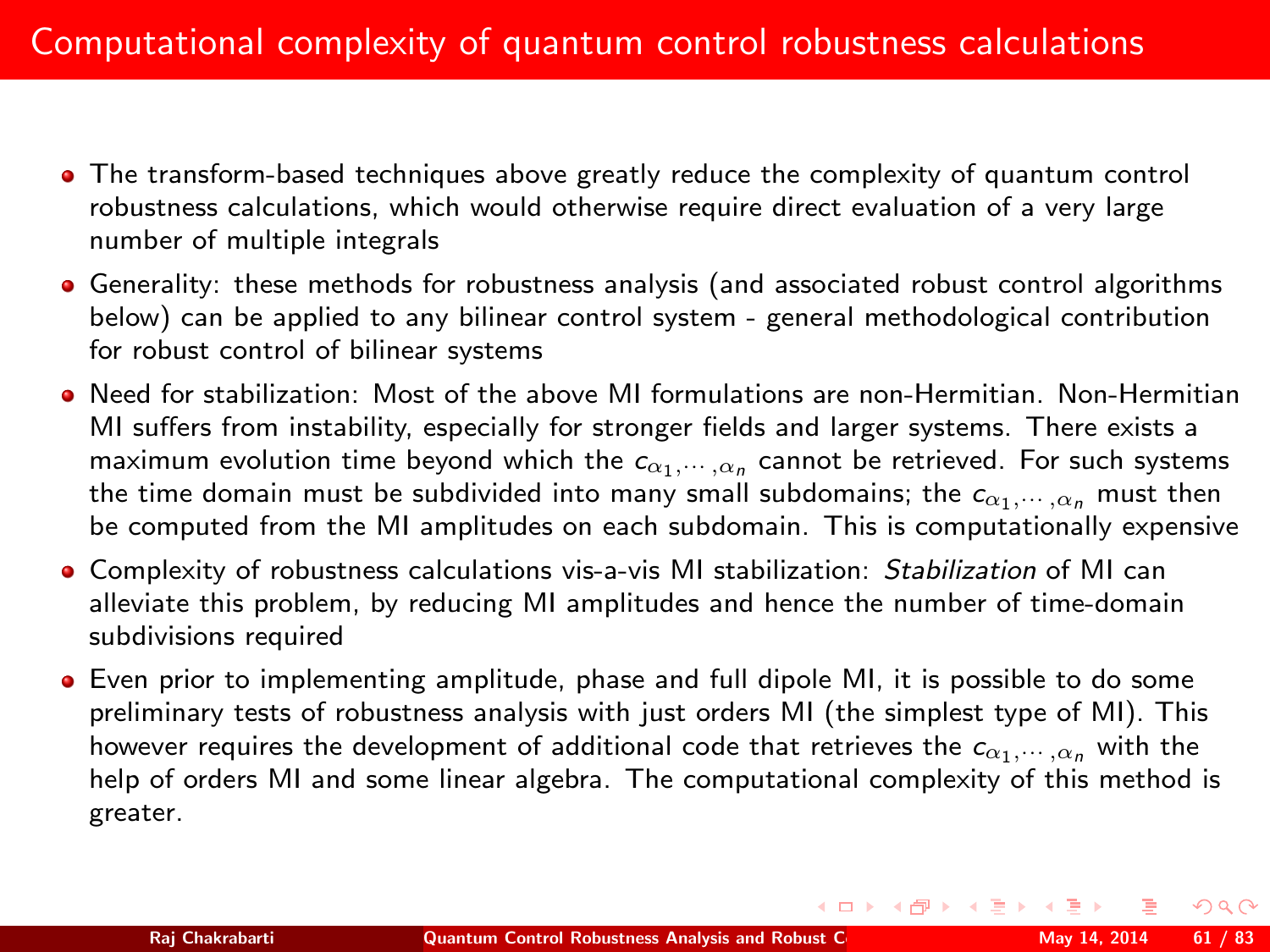# **Outline**

## [Quantum robust control](#page-2-0)

### [Quantum control robustness analysis: moments of the transition amplitude](#page-25-0)

- **•** [Field amplitude noise](#page-27-0)
- **[Hamiltonian uncertainty](#page-39-0)**
- [Phase noise](#page-43-0)
- [Obtaining amplitude, phase and Hamiltonian parameter moments for robustness analysis](#page-46-0)
- [Moments of the transition probability: leading order Taylor approximations](#page-48-0)
- [Worst-case analysis](#page-56-1)

### <sup>4</sup> [Implementation of robustness analysis methods and use of alternate MI formulations](#page-58-0)

### <sup>5</sup> [Bounds on series expansion terms and accuracy of robustness analysis](#page-61-0)

### <sup>6</sup> [Quantum robust control algorithms](#page-68-0)

- **•** [Deterministic algorithms](#page-71-0)
- **•** [Robust optimization](#page-78-0)
- [Stochastic algorithms](#page-79-0)

<span id="page-61-0"></span> $\Omega$ 

**K ロ ト K 何 ト K ヨ ト K**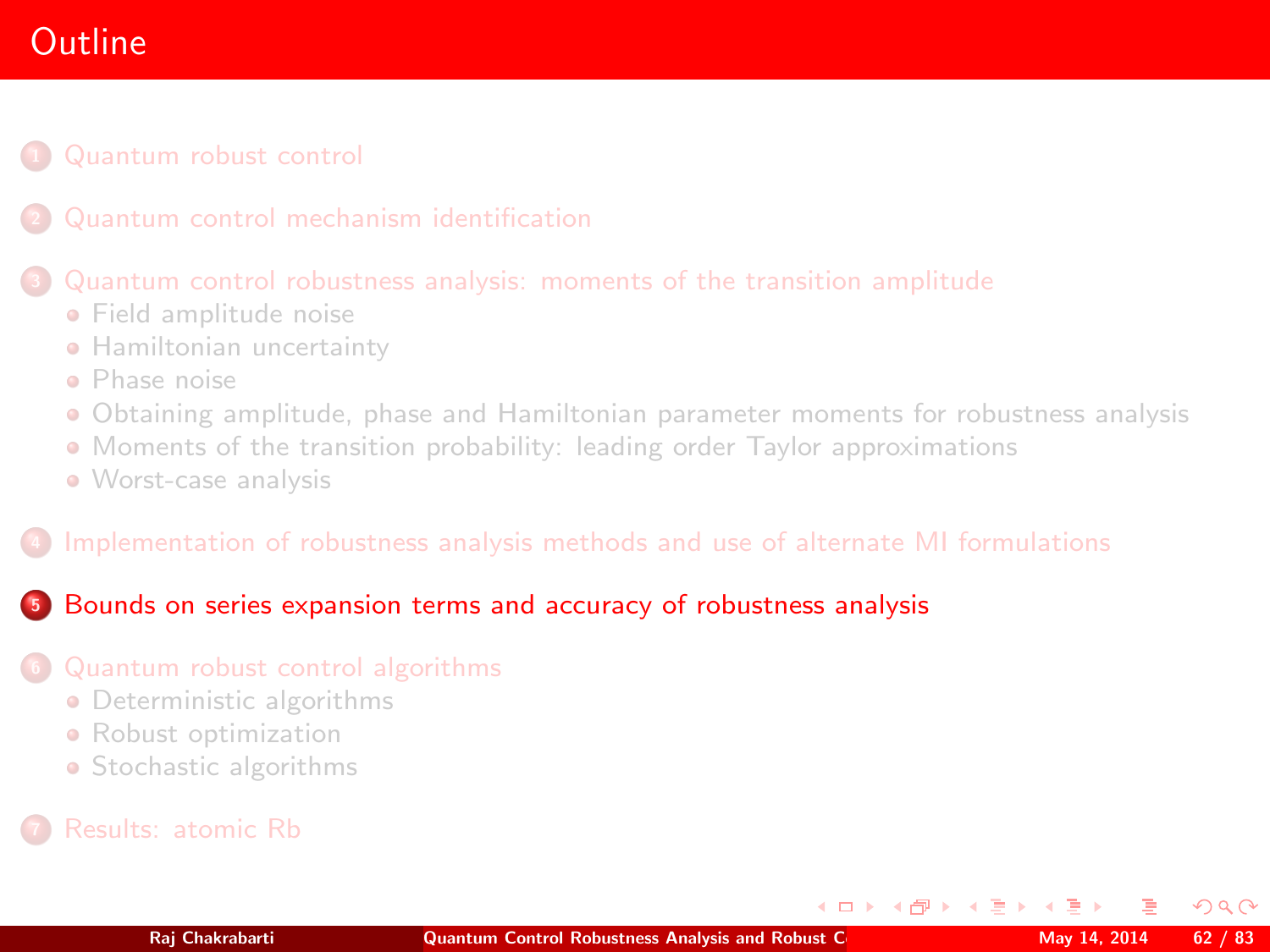## Bounds on amplitude robustness analysis series expansion terms

• Need bound on norm of 
$$
c_{\alpha_1,\cdots,\alpha_n} = \frac{U_{ji}(T,\alpha_1,\cdots,\alpha_n)}{A_1^{\alpha_1}\cdots A_n^{\alpha_n}}
$$

 $\bullet$   $|\langle x|\mu|y\rangle| < d$ ,  $1 \le x, y \le N$ 

$$
|c_{\alpha_1, \dots, \alpha_n}| = \Big| \sum_{l_1=1}^N \dots \sum_{l_{m-1}=1}^N \langle j | \mu | I^{m-1} \rangle \langle I^{m-1} | \mu | I^{m-2} \rangle \dots \langle I^1 | \mu | i \rangle \times
$$
  
\times  $\int_0^T \exp[i(E_j - E_{l_{m-1}}) t_m] \cos(\omega_{k_m} t_m + \phi(\omega_{k_m})) \times$   
\times  $\int_0^{t_m} \exp[i(E_{l_{m-1}} - E_{l_{m-2}}) t_{m-1}] \cos(\omega_{k_{m-1}} t_{m-1} + \phi(\omega_{k_{m-1}})) \dots$   
\times  $\int_0^{t_2} \exp[i(E_{l_1} - E_i) t_1] \cos(\omega_{k_1} t_1 + \phi(\omega_{k_1})) dt_1 \dots dt_m \Big|$   
\times  $\sum_{l_1=1}^N \dots \sum_{l_{m-1}=1}^N d^m \Big| \int_0^T \exp[i(E_j - E_{l_{m-1}}) t_m] \cos(\omega_{k_m} t_m + \phi(\omega_{k_m})) \times$   
\times  $\int_0^{t_m} \exp[i(E_{l_{m-1}} - E_{l_{m-2}}) t_{m-1}] \cos(\omega_{k_{m-1}} t_{m-1} + \phi(\omega_{k_{m-1}})) \dots$   
\times  $\int_0^{t_2} \exp[i(E_{l_1} - E_i) t_1] \cos(\omega_{k_1} t_1 + \phi(\omega_{k_1})) dt_1 \dots dt_m \Big|$ 

 $QQ$ 

**K ロ ▶ K 何 ▶ K** 

ヨト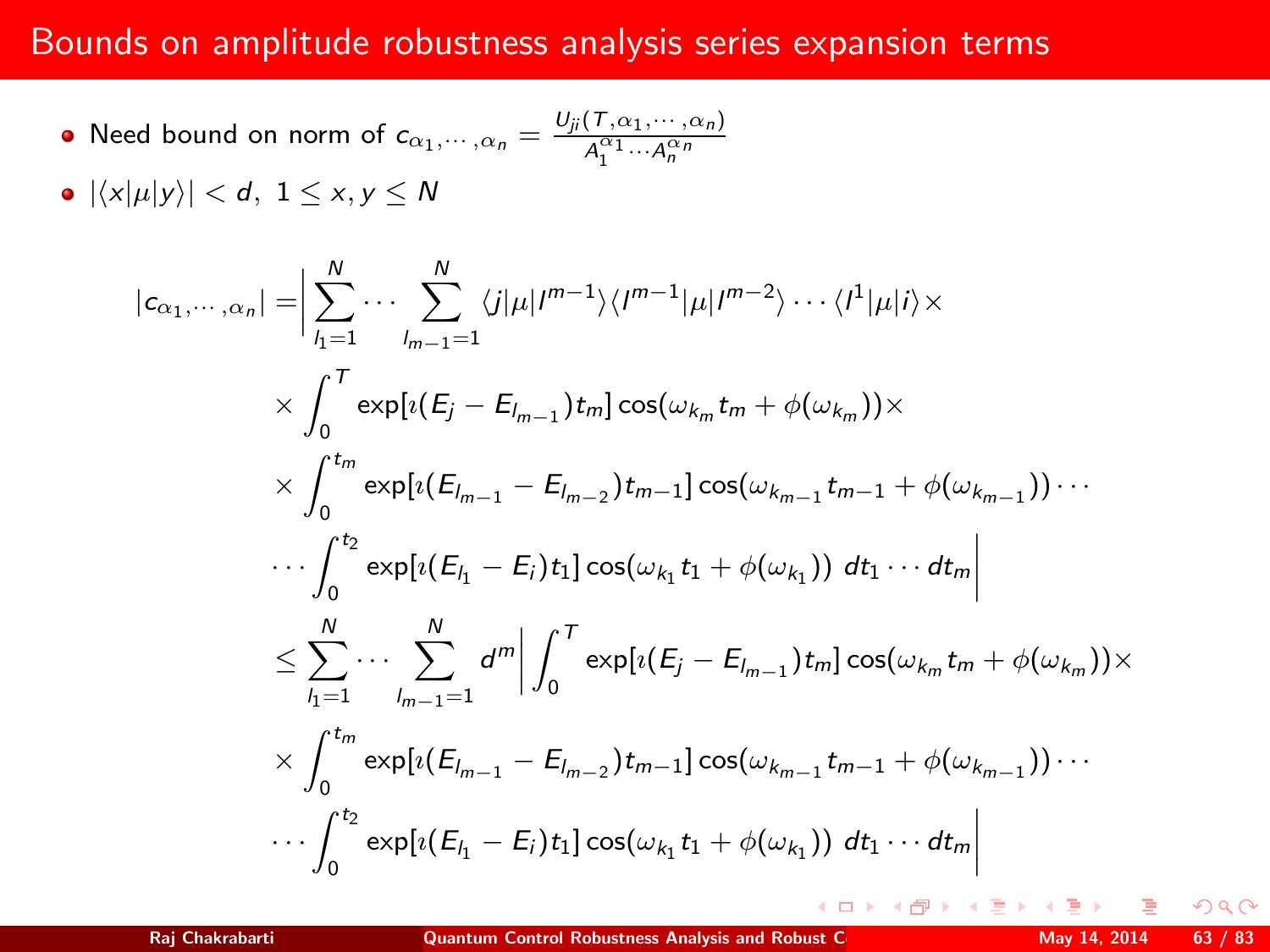$$
|c_{\alpha_1, \dots, \alpha_n}| \leq \sum_{l_1=1}^N \dots \sum_{l_{m-1}=1}^N d^m \int_0^T |\exp[i(E_j - E_{l_{m-1}})t_m]| |\cos(\omega_{k_m} t_m + \phi(\omega_{k_m}))| \times
$$
  

$$
\times \dots \int_0^{t_2} |\exp[i(E_{l_1} - E_i)t_1]| |\cos(\omega_{k_1} t_1 + \phi(\omega_{k_1}))| dt_1 \dots dt_m
$$
  

$$
\leq \sum_{l_1=1}^N \dots \sum_{l_{m-1}=1}^N d^m \frac{T^m}{m!}
$$
  

$$
\leq N^{m-1} d^m \frac{T^m}{m!} = \frac{(NdT)^m}{Nm!}.
$$

- Use either  $d^m$  or sum of product of  $\mu$  matrix elements (latter tighter bound, but more computationally intensive to calculate); former preferred
- Check this bound numerically and plot vs m

 $\Omega$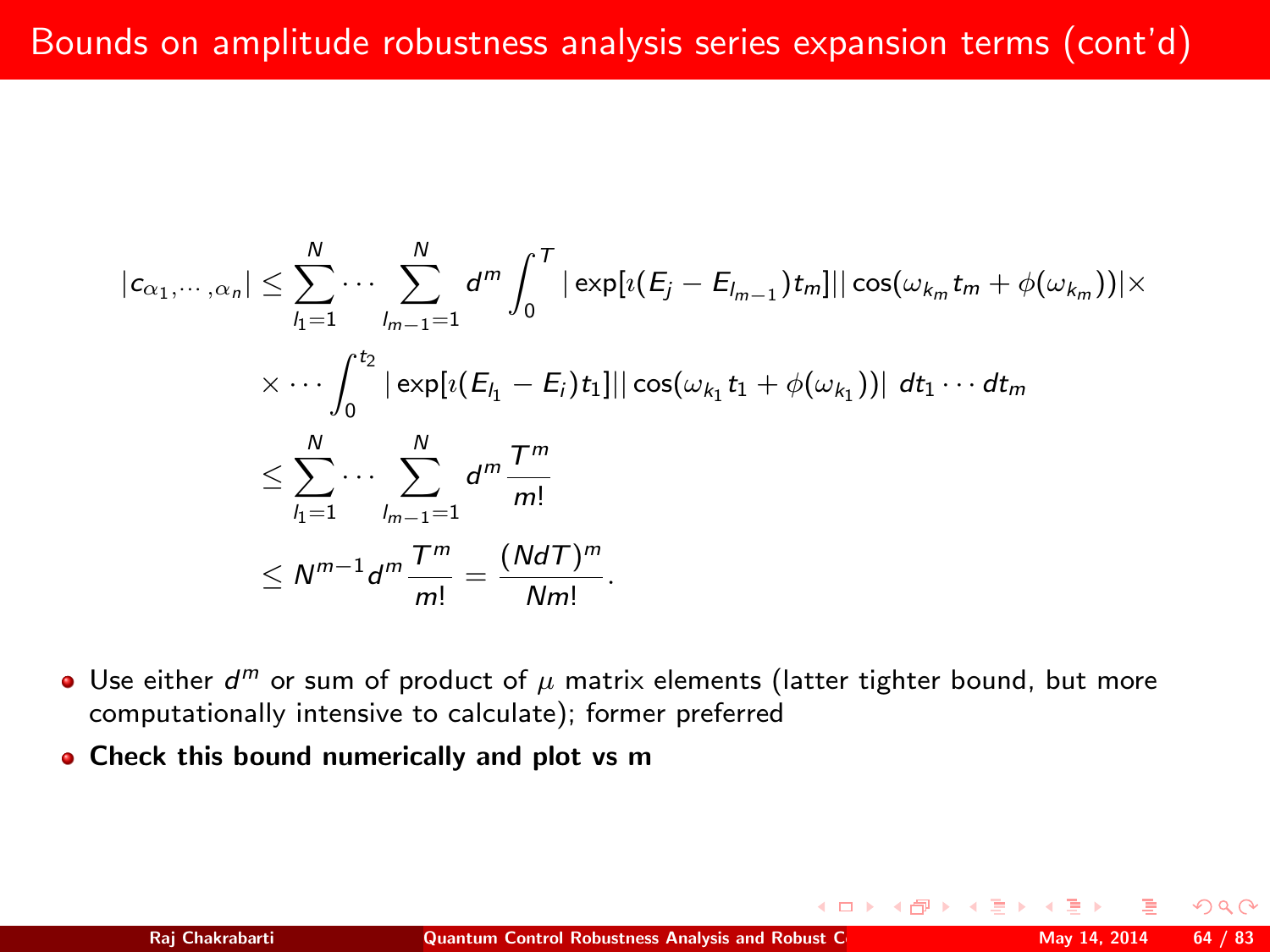## Bounds on amplitude robustness analysis series expansion terms and maximum series order computation

 $U_{ji}(\mathcal{T}) \approx \sum_{m=1}^{m_{\text{max}}} U_{ji}^m(\mathcal{T})$  $U_{ji}^m(T) = \sum_{\vec{\alpha}} c_{\alpha_1,\cdots,\alpha_n} A_1^{\alpha_1} \cdots A_n^{\alpha_n}, \ \sum_{k} \alpha_k = m, \ m \in [1, m_{max}]$  $\mathbb{E}[U_{ji}(\mathcal{T})] \approx \sum_{m=1}^{m_{\text{max}}} \mathbb{E}[U_{ji}^m(\mathcal{T})]$  $|\mathrm{E}[U_{ji}^m(\tau)]|\leq \frac{(Nd\tau)^m}{Nm!}$  $\frac{d\vec{\mathcal{A}}\Gamma\mathcal{)}^m}{Nm!}\left(\sum_{\vec{\alpha}}\mathrm{E}[A_1^{\alpha_1}]\cdots\mathrm{E}[A_n^{\alpha_n}]\right),\ \ \sum_{k}\alpha_k=m,\ m\ \in\ [1,m_{\text{max}}]$ • Check this bound numerically and plot vs m  $m_{\text{max}} = \text{max} \ m \mid \frac{(NdT)^m}{Nm!}$  $\frac{d\sigma T)^m}{Nm!} \left( \sum_{\vec{\alpha}} \mathrm{E}[A_1^{\alpha_1}] \cdots \mathrm{E}[A_n^{\alpha_n}] \right) \geq \epsilon, \ \sum_{k} \alpha_k = m$ Bound on accuracy:  $\mathbb{E}[U_{ji}(\mathcal{T})] - \sum_{m=1}^{m_{\text{max}}} \mathbb{E}[U_{ji}^{m}(\mathcal{T})] = \sum_{m=m_{\text{max}}}^{\infty} \mathbb{E}[U_{ji}^{m}(\mathcal{T})];$  $\begin{array}{c} \hline \end{array}$  $\sum_{i=1}^{\infty}$  $m = m_{\text{max}}$  $\mathrm{E}[U_{ji}^m(T)]\Bigg|$  $\leq$   $\sum_{n=1}^{\infty}$  $m = m_{\text{max}}$  $(NdT)^m$  $\frac{NdT)^m}{Nm!}\left(\sum_{\vec{x}}\right)$  $\vec{\alpha}$  $\mathrm{E}[A_1^{\alpha_1}]\cdots\mathrm{E}[A_n^{\alpha_n}]\bigg)$  $\sum_{i=1}^{\infty}$  $m = m_{\text{max}}$  $(NdT)^m$  $\frac{NdT)^m}{Nm!}\left(\sum_{\vec{x}}$  $\vec{\alpha}$  $\mathrm{E}[A_1^{\alpha_1}]\cdots\mathrm{E}[A_n^{\alpha_n}]\bigg)\approx$  $\sum_{i=1}^{m_{eps}}$  $m = m_{\text{max}}$  $(NdT)^m$  $\frac{d dT)^m}{N m!} \left( \sum_{\vec{x}}$  $\vec{\alpha}$  $\mathrm{E}[A_1^{\alpha_1}]\cdots\mathrm{E}[A_n^{\alpha_n}]\bigg)$  ,

where  $m_{eps}$  denotes the smallest m such that  $\frac{(NdT)^m}{Nm}$  $\frac{d d \mathcal T)^m}{\mathcal N m!}\left( \sum_{\vec \alpha} {\mathrm E}[A_1^{\alpha_1}]\cdots {\mathrm E}[A_n^{\alpha_n}]\right) \le {\rm eps},$  eps denoting the smallest floating point number that can be represented on the computer

- Compute  $m_{\text{max}}$  and bound on error for specified  $\epsilon$
- Note, it is possible to derive an analytical bound on the error, but it is less accurate and not necessary (ロ) (個) (差) (差)  $2Q$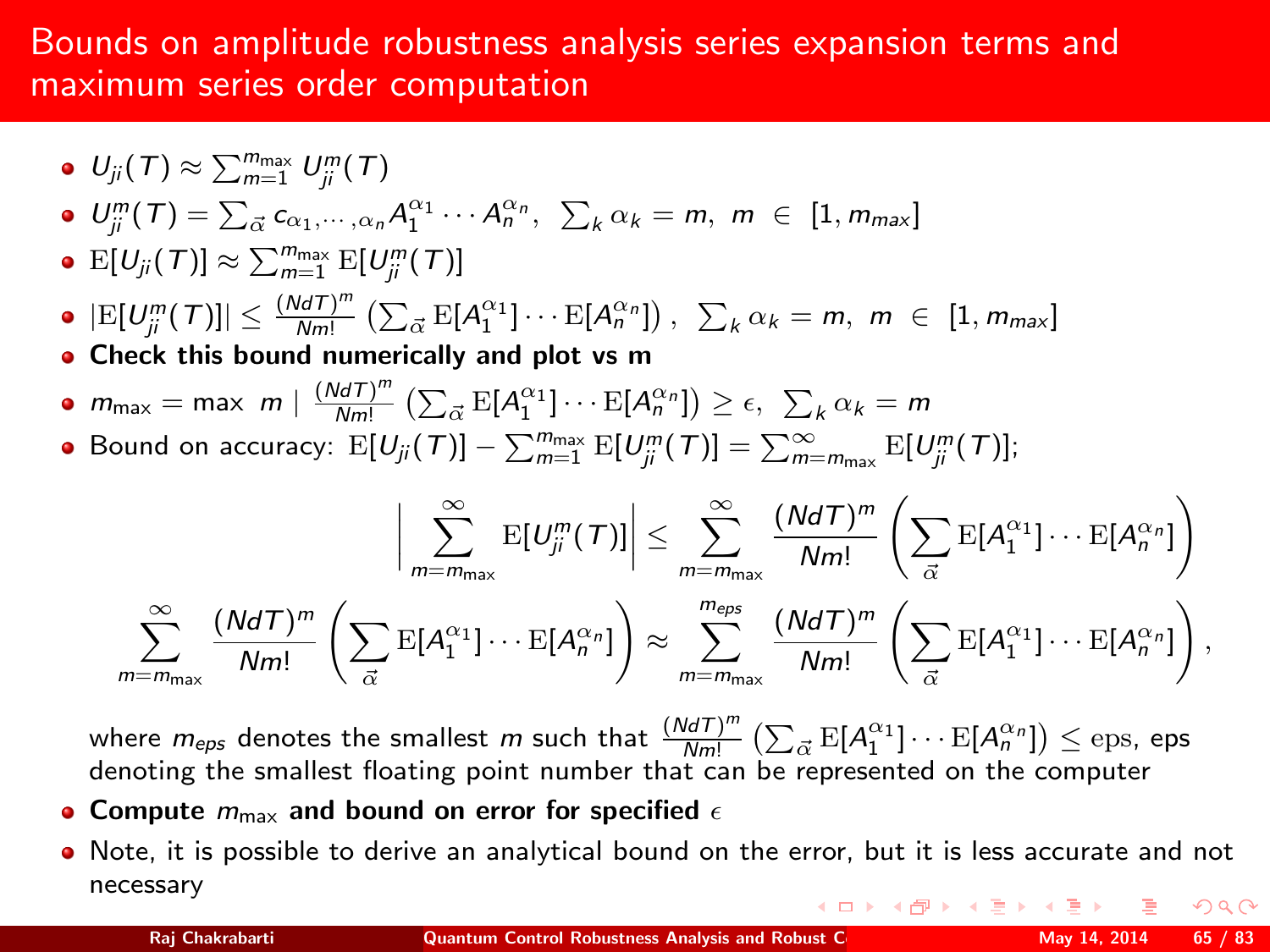# Bounds on series expansion terms for first moment of the transition probability

$$
\left| \mathbf{E} \left[ \left( \mathrm{Re}, \mathrm{Im} c_{ji}(\mathcal{T}) \right)^2 \right] \right| \leq \sum_{m=2}^{m_{max}} \sum_{m' < m} \left\{ 2 \frac{(Nd\mathcal{T})^{m+m'}}{N^2 m! m'!} \sum_{(\alpha_1, \dots, \alpha_n) \neq (\alpha'_1, \dots, \alpha'_n)} \mathbf{E}[A_1^{\alpha_1 + \alpha'_1}] \cdots \mathbf{E}[A_n^{\alpha_n + \alpha'_n}] \right\} - \sum_{m=1}^{m_{max}} \frac{(Nd\mathcal{T})^{2m}}{(Nm!)^2} \left\{ \sum_{(\alpha_1, \dots, \alpha_n)} \mathbf{E}[A_1^{2\alpha_1}] \cdots \mathbf{E}[A_n^{2\alpha_n}] \right\},
$$
\n
$$
\sum_{k} \alpha_k = m, \sum_{k'} \alpha'_k = m', \ m, m' \in [1, m_{max}]
$$
\n•  $\mathbf{E} \left[ \left( \mathrm{Re}, \mathrm{Im} c_{ji}(\mathcal{T}) \right)^2 \right] = \sum_{m=1}^{m_{max}} \mathbf{E} \left[ \left( \mathrm{Re}, \mathrm{Im} c_{ji}(\mathcal{T}) \right)_m^2 \right]$ \n
$$
\left| \mathbf{E} \left[ \left( \mathrm{Re}, \mathrm{Im} c_{ji}(\mathcal{T}) \right)_m^2 \right] \right| \leq \sum_{m' < m} 2 \frac{(Nd\mathcal{T})^{m+m'}}{N^2 m! m'!} \sum_{(\alpha_1, \dots, \alpha_n) \neq (\alpha'_1, \dots, \alpha'_n)} \mathbf{E}[A_1^{\alpha_1 + \alpha'_1}] \cdots \mathbf{E}[A_n^{\alpha_n + \alpha'_n}] + \frac{(Nd\mathcal{T})^{2m}}{(Nm!)^2} \sum_{(\alpha_1, \dots, \alpha_n)} \mathbf{E}[A_1^{2\alpha_1}] \cdots \mathbf{E}[A_n^{2\alpha_n}],
$$
\n
$$
\sum_{k} \alpha_k = m, \sum_{k'} \alpha'_k = m', \ m, m' \in [1, m_{max}]
$$

• Check this bound numerically and plot vs m

 $QQ$ 

**K ロト K 御 ト K 差 ト K**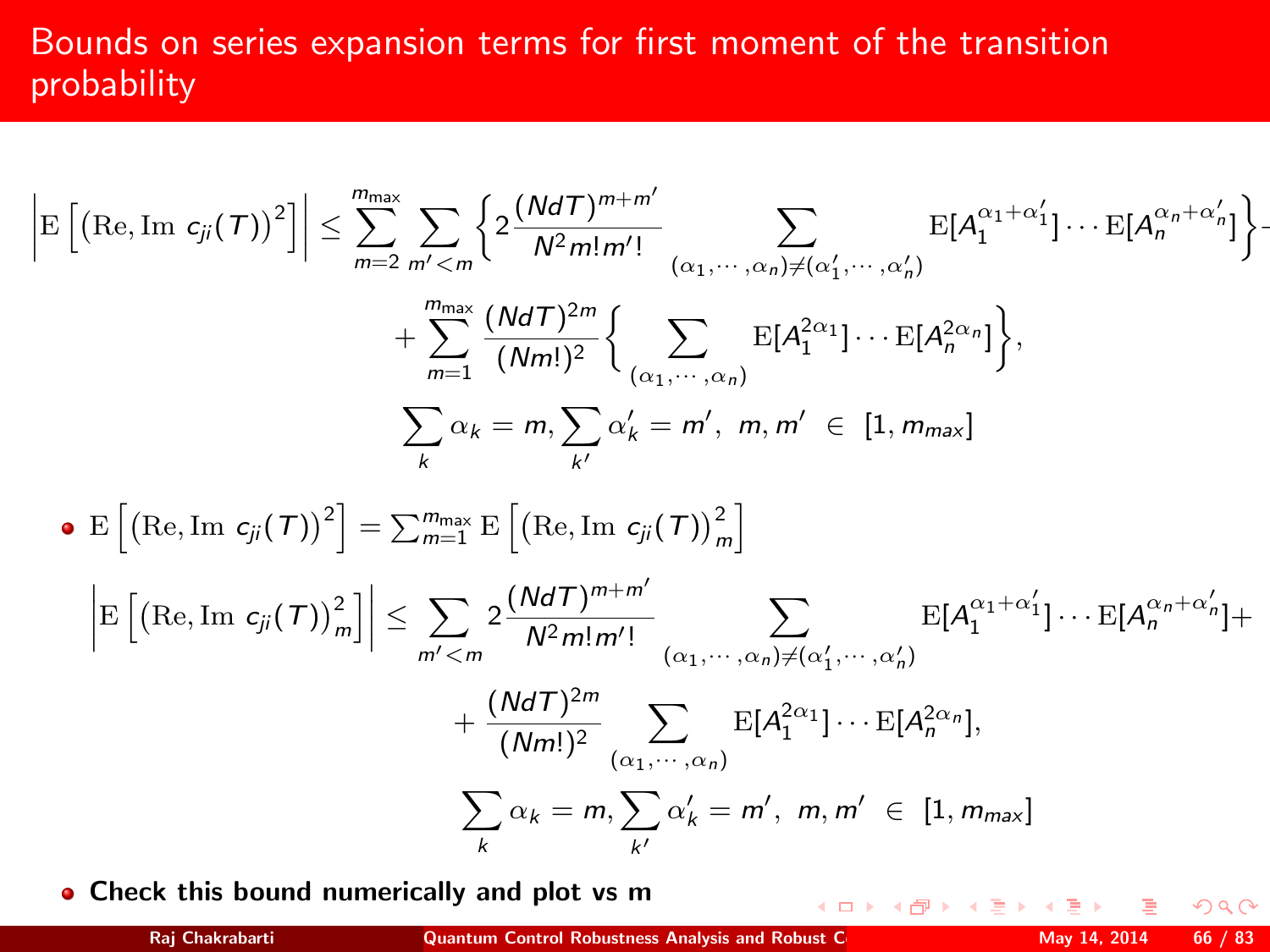# Bounds on series expansion terms for first moment of the transition probability

$$
\left| \mathbf{E}\left[P_j^m(T)\right] \right| \leq \sum_{m' < m} 4 \frac{(NdT)^{m+m'}}{N^2 m! m'!} \sum_{(\alpha_1, \dots, \alpha_n) \neq (\alpha'_1, \dots, \alpha'_n)} \mathbf{E}[A_1^{\alpha_1 + \alpha'_1}] \cdots \mathbf{E}[A_n^{\alpha_n + \alpha'_n}] +
$$
\n
$$
+ 2 \frac{(NdT)^{2m}}{(Nm!)^2} \sum_{(\alpha_1, \dots, \alpha_n)} \mathbf{E}[A_1^{2\alpha_1}] \cdots \mathbf{E}[A_n^{2\alpha_n}],
$$
\n
$$
\sum_{k} \alpha_k = m, \sum_{k'} \alpha'_k = m', \ m, m' \in [1, m_{max}]
$$

 $299$ 

**K ロ ▶ (母 ) (ミ )**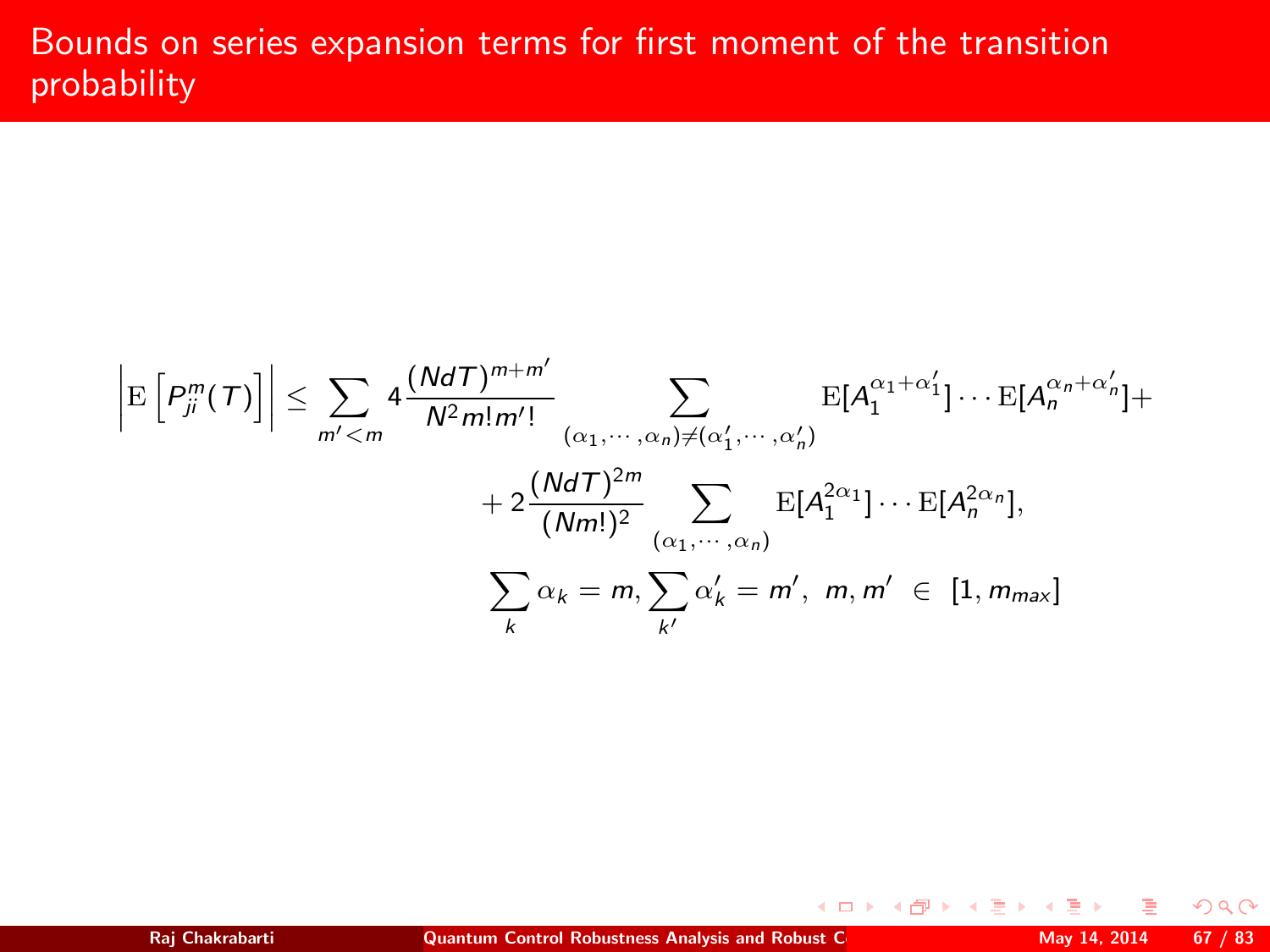# Maximum series order computation: first moment of the transition probability

 $\bullet$   $m_{\text{max}} = \text{max}$  m such that

$$
\sum_{m' < m} 4 \frac{(NdT)^{m+m'}}{N^2 m! m'!} \sum_{(\alpha_1, \cdots, \alpha_n) \neq (\alpha'_1, \cdots, \alpha'_n)} \mathbb{E}[A_1^{\alpha_1 + \alpha'_1}] \cdots \mathbb{E}[A_n^{\alpha_n + \alpha'_n}] +
$$
\n
$$
+ 2 \frac{(NdT)^{2m}}{(Nm!)^2} \sum_{(\alpha_1, \cdots, \alpha_n)} \mathbb{E}[A_1^{2\alpha_1}] \cdots \mathbb{E}[A_n^{2\alpha_n}] \geq \epsilon,
$$
\n
$$
\sum_k \alpha_k = m, \sum_{k'} \alpha'_k = m'
$$

Bound on accuracy:  $E[P_{ji}(\mathcal{T})] - \sum_{m=1}^{m_{\text{max}}} E[P_{ji}^m(\mathcal{T})] = \sum_{m=m_{\text{max}}}^{\infty} E[P_{ji}^m(\mathcal{T})];$ 

where  $m_{eps}$  denotes the smallest m such that  $\leq$  eps, eps denoting the smallest floating point number that can be represented on the computer

- Compute  $m_{\text{max}}$  and bound on error for specified  $\epsilon$
- Note, it is possible to derive an analytical bound on the error, but it is less accurate and not necessary

 $2Q$ 

K ロ ▶ K 部 ▶ K 경 ▶ K 경 ▶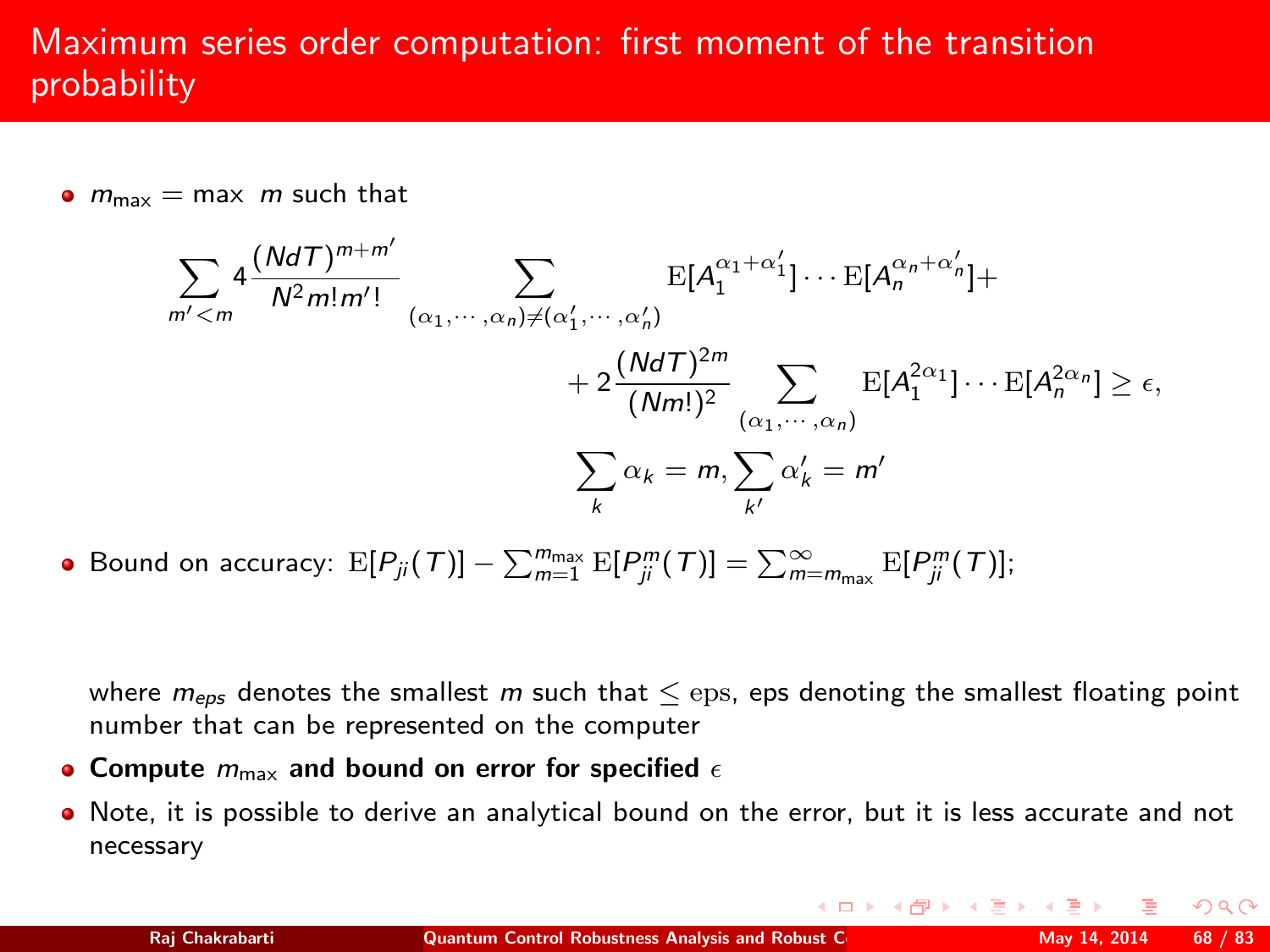# **Outline**

## [Quantum robust control](#page-2-0)

### [Quantum control robustness analysis: moments of the transition amplitude](#page-25-0)

- **•** [Field amplitude noise](#page-27-0)
- **[Hamiltonian uncertainty](#page-39-0)**
- [Phase noise](#page-43-0)
- [Obtaining amplitude, phase and Hamiltonian parameter moments for robustness analysis](#page-46-0)
- [Moments of the transition probability: leading order Taylor approximations](#page-48-0)
- [Worst-case analysis](#page-56-1)

### <sup>4</sup> [Implementation of robustness analysis methods and use of alternate MI formulations](#page-58-0)

## <sup>5</sup> [Bounds on series expansion terms and accuracy of robustness analysis](#page-61-0)

## **6** [Quantum robust control algorithms](#page-68-0)

- **•** [Deterministic algorithms](#page-71-0)
- **•** [Robust optimization](#page-78-0)
- [Stochastic algorithms](#page-79-0)

<span id="page-68-0"></span> $\Omega$ 

 $\left\{ \begin{array}{ccc} 1 & 0 & 0 \\ 0 & 1 & 0 \end{array} \right.$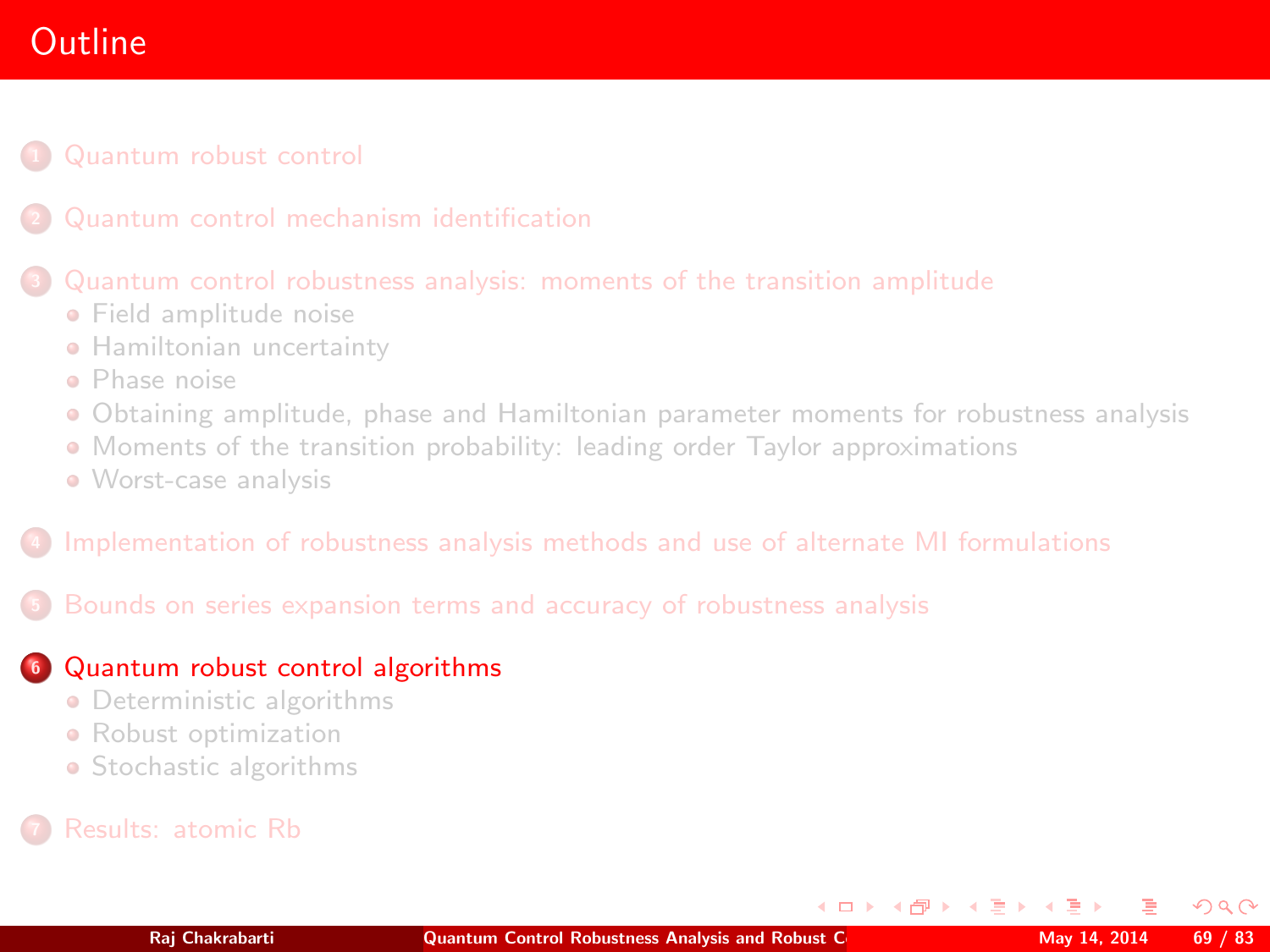Figure : Pareto frontier of solutions to mean-variance optimal control problems.

• *Pareto frontier* of robust control solutions:

 $\{\bar{\varepsilon}(t) \mid J_1(\varepsilon(t)) \leq J_1(\bar{\varepsilon}(t)) \quad \vee \quad J_2(\varepsilon(t)) \leq J_2(\bar{\varepsilon}(t)), \quad \forall \varepsilon(t) \neq \bar{\varepsilon}(t)\}\,$ 

- **E.g.,**  $J_1(\varepsilon(t)) = \mathbb{E}[J(\varepsilon(t))], J_2(\varepsilon(t)) = -\text{std } J(\varepsilon(t))$  or  $J_2(\varepsilon(t)) = J_{wc}(\varepsilon(t))$
- Importance/interpretation of user preferences: would one prefer lower expected performance with more reliability?

K ロ ▶ K @ ▶ K 할 ▶ K 할 ▶ ... 할 ... 900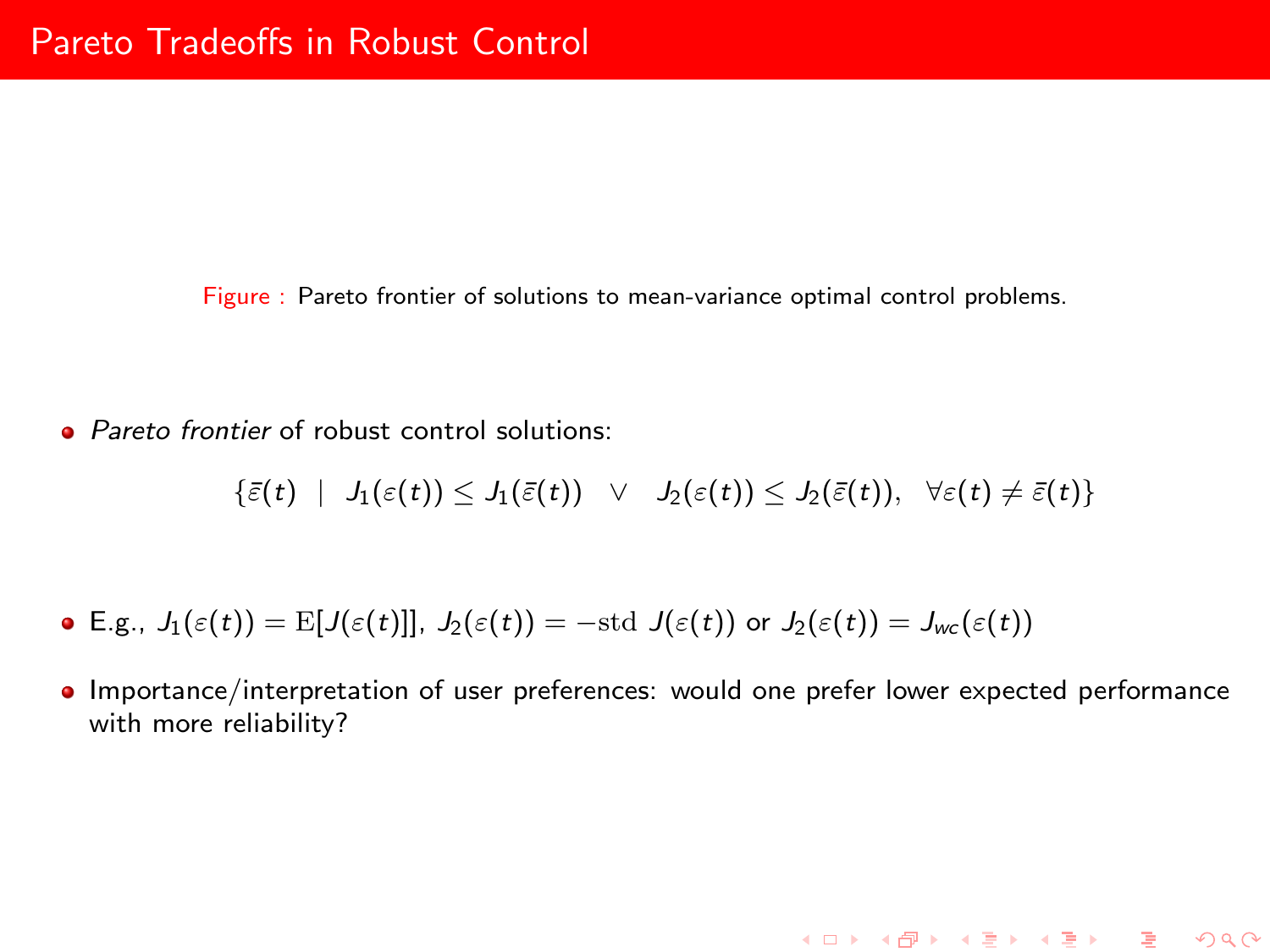- **Expressions above for var J,**  $E[\delta J]$  **are approximations: inaccuracies can reduce fidelity if** E[J] used at each step of  $\varepsilon(t)$  optimization
- **Instead i) maximize nominal population transfer**  $J_{\text{nom}}$  **using only true value**  $\theta_0$ **; ii) constrain**  $J_\mathrm{nom}^\mathrm{max}$  and find fields  $\varepsilon(t)$  that minimize var  $J$  or maximize  $\mathrm{E}[\delta J].$
- Alternatively, use robust optimization with the accurate expressions for moments obtained with MI

K ロ ▶ K @ ▶ K 할 ▶ K 할 ▶ 이 할 → 900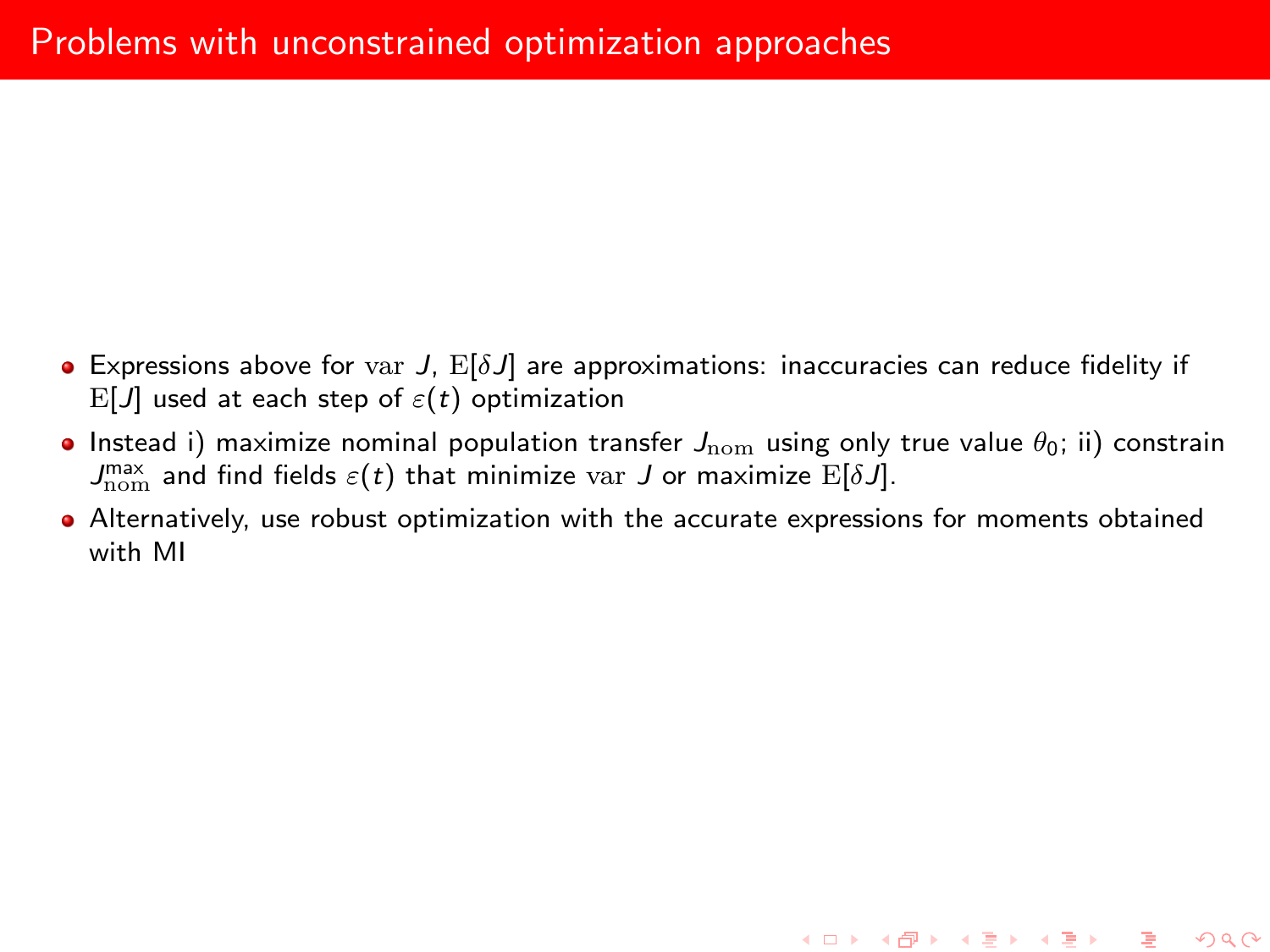• To obtain an expression for  $\delta \varepsilon(t)$  that maximize or minimize auxiliary costs while holding  $J_{\rm nom}^{\rm max}$ , solve the Fredholm integral equation of the first kind

$$
\int_0^T \frac{\delta J}{\delta \varepsilon(t)} \delta \varepsilon(t) dt = 0, \qquad (14)
$$

K ロ ▶ K @ ▶ K 할 ▶ K 할 ▶ ... 할

 $290$ 

with kernel  $\frac{\delta J}{\delta \varepsilon(t)}$ , for  $\delta \varepsilon(t)$ .

Since this integral equation has a separable kernel, it can be solved by writing the unknown vector function  $\delta \varepsilon(t)$  in terms of  $\frac{\delta J}{\delta \varepsilon(t)};$  then  $\delta \varepsilon(t)=c\frac{\delta J}{\delta \varepsilon(t)}+f(t)$  (where  $f(t)$  is a free function, since the integral equation is underspecified) and we have

$$
\int_0^T \left(\frac{\delta J}{\delta \varepsilon(t)}\right)^2 dt + \int_0^T f(t) \frac{\delta J}{\delta \varepsilon(t)} dt = 0.
$$

Solving for c, we find  $c = -\left[\int_0^T \left(\frac{\delta J}{\delta \varepsilon(t)}\right)^2 dt\right]^{-1} \int_0^T f(t) \frac{\delta J}{\delta \varepsilon(t)} dt$ .

<span id="page-71-0"></span>Then  $\delta \varepsilon(t) = f(t) - \left[\int_0^T \left(\frac{\delta J}{\delta \varepsilon(t')} \right)^2 dt'\right]^{-1} \frac{\delta J}{\delta \varepsilon(t)} \int_0^T f(t') \frac{\delta J}{\delta \varepsilon(t')} dt'$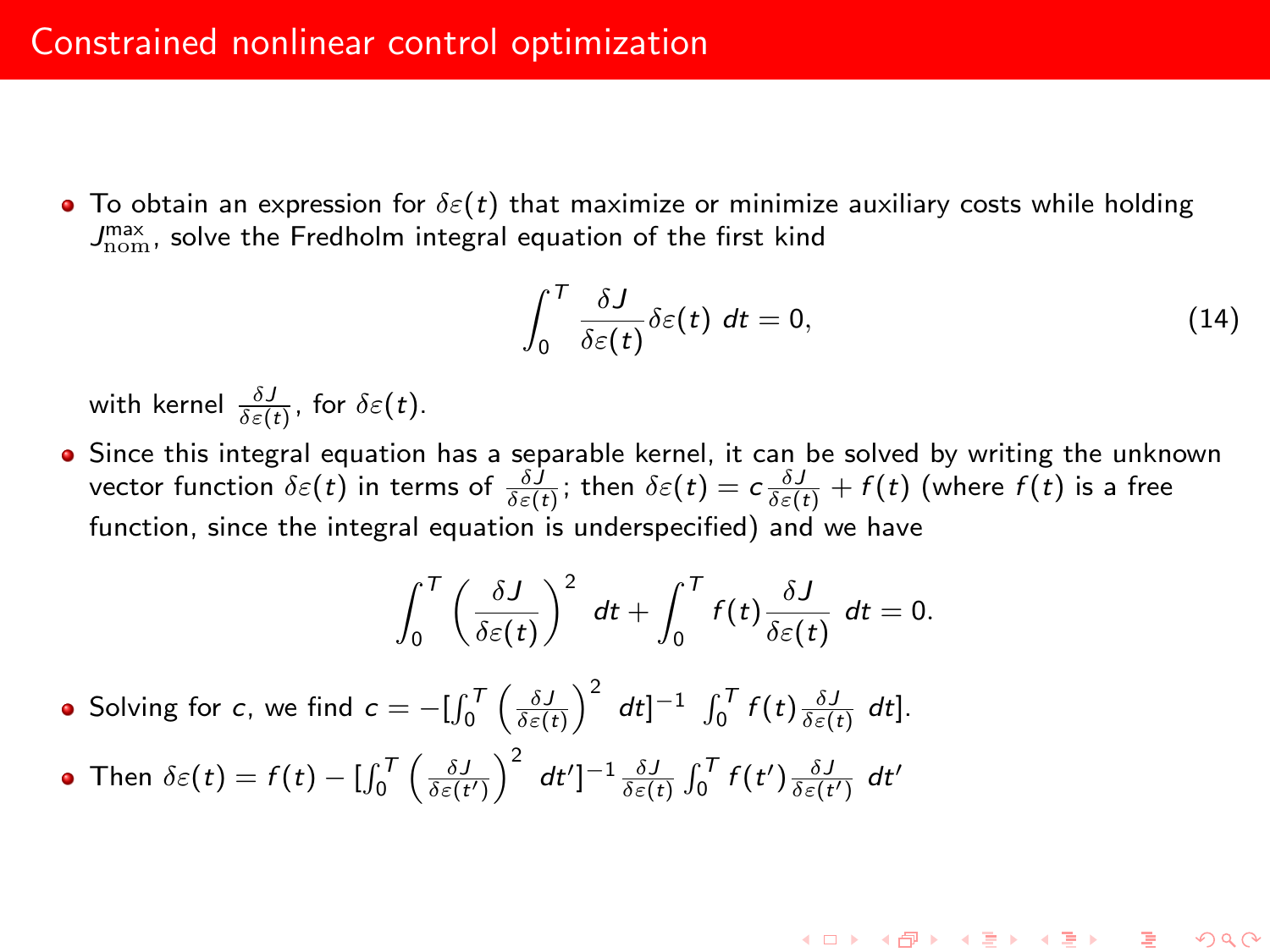$\bullet$  To explore fields holding constant high values of J and  $E[\delta J]$  while reducing var J, let

$$
a(s, t) = \frac{\delta J}{\delta \varepsilon(s, t)} = -i \text{Tr}\{[\rho_0, O(T)] \mu(s, t)\}
$$

$$
g(s, t) = \frac{\delta \mathbb{E}[\delta J]}{\delta \varepsilon(s, t)}
$$

$$
f(s, t) = \frac{\delta \text{var } J}{\delta \varepsilon(s, t)}
$$

• Then propagate

$$
\frac{\partial \varepsilon(s,t)}{\partial s} = f(s,t) - \left[ \int_0^T [a(s,t') g(s,t')] f(s,t') dt' \right]^T \Gamma_s^{-1}[a(s,t'), g(s,t')]
$$

K ロ ▶ K @ ▶ K 할 ▶ K 할 ▶ ... 할 ... 900

where  $\Gamma_s = \int_0^T [a(s, t') g(s, t')] [a(s, t') g(s, t')]^T dt'$ .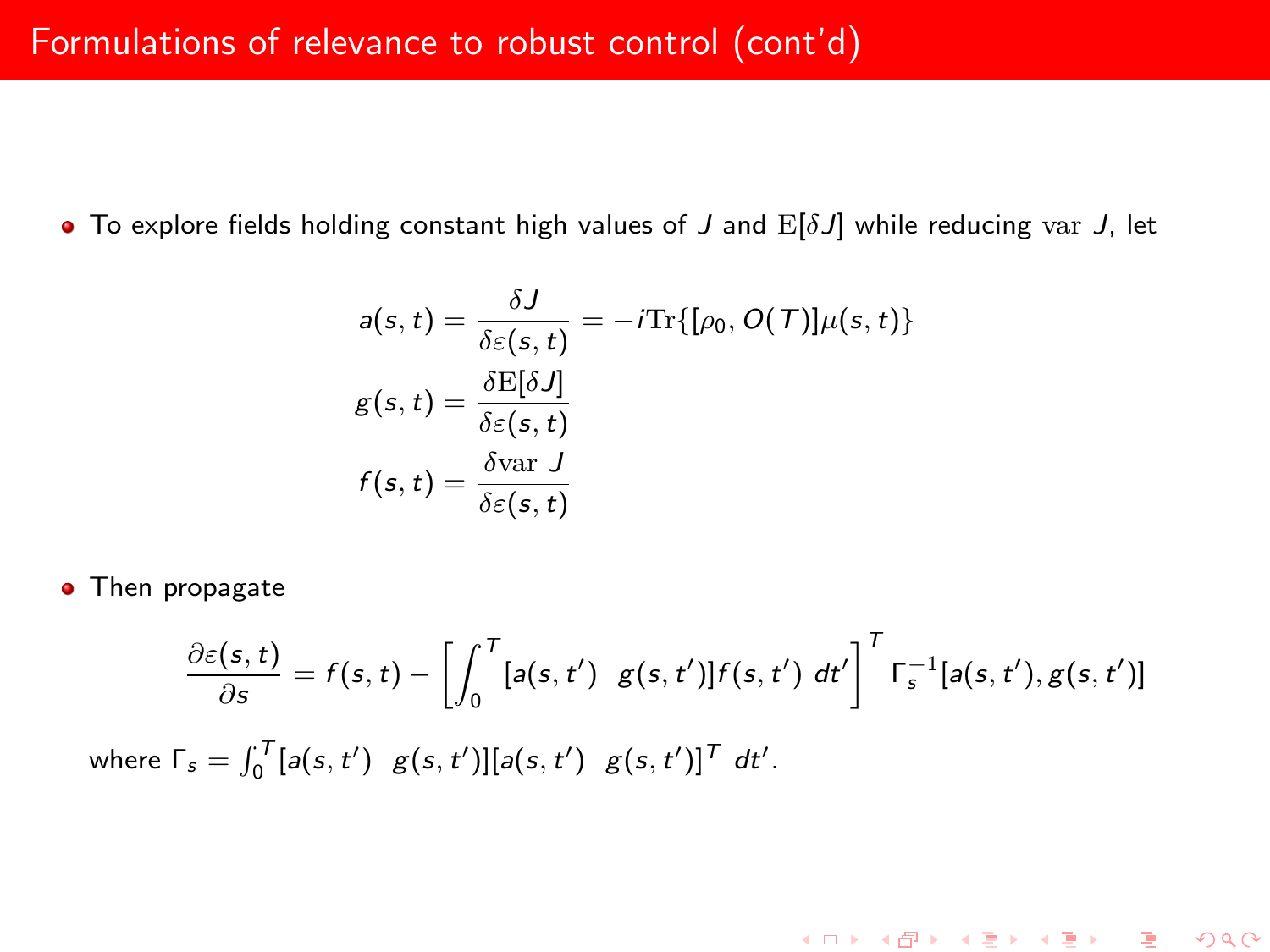# Exploring robust control fields

- $\bullet$  Setting  $f(t)$  to the functional derivative of the appropriate auxiliary cost, and choosing  $\varepsilon(0,t) = \bar{\varepsilon}(t)$ , one can then solve the constrained optimization problem by iteratively solving for  $\delta \varepsilon(s,t)$ , with iterations indexed by algorithmic parameter s.
- $\bullet$  To explore fields holding a constant high value of  $E[J]$  while reducing var J, solve

$$
\frac{\partial \varepsilon(s,t)}{\partial s} = f(s,t) - \frac{a(s,t)}{\int_0^T a^2(s,t') dt'} \int_0^T f(s,t') a(s,t') dt'
$$

$$
a(s, t) = \frac{\delta J}{\delta \varepsilon(s, t)} + \frac{\delta E[\delta J]}{\delta \varepsilon(s, t)}
$$

$$
f(s, t) = \frac{\delta \text{ var } J}{\delta \varepsilon(s, t)}
$$

• To maximize E[J] for given risk level (var J or  $J_{wc}$ ), switch the definitions of  $a(s, t)$  and  $f(s,t)$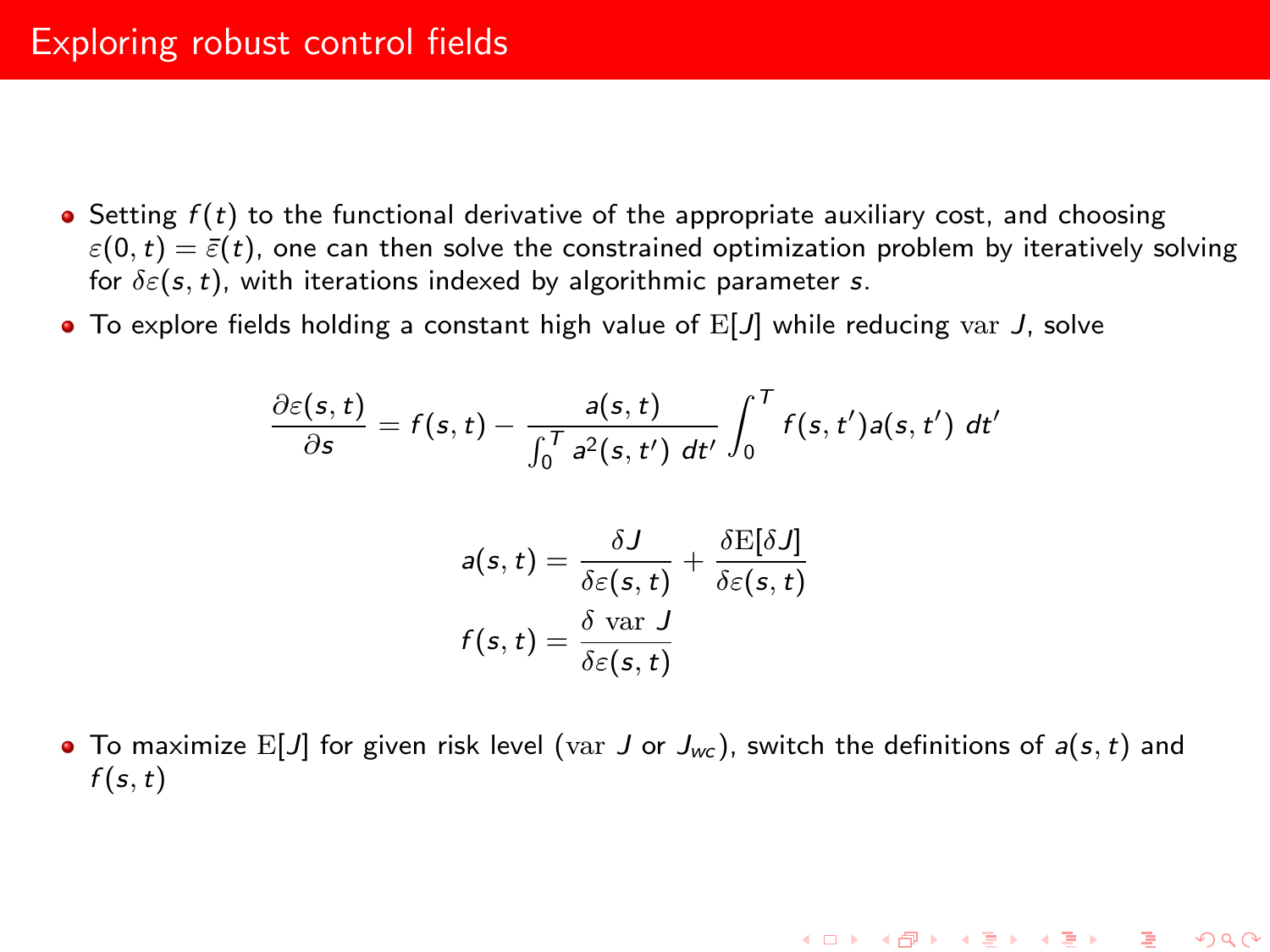- **Prospect:** Multiplicity of control solutions and flexible pulse shaping permits formulation of Hamiltonian parameter uncertainty robustness criteria as constraints
- $\bullet$  Since field uncertainty less severe, minimize var J or maximize  $E[J]$  due to field pdf among fields obtained above

To explore fields holding a constant high value of  $\mathrm{E}_{\varepsilon(t)}$   $[J]$  while reducing  $\mathrm{var}_\theta$   $J$ , formulation is analogous to above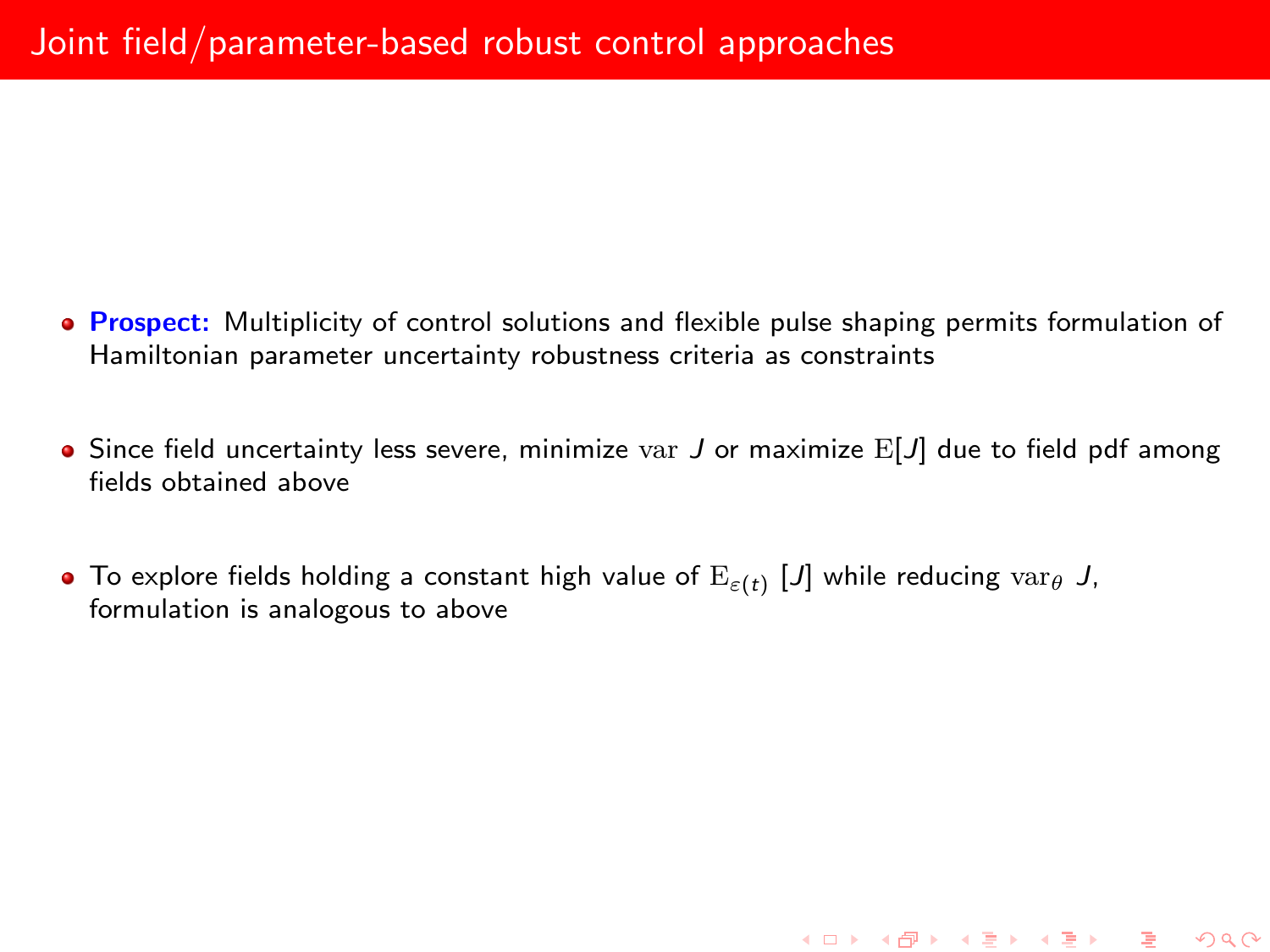# Frequency domain gradient

$$
\delta U(\mathcal{T}) = -iU(\mathcal{T}) \int_0^{\mathcal{T}} U^{\dagger}(t) \mu \delta \varepsilon(t) U(t) dt
$$
  
\n
$$
= -\frac{i}{2} U(\mathcal{T}) \int_{-\infty}^{\infty} d\omega \delta A(\omega) \int_0^{\mathcal{T}} \mu(t) [\exp(i\omega t) \exp(i\phi(\omega)) + \exp(-i\omega t) \exp(-i\phi(\omega))] dt
$$
  
\n
$$
\frac{\delta U(\mathcal{T})}{\delta A(\omega)} = -\frac{i}{2} U(\mathcal{T}) \int_0^{\mathcal{T}} \mu(t) [\exp(i\omega t) \exp(i\phi(\omega)) + \exp(-i\omega t) \exp(-i\phi(\omega))] dt
$$
  
\n
$$
= -\frac{i}{2} U(\mathcal{T}) \left\{ \exp(i\phi(\omega)) \int_0^{\mathcal{T}} \mu(t) \exp(i\omega t) dt + \exp(-i\phi(\omega)) \int_0^{\mathcal{T}} \mu(t) \exp(-i\omega t) dt \right\}
$$

- Compute time-domain integrals efficiently through FFT of  $\mu(t)$  ( $N(N+1)/2$  FFTs of complex functions - N diagonal elements are real-valued) - Fourier transform provides both 1st and 2nd integrals above via  $\mu(\omega)$  at all frequencies  $\omega$
- For a given J, only need to compute FFT of one scalar function of time.

 $\Omega$ 

∢ロ ▶ (何 ▶ (手 ▶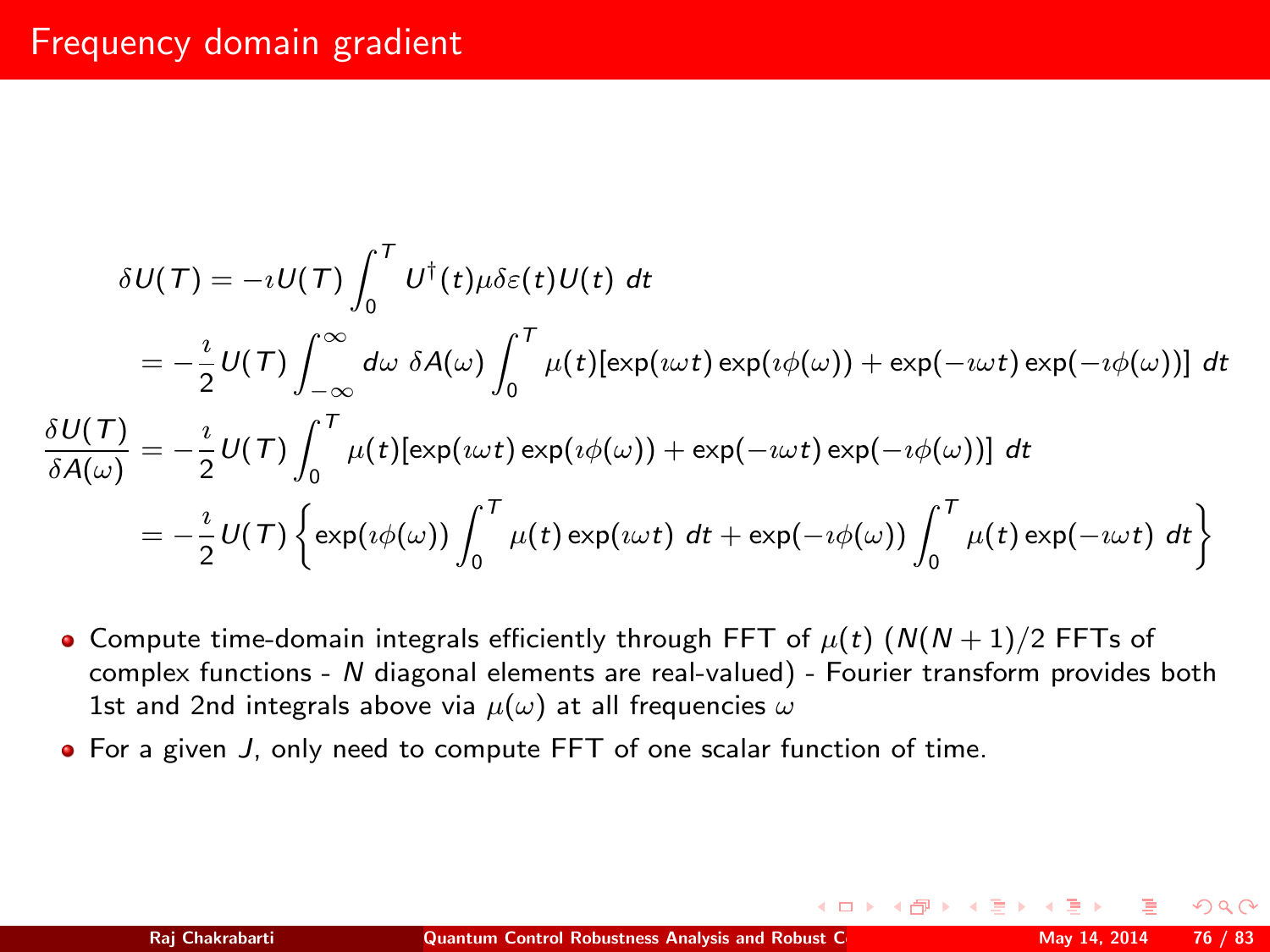Dyson series approximation of frequency domain gradient,  $\delta A(\omega)$ δvar J  $\delta A(\omega)$ 

- Alternatively, to avoid FFT's at each iteration, approximate with Dyson series via MI methods described above
- **•** For example.

$$
\frac{\delta}{\delta A_1} \text{Re}, \text{Im } c_{jj}(T) = \sum_{(\alpha_1, \cdots, \alpha_n)} \text{Re}, \text{Im } c_{\alpha_1, \cdots, \alpha_n} \alpha_1 A_1^{\alpha_1 - 1} \cdots A_n^{\alpha_n}
$$
\n
$$
\frac{\delta}{\delta A_1} \text{E[Re, Im } c_{jj}(T)] = \sum_{(\alpha_1, \cdots, \alpha_n)} \text{Re}, \text{Im } c_{\alpha_1, \cdots, \alpha_n} \alpha_1 \text{E}[A_1^{\alpha_1 - 1}] \cdots \text{E}[A_n^{\alpha_n}]
$$
\n
$$
\frac{\delta}{\delta A_1} \text{var} \left( \text{Re}, \text{Im } c_{jj}(T) \right) = \text{E}\left[ \left\{ \sum_{(\alpha_1, \cdots, \alpha_n)} \text{Re}, \text{Im } c_{\alpha_1, \cdots, \alpha_n} \times \right.\right.
$$
\n
$$
\times \left( \alpha_1 A_1^{\alpha_1 - 1} \cdots A_n^{\alpha_n} - \alpha_1 \text{E}[A_1^{\alpha_1 - 1}] \cdots \text{E}[A_n^{\alpha_n}]\right) \right\}^2 \right]
$$

where the latter two expressions follow from the fact that  $E$  is a linear operator.

- Less expensive to evaluate reevaluation of time-domain integrals not needed at each iteration
- Update MI periodically given tolerance setting

 $+$   $\Box$   $\rightarrow$   $+$   $\Box$   $\rightarrow$ 

 $QQ$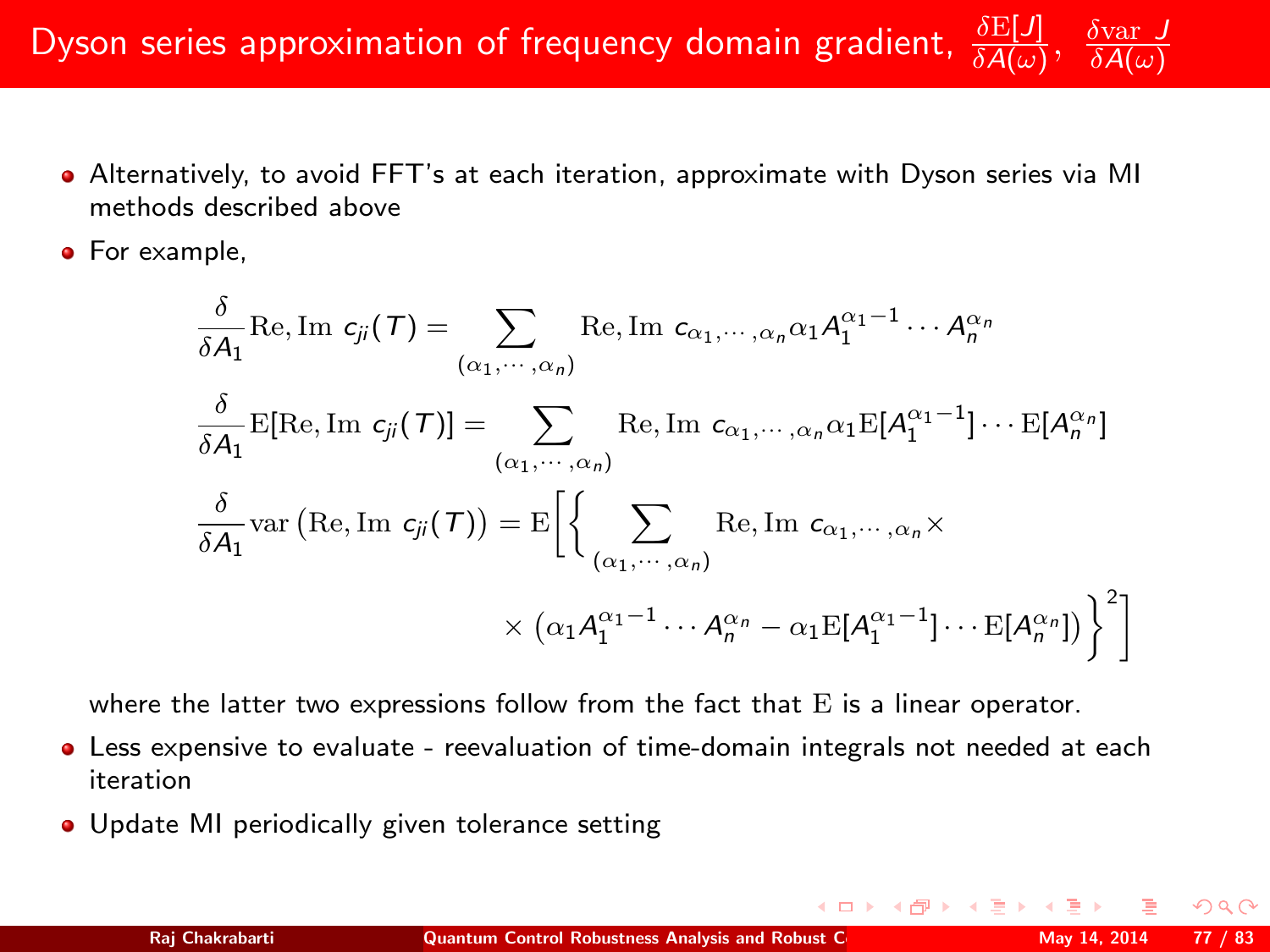All the above expressions for deterministic robust control optimization algorithms carry over to the frequency domain with time-domain gradient  $a(s, t)$  replaced by frequency-domain gradient  $a(\omega, t)$ ,  $f(s, t)$ ,  $g(s, t)$  replaced by  $f(s, \omega)$ ,  $g(s, \omega)$ 

 $\Omega$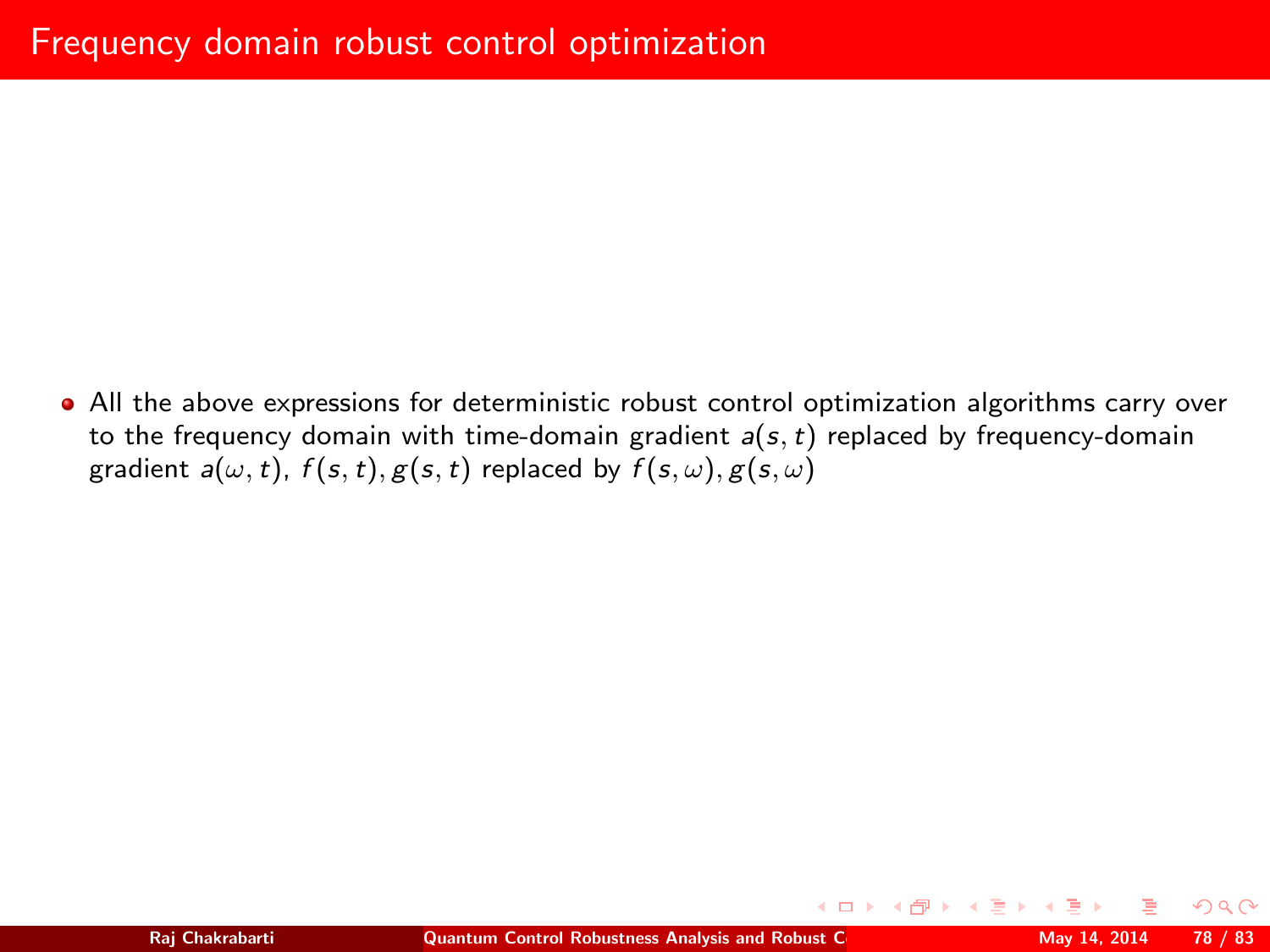- $\bullet$  The above expressions for moments of J (amplitude and phase noise) can be used in robust optimization algorithms that ensure that the worst case values of the field parameters in a given iteration do not lie within a specified confidence interval of these parameters at the next iteration
- **•** This approach is most useful if one is solving a single objective minimax problem using  $J_{wc}$ rather than sampling the mean-variance frontier
- To be implemented after implementation of the above deterministic and below stochastic algorithms

<span id="page-78-0"></span> $\Omega$ 

∢ □ ▶ ∢ ⁄ P ▶ ∢ ∃ ▶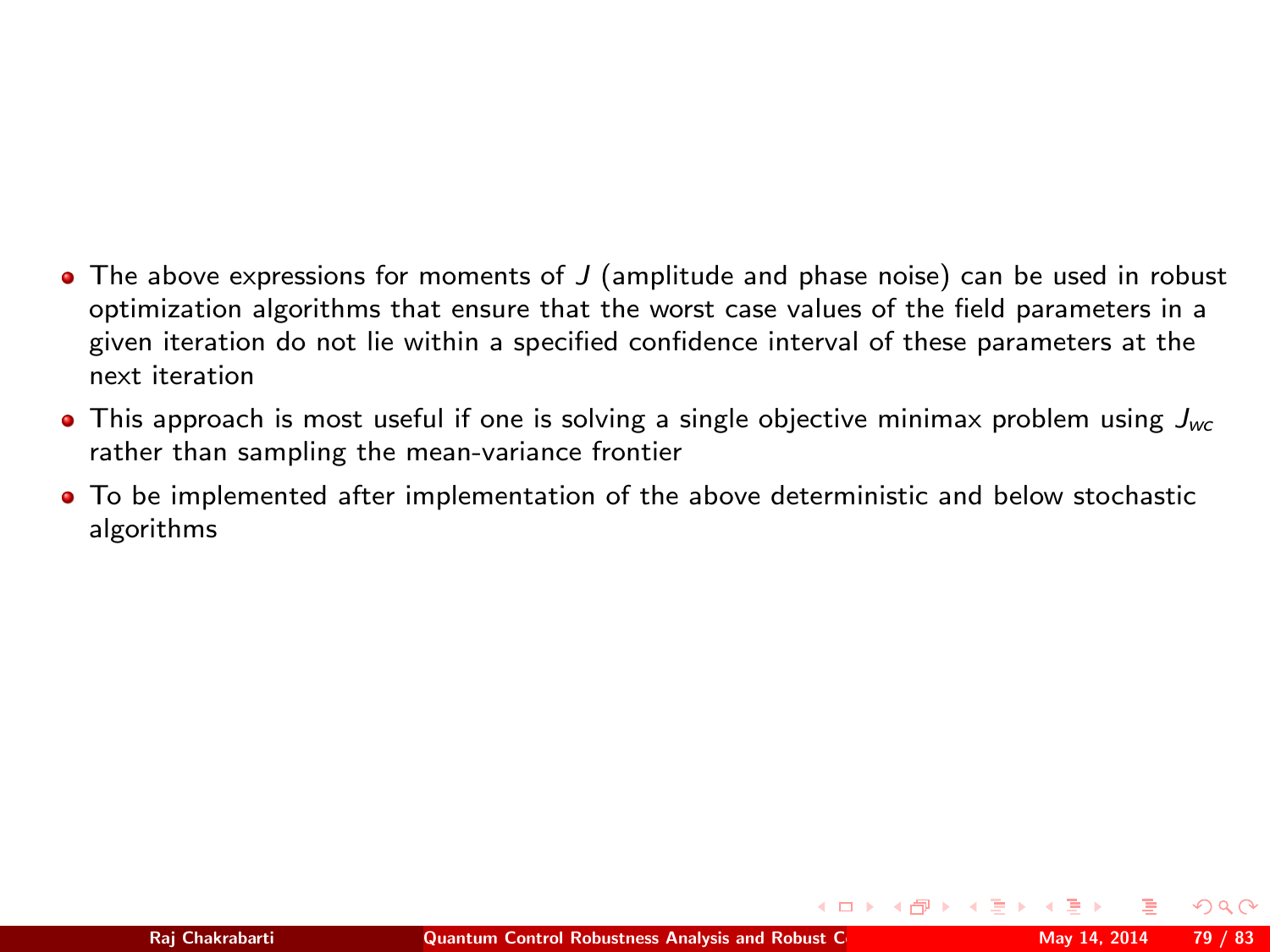• Instead of controlling quantum expectation values of multiple observables, control classical moments of expectation value of a single observable

K ロ ▶ K @ ▶ K 할 ▶ K 할 ▶ 이 할 → 900

- $\bullet$  Use the above MI expressions for the moments  $E[J]$ , var  $J$
- <span id="page-79-0"></span>AK to provide more details on the GA algorithms used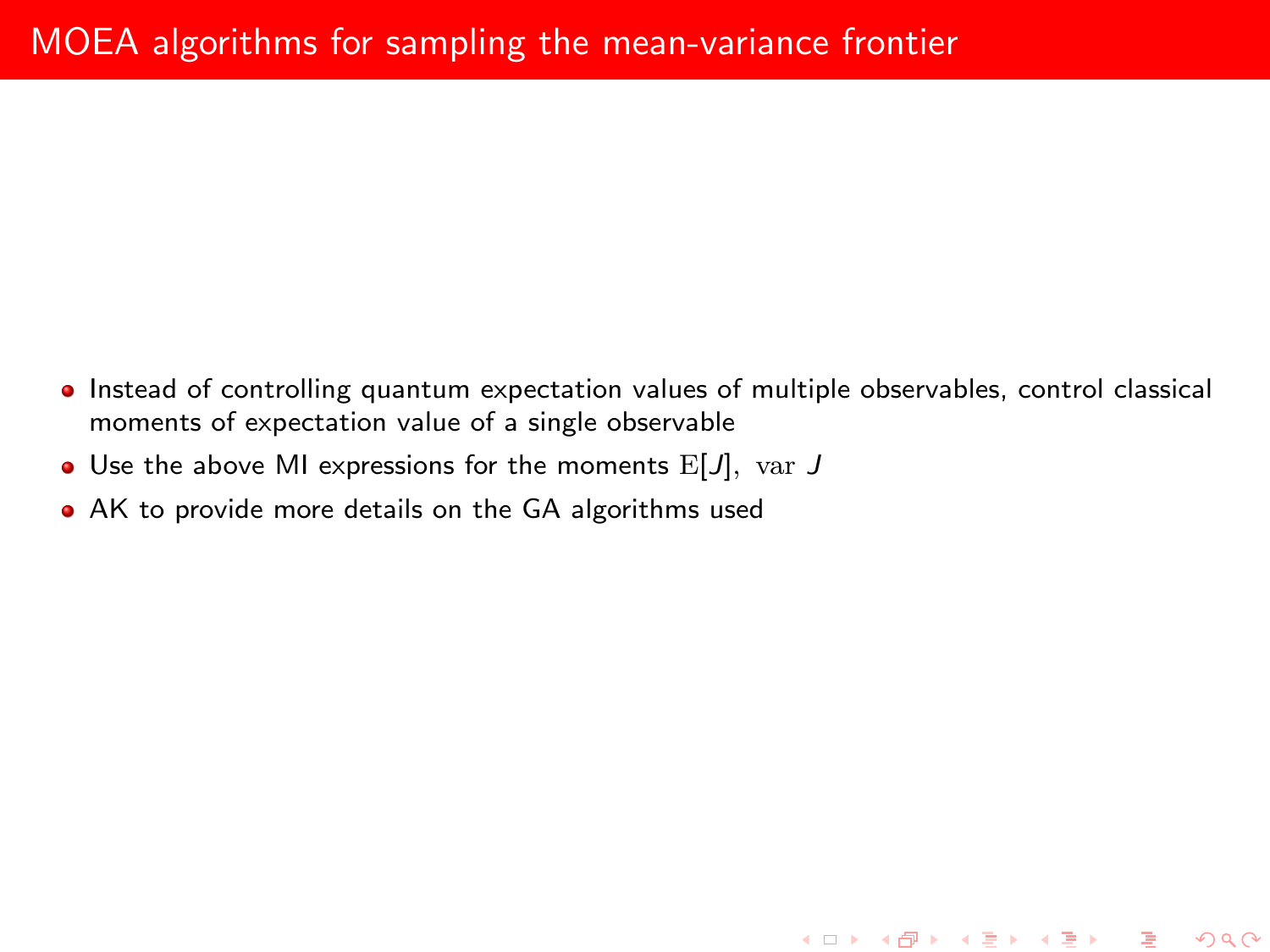# **Outline**

### [Quantum robust control](#page-2-0)

### <sup>3</sup> [Quantum control robustness analysis: moments of the transition amplitude](#page-25-0)

- **•** [Field amplitude noise](#page-27-0)
- **[Hamiltonian uncertainty](#page-39-0)**
- [Phase noise](#page-43-0)
- [Obtaining amplitude, phase and Hamiltonian parameter moments for robustness analysis](#page-46-0)
- [Moments of the transition probability: leading order Taylor approximations](#page-48-0)
- [Worst-case analysis](#page-56-0)

### <sup>4</sup> [Implementation of robustness analysis methods and use of alternate MI formulations](#page-58-0)

<sup>5</sup> [Bounds on series expansion terms and accuracy of robustness analysis](#page-61-0)

### <sup>6</sup> [Quantum robust control algorithms](#page-68-0)

- **•** [Deterministic algorithms](#page-71-0)
- **•** [Robust optimization](#page-78-0)
- [Stochastic algorithms](#page-79-0)

## <sup>7</sup> [Results: atomic Rb](#page-80-0)

<span id="page-80-0"></span> $\Omega$ 

 $\left\{ \begin{array}{ccc} 1 & 0 & 0 \\ 0 & 1 & 0 \end{array} \right.$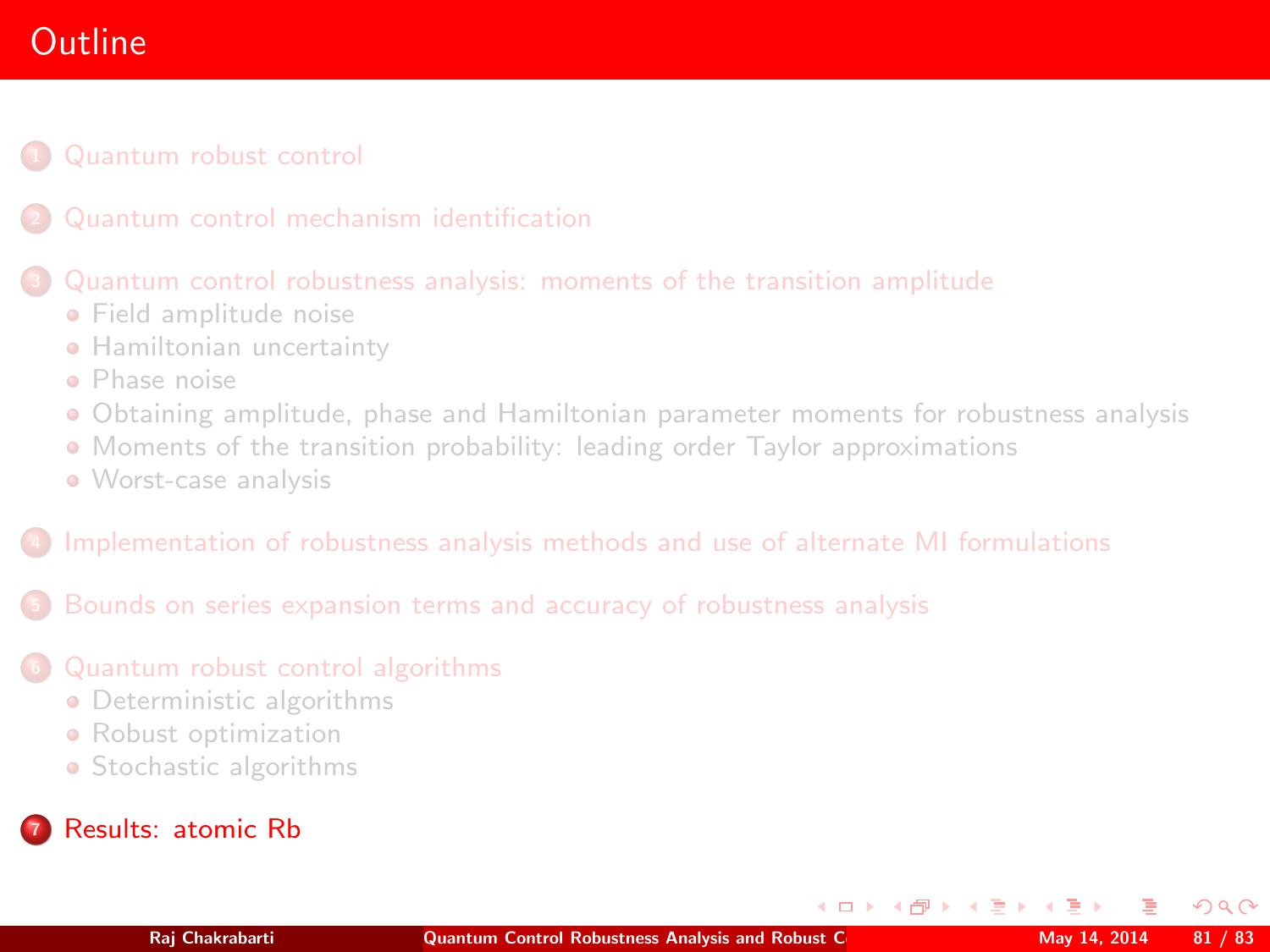• AK preliminary results

**◆ロト ◆伊ト** 

 $QQ$